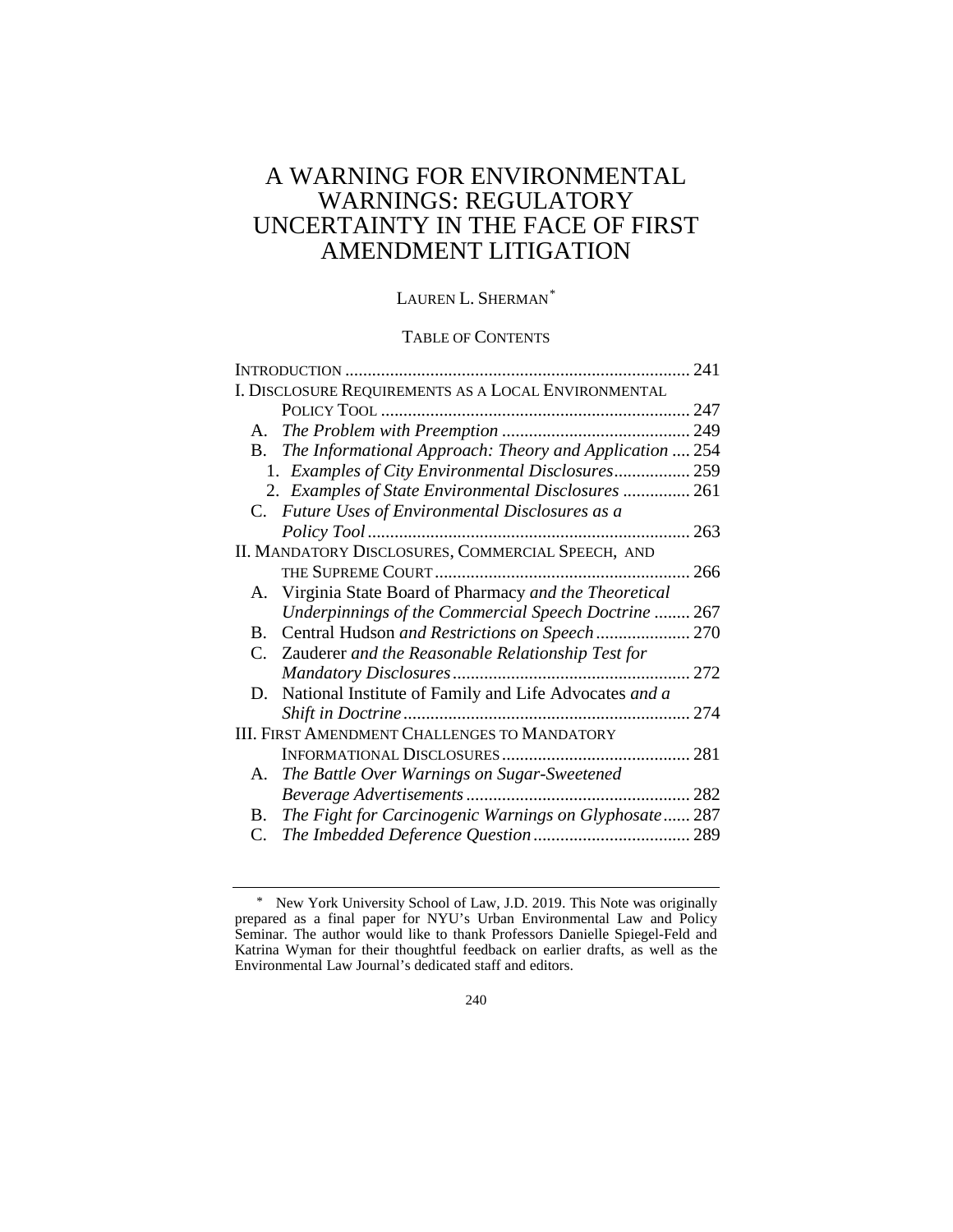| IV. THE SIGNIFICANCE OF FIRST AMENDMENT CHALLENGES |  |
|----------------------------------------------------|--|
|                                                    |  |
|                                                    |  |

#### <span id="page-1-0"></span>**INTRODUCTION**

Informational disclosure requirements are an important environmental policy tool for local and state governments promoting environmental protection and public health. The basic objective of informational disclosures is to provide the public with information as they are making decisions about what product to buy or which action to take.<sup>[1](#page-1-1)</sup> These disclosures can address asymmetries in the market when the seller or service provider has more information than the consumer,<sup>[2](#page-1-2)</sup> such as with restaurants and patrons or manufacturers and customers. Consumers may then choose to use the information to make decisions that align with their own priorities, values, and risk preferences.<sup>[3](#page-1-3)</sup> Assuming that the public or investors care about the risks disclosed, they may change their purchasing or investing decisions accordingly, such that firms will face market incentives to change their behavior, even absent a regulatory mandate.<sup>[4](#page-1-4)</sup> Additionally, informational disclosures can be used to address behavioral market failures, which are "costs that individuals impose on themselves" by failing to internalize the long-term impacts at the time of a decision.<sup>[5](#page-1-5)</sup> For example, a consumer may want to save money now by buying an energy inefficient appliance which has the lowest price tag, but,

<span id="page-1-1"></span> <sup>1</sup> *See, e.g.*, ROBERT V. PERCIVAL ET AL., ENVIRONMENTAL REGULATION: LAW, SCIENCE, AND POLICY 155–56 (3d ed. 2000) (discussing examples such as wearing ear protection in loud areas or avoiding high sodium foods).

<span id="page-1-2"></span><sup>2</sup> *See, e.g.*, George Loewenstein et al., *Disclosure: Psychology Changes Everything*, 6 ANN. REV. ECON. 391, 394 (2014), https://www.cmu.edu/ dietrich/sds/docs/loewenstein/DisclosurePsychChgsEvery.pdf.

<sup>3</sup> *See, e.g.*, *id.* at 392.

<span id="page-1-4"></span><span id="page-1-3"></span><sup>4</sup> *See, e.g.*, Shameek Konar & Mark A. Cohen, *Information as Regulation, The Effect of Community Right to Know Laws on Toxic Emissions*, 32 J. ENVTL. ECON. & MGMT. 109, 110 (1995), http://citeseerx.ist.psu.edu/viewdoc/ download?doi=10.1.1.462.5469&rep=rep1&type=pdf (discussing the toxic release inventory as an informational disclosure approach and finding that firms whose stock prices declined in response to the release of information reduced emissions more than peer industries).

<span id="page-1-5"></span><sup>5</sup> Loewenstein et al., *supra* note [2,](#page-1-0) at 394.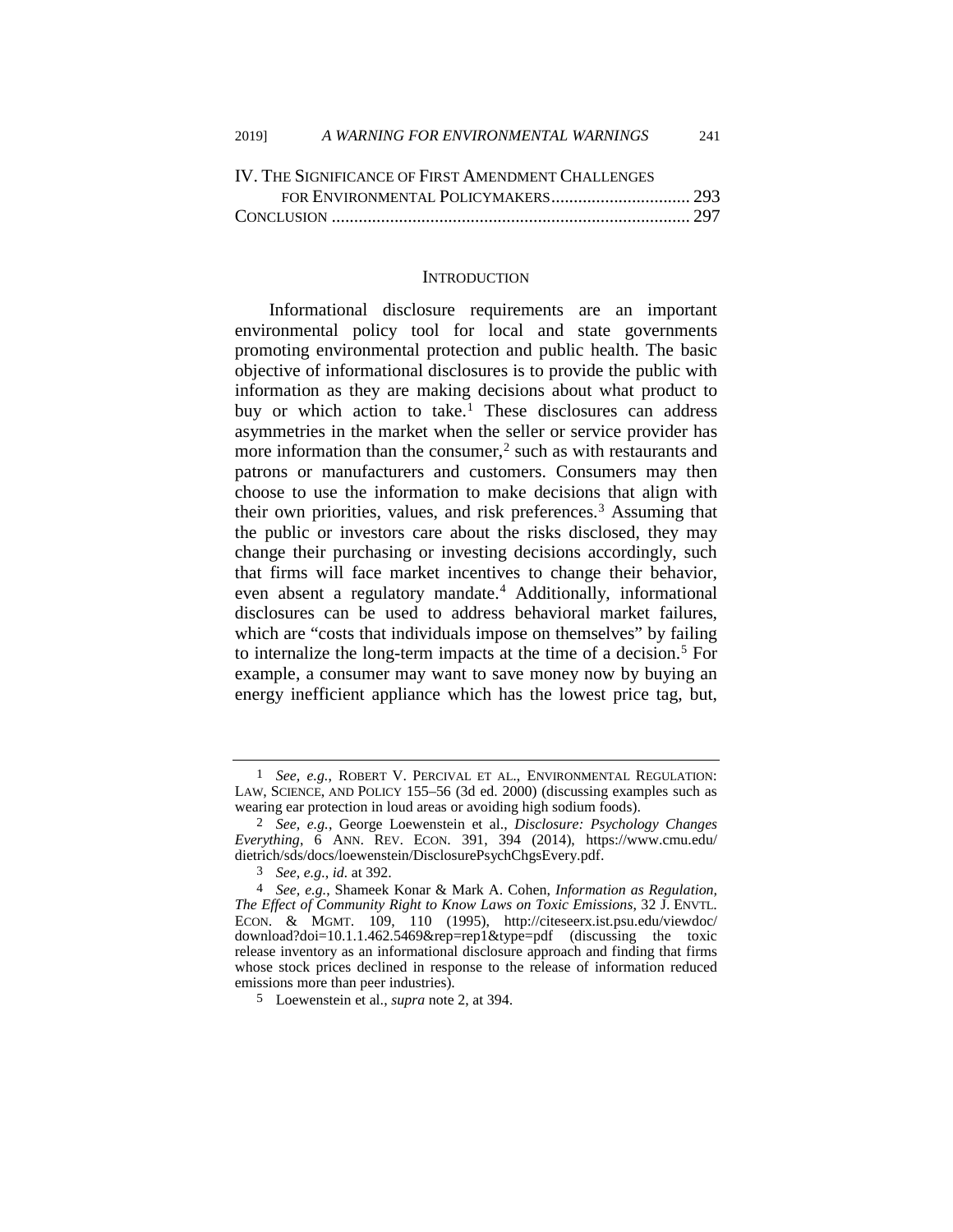without considering the higher electricity bill each month, may end up paying far more in costs over the lifetime of the product.<sup>[6](#page-2-0)</sup>

Informational disclosures have been used to address behavioral market failures in various settings. In the public health arena, disclosures designed to alleviate the obesity crisis have garnered media attention. Examples include calorie postings on restaurant menus, which started as local initiatives<sup>[7](#page-2-1)</sup> but are now federally required,<sup>[8](#page-2-2)</sup> and San Francisco's litigious sugar-sweetened beverage warning.<sup>[9](#page-2-3)</sup> Local and state governments have also used informational disclosure approaches to address a range of environmental issues from providing information about building energy efficiency<sup>[10](#page-2-4)</sup> to warnings about carcinogenic substances.<sup>[11](#page-2-5)</sup> There is untapped potential to expand the use of informational disclosures to address an even wider range of environmental issues at the state and local level, including to reduce greenhouse gas emissions.<sup>[12](#page-2-6)</sup>

Due to preemption concerns, local governments may be hesitant, or flat-out unable, to directly regulate environmental

<sup>6</sup> *See id.* 

<span id="page-2-1"></span><span id="page-2-0"></span><sup>7</sup> N.Y.C. Health Code § 81.50, which required chain restaurants to post calorie content information on their menus and menu boards, survived First Amendment challenges in N.Y. State Rest. Ass'n v. N.Y.C. Bd. of Health, 556 F.3d 114 (2d Cir. 2009). While studies find that such menu labeling leads to increased awareness of the number of calories, by itself, it may not lead to reduced calorie consumption. *See, e.g.*, Mary T. Bassett, Opinion, *Having Calorie Counts on Menus will Make us Healthier*, CNN (May 7, 2018), https://www.cnn.com/2018/05/07/opinions/calorie-count-requirements-opinionbassett/index.html (discussing increased awareness and citing a study finding "consumers underestimated the caloric content of less healthy menu items by about 600 calories"); Aaron E. Carroll, *The Failure of Calorie Counts on Menus*, N.Y. TIMES (Nov. 30, 2015), https://www.nytimes.com/2015/12/01/upshot/moremenus-have-calorie-labeling-but-obesity-rate-remains-high.html (noting that training servers to suggest downsizing starchy sides and offering healthier menu default options have produced more promising results in studies).

<span id="page-2-3"></span><span id="page-2-2"></span><sup>8</sup> *See* Food Labeling; Nutrition Labeling of Standard Menu Items in Restaurants and Similar Retail Food Establishments, 79 Fed. Reg. 71156, 71157 (Dec. 1, 2014). For more information on the requirements, see *Menu Labeling Requirements*, FDA, https://www.fda.gov/Food/GuidanceRegulation/ GuidanceDocumentsRegulatoryInformation/LabelingNutrition/ucm515020.htm. 9 *See* discussion *infra* Part III.

<sup>10</sup> *See* discussion of New York City's Benchmarking Law *infra* Part I.

<sup>11</sup> *See* discussion of California's Proposition 65 *infra* Part I.

<span id="page-2-6"></span><span id="page-2-5"></span><span id="page-2-4"></span><sup>12</sup> *See* discussion *infra* Part I.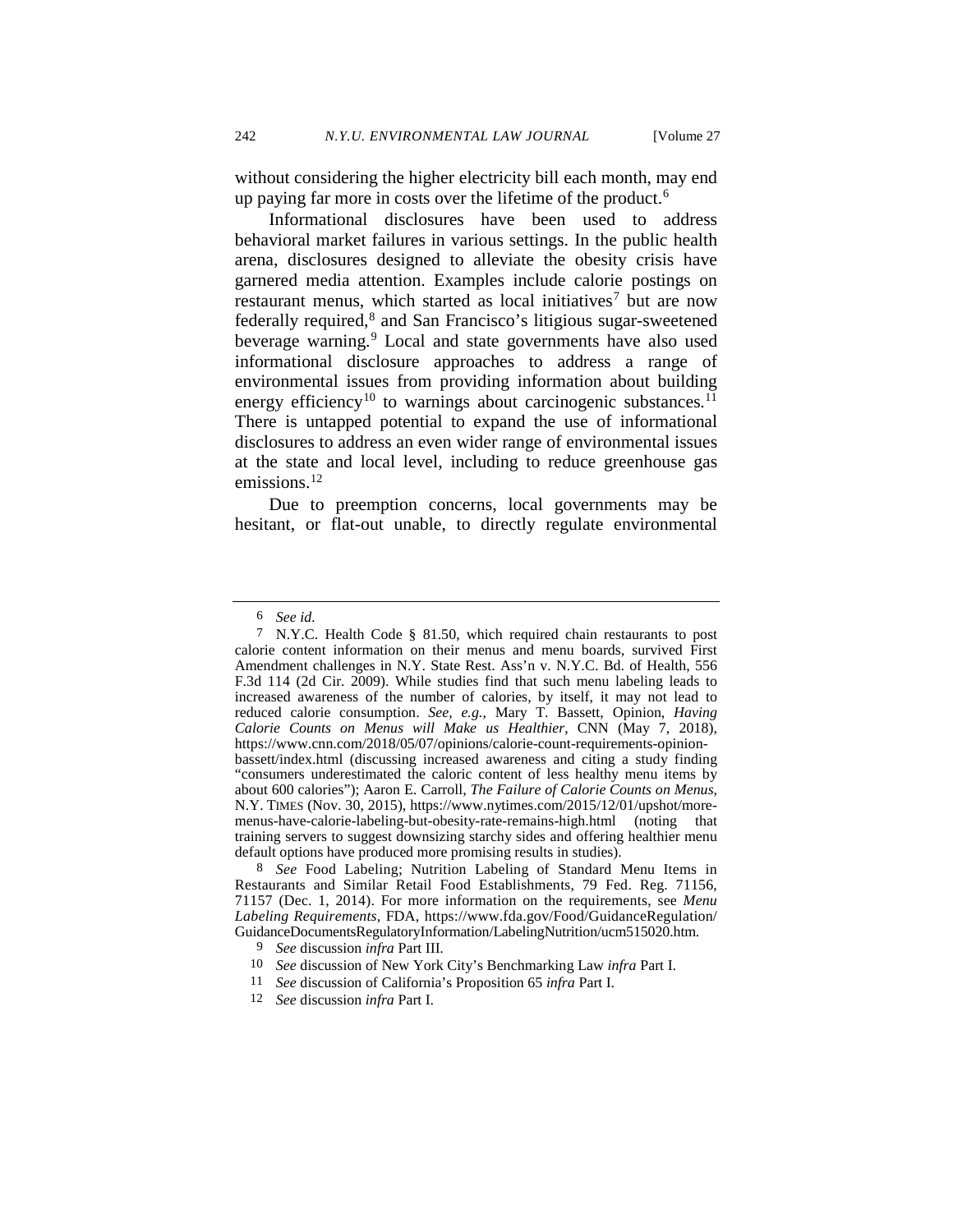issues.[13](#page-3-0) Moreover, even when local governments are not preempted, they might want to avoid more extreme policy measures like an outright ban. Informational approaches are therefore appealing as an intermediate policy option.<sup>14</sup> Recognizing the value of informational approaches, President Obama issued Executive Order 13,563, which advocated for "warnings" and "disclosure requirements" that "maintain flexibility and freedom of choice for the public."[15](#page-3-2) Although the Executive Order applied to administrative agencies, the same rationale pertains to informational approaches used by local governments.

<span id="page-3-6"></span>While policymakers may see disclosures as a palatable policy option, they often face legal challenges from the regulated community. Regulated communities have been diligently sharpening a new sword for such legal battles: The First Amendment.<sup>[16](#page-3-3)</sup> In recent years, courts across the country have heard First Amendment challenges to mandatory labels covering topics ranging from country-of-origin to conflict minerals.[17](#page-3-4) As argued by John Coates, "corporations have begun to displace individuals as the direct beneficiaries of the First Amendment," with almost "half of First Amendment legal challenges now benefit[ting] business corporations and trade groups."[18](#page-3-5) In

<span id="page-3-7"></span><span id="page-3-0"></span><sup>13</sup> It is possible that local governments would be preempted from using informational approaches too.

<span id="page-3-1"></span><sup>14</sup> *See* WESLEY A. MAGAT & W. KIP VISCUSI, INFORMATIONAL APPROACHES TO REGULATION 4–5 (1992).

<span id="page-3-2"></span><sup>15</sup> Improving Regulation and Regulatory Review, Exec. Order No. 13,563, 76 Fed. Reg. 3821 (Jan. 18, 2011).

<span id="page-3-3"></span><sup>16</sup> *See* Janus v. AFSCME, Council 31, 138 S. Ct. 2448 (2018) (Kagan, J., dissenting) (Criticizing the majority for "weaponizing the First Amendment, in a way that unleashes judges, now and in the future, to intervene in economic and regulatory policy."). For a discussion of this opinion, and others in the trend of weaponizing the First Amendment, see Adam Liptak, *How Conservatives Weaponized the First Amendment*, N.Y. TIMES (June 30, 2018), https://www.nytimes.com/2018/06/30/us/politics/first-amendment-conservativessupreme-court.html ("Conservative groups, borrowing and building on arguments developed by liberals, have used the First Amendment to justify unlimited campaign spending, discrimination against gay couples and attacks on the regulation of tobacco, pharmaceuticals and guns.").

<span id="page-3-4"></span><sup>17</sup> Other examples include genetically modified organism labeling and the health risks of cell phones. *See* Jonathan H. Adler, *Compelled Commercial Speech and the Consumer "Right to Know"*, 58 ARIZ. L. REV. 421, 424.

<span id="page-3-5"></span><sup>18</sup> John C. Coates IV, *Corporate Speech & the First Amendment: History, Data, and Implications*, 30 CONST. COMMENT. 223, 223–24 (2015).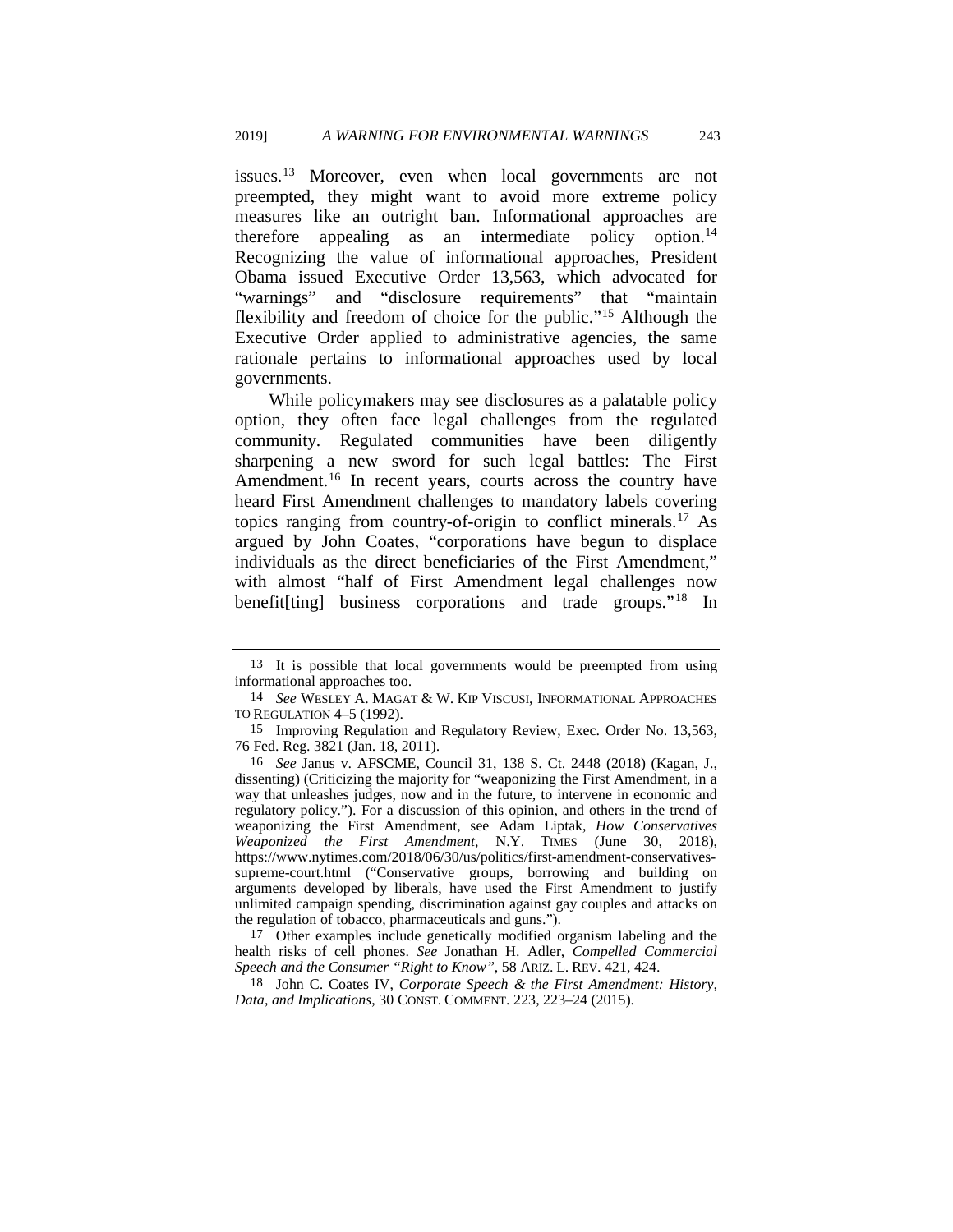<span id="page-4-7"></span>covering the rise of these commercial speech First Amendment challenges, Tim Wu has observed that "[i]t is tempting to call it the new nuclear option for undermining regulation, except that its deployment is shockingly routine."<sup>[19](#page-4-0)</sup> Thus, governments may be hesitant to employ mandatory informational disclosures as a policy tool because of the potential time and expense involved in litigation.<sup>[20](#page-4-1)</sup>

<span id="page-4-6"></span>Moreover, given the instability and unpredictability of the First Amendment doctrine, state and local regulators may be concerned that by time they develop a factual record supporting the need for a disclosure and pass legislation requiring a disclosure, the legal standard will have shifted such that the disclosure will not survive judicial review.<sup>[21](#page-4-2)</sup> Although historically commercial advertising was not considered speech for purposes of the First Amendment, the Court has fortified a commercial speech doctrine in recent decades.<sup>[22](#page-4-3)</sup> While some, including the majority of Justices on the current Supreme Court,<sup>[23](#page-4-4)</sup> have argued that the rights of commercial free speech should be construed even more broadly,<sup>[24](#page-4-5)</sup> others fear that providing heightened First Amendment scrutiny to mandatory disclosures will eat away at the ability of

21 *See infra* Parts II & III.

<span id="page-4-3"></span><span id="page-4-2"></span>22 *See* Alan B. Morrison, *How We Got the Commercial Speech Doctrine: An Originalist's Recollections*, 54 CASE W. RES. L. REV. 1189, 1189 (2004) (explaining that "purely commercial advertising" was not protected under the First Amendment until the mid-1970s).

<span id="page-4-4"></span>23 This can be seen in cases from *Citizens United v. FEC*, 558 U.S. 310 (2010), protecting political speech of corporations, to *Sorrell v. IMS*, 564 U.S. 552 (2011), finding that a Vermont statute banning the sale, transmission or use of prescriber-identifiable data, absent prescriber consent, unconstitutionally restricts the free speech rights of pharmaceutical research companies. *See generally* David H. Gans, *The Roberts Court Thinks Corporations Have More Rights Than You Do*, NEW REPUBLIC (June 30, 2014), https://newrepublic.com/ article/118493/john-roberts-first-amendment-revolution-corporations.

<span id="page-4-5"></span>24 *See infra* Parts II & III.

<span id="page-4-0"></span><sup>19</sup> Tim Wu, *The Right to Evade Regulation: How Corporations Hijacked the First Amendment*, THE NATION (June 3, 2013), https://newrepublic.com/article/ 113294/how-corporations-hijacked-first-amendment-evade-regulation.

<span id="page-4-1"></span><sup>20</sup> *See id.* ("But even when First Amendment suits do not eliminate the law, they may weaken it, as well as intimidate legislatures and agencies contemplating future regulations by sending the message that expensive, timeconsuming litigation is a near inevitability."); George A. Kimbrell & Aurora L. Paulsen, *The Constitutionality of State-Mandated Labeling for Genetically Engineered Foods: A Definitive Defense*, 39 VT. L. REV. 341, 346 (2014) ("[I]ndustry has resorted to threatening litigation in order to intimidate state legislatures and thereby prevent them from passing labeling legislation.").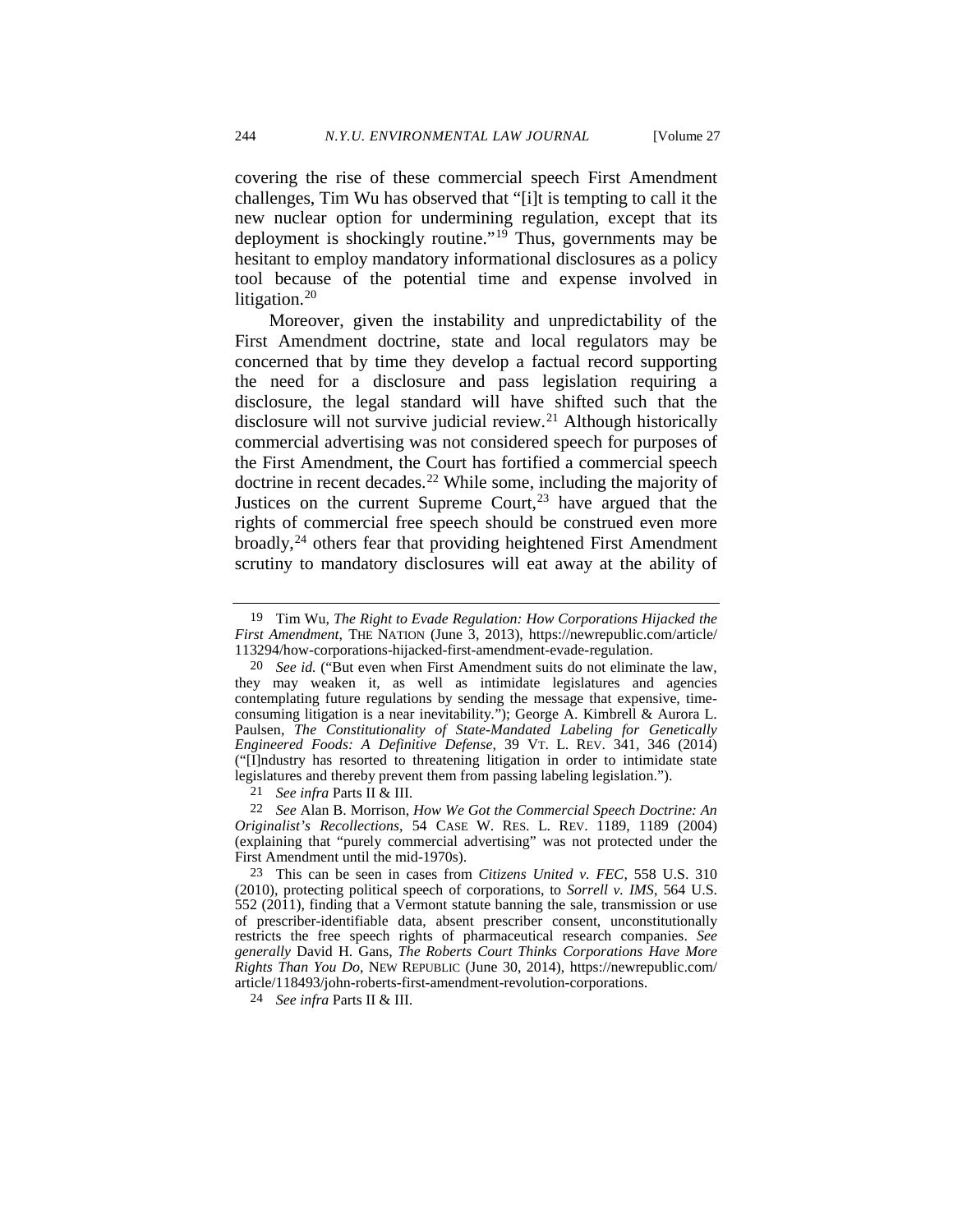<span id="page-5-3"></span>local and state governments to protect and inform the public.<sup>[25](#page-5-0)</sup> Some legal scholars and Justices have called this expansive use of the First Amendment a return to the *Lochner*-era, with judges undermining ordinary economic regulations.<sup>[26](#page-5-1)</sup> The Supreme Court's recent decision in *National Institute of Family and Life Advocates v. Becerra*[27](#page-5-2) reveals just how deep this ideological divide runs, highlighting that even what were previously considered to be routine health and safety regulations may be called into question.

<span id="page-5-2"></span>27 138 S. Ct. 2361 (2018).

<span id="page-5-0"></span><sup>25</sup> *See, e.g.*, Micah Berman et al., *American Beverage Association v. San Francisco: When the First Amendment Jeopardizes Public Health*, BILL OF HEALTH (Sept. 29, 2017), http://blogs.harvard.edu/billofhealth/2017/09/ 29/american-beverage-association-v-san-francisco-when-the-first-amendment-

jeopardizes-public-health/; Rebecca Tushnet, *It Depends on What the Meaning of "False" is: Falsity and Misleadingness in Commercial Speech Doctrine*, 41 LOY. L.A. L. REV. 227, 229 (2007) ("We are better off overall in a system that regulates false and misleading commercial speech without heightened First Amendment scrutiny.").

<span id="page-5-1"></span><sup>26</sup> *See, e.g.*, Janus v. AFSCME, Council 31, 138 S. Ct. 2448 (2018) (Sotomayor, J., dissenting) ("Having seen the troubling development in First Amendment jurisprudence over the years, both in this Court and in lower courts, I agree fully with Justice Kagan that *Sorrell*—in the way it has been read by this Court—has allowed courts to 'wiel[d] the First Amendment in . . . an aggressive way' just as the majority does today."); Janus, 138 S. Ct. at 2448 (Kagan, J., dissenting) ("There is no sugarcoating today's opinion. The majority overthrows a decision entrenched in this Nation's law—and in its economic life—for over 40 years. As a result, it prevents the American people, acting through their state and local officials, from making important choices about workplace governance. And it does so by weaponizing the First Amendment, in a way that unleashes judges, now and in the future, to intervene in economic and regulatory policy."); Jeremy K. Kessler, *The Early Years of First Amendment Lochnerism*, 116 COLUM. L. REV. 1915, 1916 (2016) (arguing that "[r]ather than defending an illusory tradition of economically neutral First Amendment enforcement, critics of today's First Amendment Lochnerism might more accurately and persuasively position themselves as reformers. They could then set to work breaking with a legal tradition long insensitive to the deleterious effects of judicial civil libertarianism on political regulation of the economy."); *Sorrell*, 564 U.S. at 591–92 (2011) (Breyer, J., dissenting) ("Moreover, given the sheer quantity of regulatory initiatives that touch upon commercial messages, the Court's vision of its reviewing task threatens to return us to a happily bygone era when judges scrutinized legislation for its interference with economic liberty. History shows that the power was much abused and resulted in the constitutionalization of economic theories preferred by individual jurists."). For an alternative argument that *Lochner* is based on the concepts of "government inaction, the existing distribution of wealth and entitlements, and the baseline set by the common law,<sup>"</sup> with "[g]overnmental intervention [being] constitutionally troublesome," rather than representing an "aggressive judicial role in general," see Cass R. Sunstein, *Lochner's Legacy*, 87 COLUM. L. REV. 873, 874 (1987).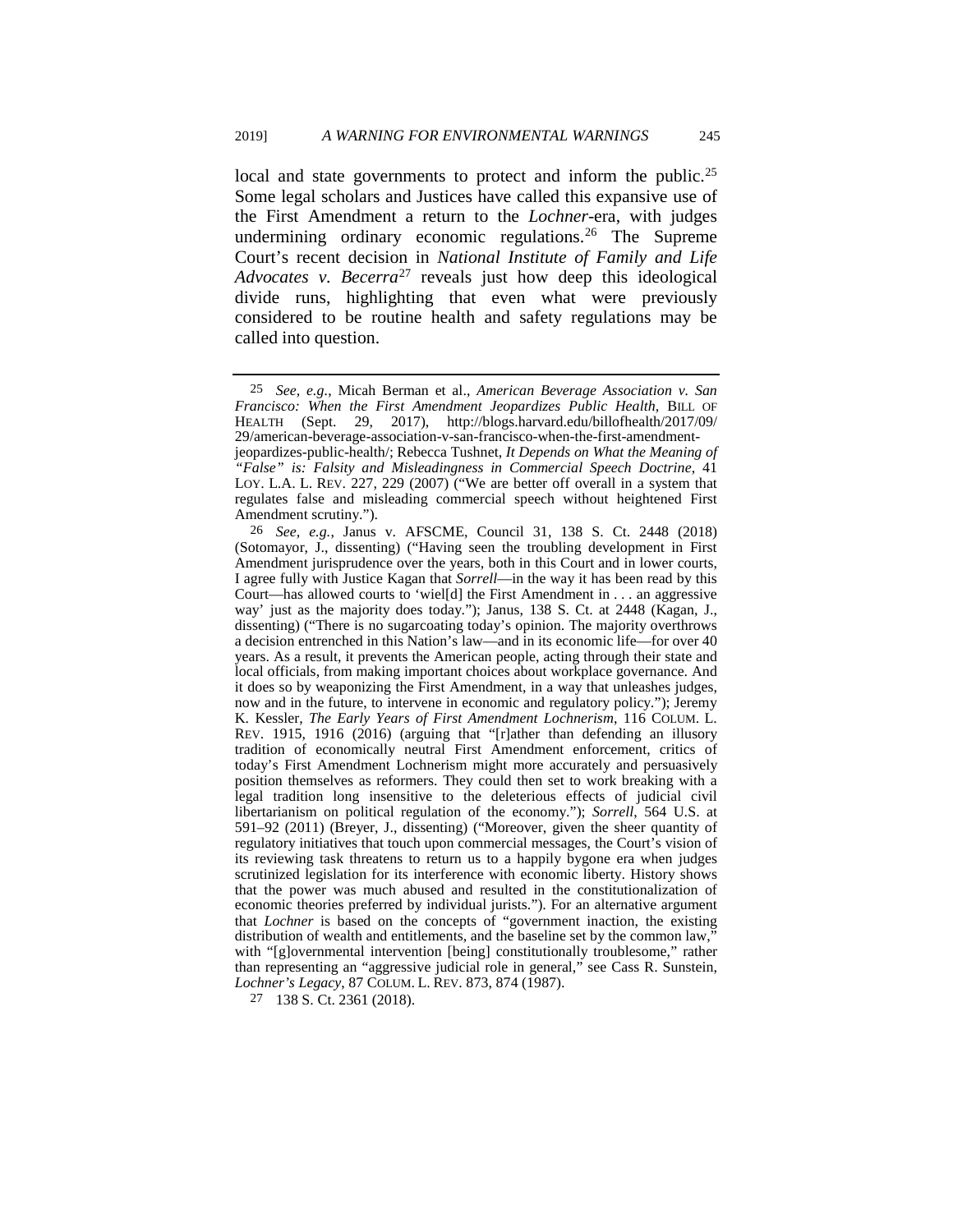This Note focuses on the implications of these trends in the First Amendment doctrine for local and state governments planning to use mandatory informational disclosure approaches as an environmental policy tool. Given the anti-science and antiregulatory stance of the Trump Administration,<sup>28</sup> leadership on environmental policy must come from state and local governments. Unfortunately, at a time when local policymakers need an array of tools at their disposal, applying the standards of the commercial speech doctrine is becoming more and more uncertain. And, it is a particularly tricky time for mandated informational disclosures dealing with any colorable degree of scientific uncertainty or novel informational policy approaches, both of which are common in the context of mandated environmental disclosures. Although courts are tasked with assessing whether information is factual under the First Amendment jurisprudence, "the complex nature of scientific knowledge complicates the assessment of the truth or falsity of speech about science."<sup>[29](#page-6-1)</sup> Thus, corporations may play up the "uncertainty inherent in science to obscure scientific consensus," undermining "informed decision making by consumers, investors, and regulators."[30](#page-6-2)

<span id="page-6-3"></span><span id="page-6-0"></span><sup>28</sup> The anti-science and anti-regulatory practices of the Trump administration have been widely discussed by the press and concerned advocacy groups. *See, e.g.*, Eric Niiler, *The Future of Former EPA Chief Scott Pruitt's Anti-Science Legacy*, WIRED (July 6, 2018), https://www.wired.com/story/the-future-offormer-epa-chief-scott-pruitts-anti-science-legacy/; Christina Cauterucci, *Trump Adds Another Anti-Science, Anti-Choice Woman to Oversee Critical Health Programs*, SLATE (June 1, 2018), https://slate.com/news-and-politics/2018/ 06/trump-has-put-a-slew-of-anti-science-anti-choice-women-in-charge-of-

critical-health-programs.html; Carolyn Kormann, *America's Top Scientists Reprimand Donald Trump (Again)*, NEW YORKER (Apr. 24, 2018), https://www.newyorker.com/science/elements/americas-top-scientists-

reprimand-donald-trump-again; Nicole Greenfield, *Saving Science in the Age of Trump*, NRDC (Apr. 17, 2018), https://www.nrdc.org/stories/saving-science-agetrump. For a discussion of the Trump administration's antiregulatory and antigovernment agenda, and the trend of judicial anti-administrativism, see Gillian E. Metzger, *Foreword: 1930s Redux: The Administrative State Under Siege*, 131 HARV. L. REV. 1 (2017).

<span id="page-6-1"></span><sup>29</sup> Shannon M. Roesler, *Evaluating Corporate Speech About Science*, 106 GEO. L.J. 447, 461 (2018).

<span id="page-6-2"></span><sup>30</sup> *Id.* Roesler discusses the example of ExxonMobil's own scientists conducting scientific research starting in the 1970s, and writing memos to the corporate executives in the early 1980s citing a clear scientific consensus that burning fossil fuels contributes to climate change. Yet, in public facing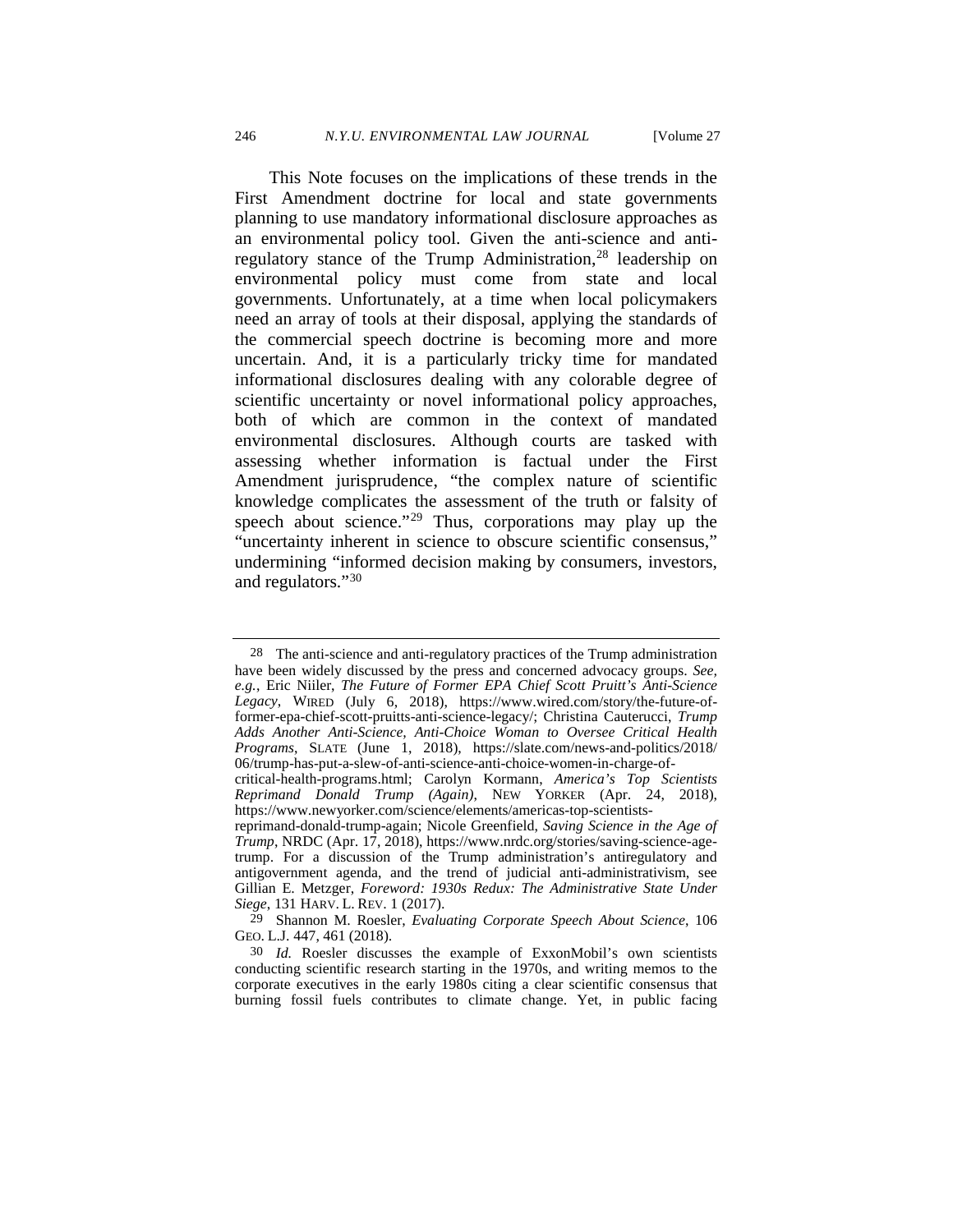Part I of this Note begins by discussing informational disclosures as an environmental policy tool and provides examples of local and state initiatives. The Part explains how informational disclosures could be used to address other pressing environmental issues, such as climate change, at a more local level. Part II provides an overview of the policy rationales animating the commercial speech doctrine. It then traces the key developments in the Supreme Court jurisprudence relevant to commercial speech and mandatory disclosures, focusing on *Central Hudson Gas & Electric Corp. v. Public Service Commission*, [31](#page-7-0) *Zauderer v. Office of Disciplinary Counsel*, [32](#page-7-1) and *National Institute of Family and Life Advocates v. Becerra.*[33](#page-7-2) Part III analyzes recent First Amendment challenges to mandatory informational disclosures aimed at addressing environmental and public health problems. The ongoing litigation in *National Association of Wheat Growers v. Zeise*[34](#page-7-3) and *American Beverage Ass'n v. City and County of San Francisco*<sup>[35](#page-7-4)</sup> act as case studies which demonstrate how analyzing policy decisions and scientific certainty through a First Amendment lens raises important questions of deference. Part IV examines how states and local governments attempting to utilize informational disclosures as an environmental regulatory policy may attempt to navigate the challenging and shifting legal landscape.

### I. DISCLOSURE REQUIREMENTS AS A LOCAL ENVIRONMENTAL POLICY TOOL

There are various arguments asserting the importance of setting local policies to represent local preferences. Charles Tiebout's theory of a market for residence has long been the key analysis on the subject. Essentially, Tiebout's theory is that individuals and firms will move to areas that reflect their bundle of preferences, which includes the combination of goods and services

<span id="page-7-1"></span><span id="page-7-0"></span>documents from ExxonMobil, they attacked the scientific certainty of such claims. *See id.* at 461–62.

<sup>31 447</sup> U.S. 557 (1980).

<sup>32 471</sup> U.S. 626 (1985).

<sup>33 138</sup> S. Ct. 2361 (2018).

<sup>34 309</sup> F. Supp. 3d 842 (E.D. Cal. 2018).

<span id="page-7-4"></span><span id="page-7-3"></span><span id="page-7-2"></span><sup>35 187</sup> F. Supp. 3d 1123, 1126 (N.D. Cal 2016); 871 F.3d 884 (9th Cir. 2017).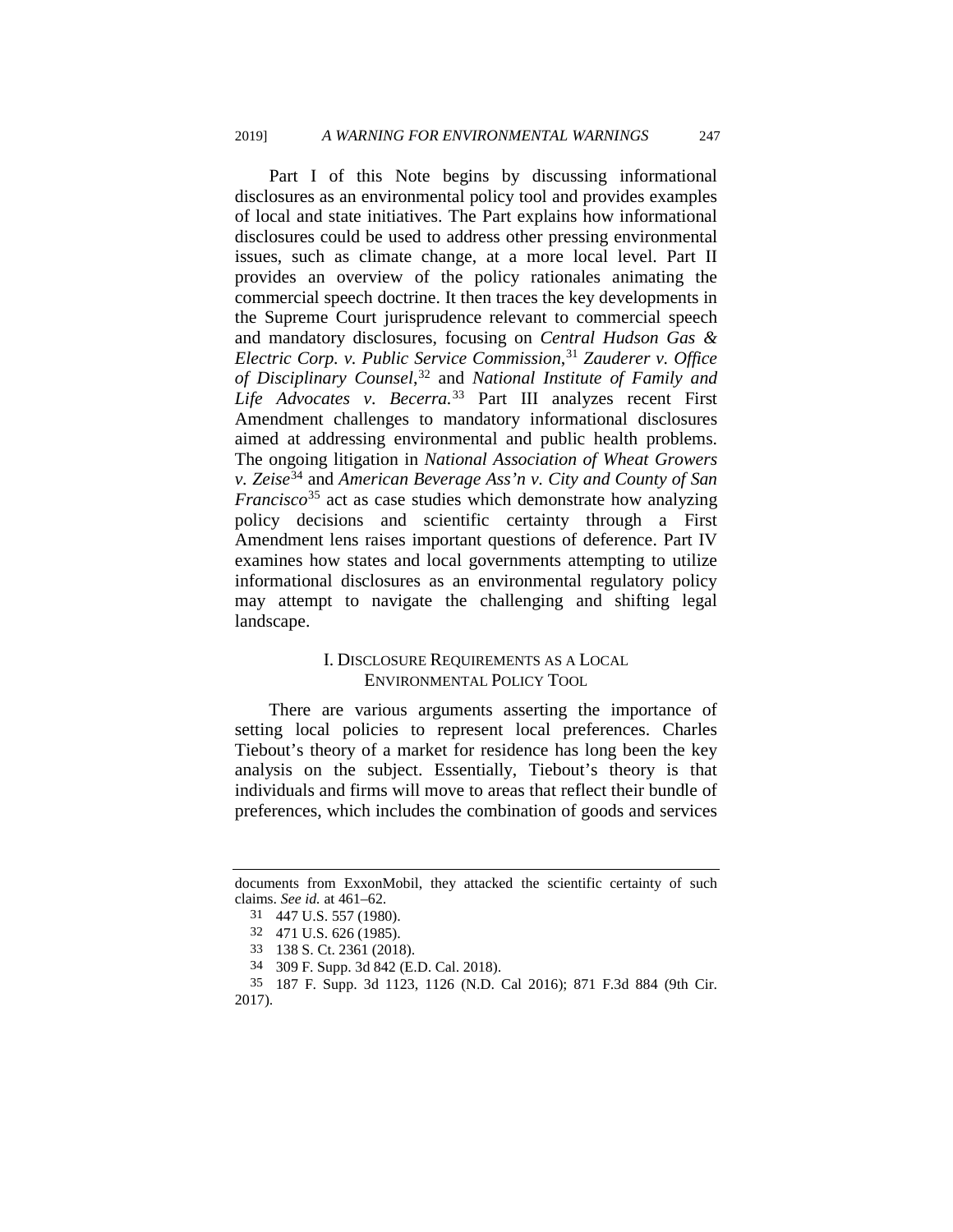provided at a certain tax rate.<sup>[36](#page-8-0)</sup> Thus, cities that cannot keep up with the preferences of their residents may lose them to more attractive destinations. Other scholars have questioned this approach, arguing that connections to place run deeper than would allow for uprooting each time another locale offers a better bundle of goods and services, and furthermore these mobility arguments ignore equity concerns.[37](#page-8-1) If residents do have an investment in their current locale because of the high social costs of leaving their networks or the prohibitive expense of moving, then this would also provide a compelling reason to tailor local policy to local preferences. After all, residents should not feel stuck in a location that disregards their interests. Under either understanding, there are good reasons for local governments to tailor policies to match their residents' values and preferences.[38](#page-8-2)

Although having a wide range of policy tools would allow local governments to take a more nuanced approach to regulation, local governments face many constraints when attempting to enact new regulations. The first challenge for local governments is that the U.S. Constitution does not grant them any powers.<sup>[39](#page-8-3)</sup> As creatures of the state, $40 \text{ local governments}$  $40 \text{ local governments}$  are limited to the powers granted to them by the state. The state grant of authority to local governments is referred to as "home rule,"<sup>[41](#page-8-5)</sup> and is typically found in the state constitution or statutes.<sup>[42](#page-8-6)</sup>

<span id="page-8-5"></span>41 For a discussion of home rule in the context of the relationship between states and their local governments, see Paul S. Weiland, *Federal and State* 

<span id="page-8-7"></span><span id="page-8-6"></span><span id="page-8-0"></span><sup>36</sup> *See* Charles M. Tiebout, *A Pure Theory of Local Expenditures*, 64 J. POLITICAL ECON. 416 (1956).

<span id="page-8-1"></span><sup>37</sup> *See, e.g.*, Naomi Schoenbaum, *Stuck or Rooted? The Costs of Mobility and the Value of Place*, 127 YALE L.J. F. 458 (2017) (discussing how arguments for mobility can ignore general welfare and sex equality considerations).

<span id="page-8-2"></span><sup>38</sup> Of course, there will be differences in values and preferences even within a locality.

<span id="page-8-3"></span><sup>39</sup> *See, e.g.*, David J. Barron, *A Localist Critique of the New Federalism*, 51 DUKE L.J. 377*,* 390 (2001) ("As a formal legal matter, the federal Constitution does not treat local governments as anything approximating coequal sovereigns.").

<span id="page-8-4"></span><sup>40</sup> Under the Dillion's Rule interpretation, local governments are creatures of the states, so grants of local power depend on constitutional amendment or statutory action at the state level. *See* Dale Krane et al., HOME RULE IN AMERICA: A FIFTY-STATE HANDBOOK vii (Dale Krane et al. eds., 2001) (introducing idea of home rule and state limitations upon local autonomy); *see also Home Rule*, BLACK'S LAW DICTIONARY (10th ed. 2010) (defining "home rule" as a "state legislative provision or action allocating a measure of autonomy to a local government, conditional on its acceptance of certain terms.").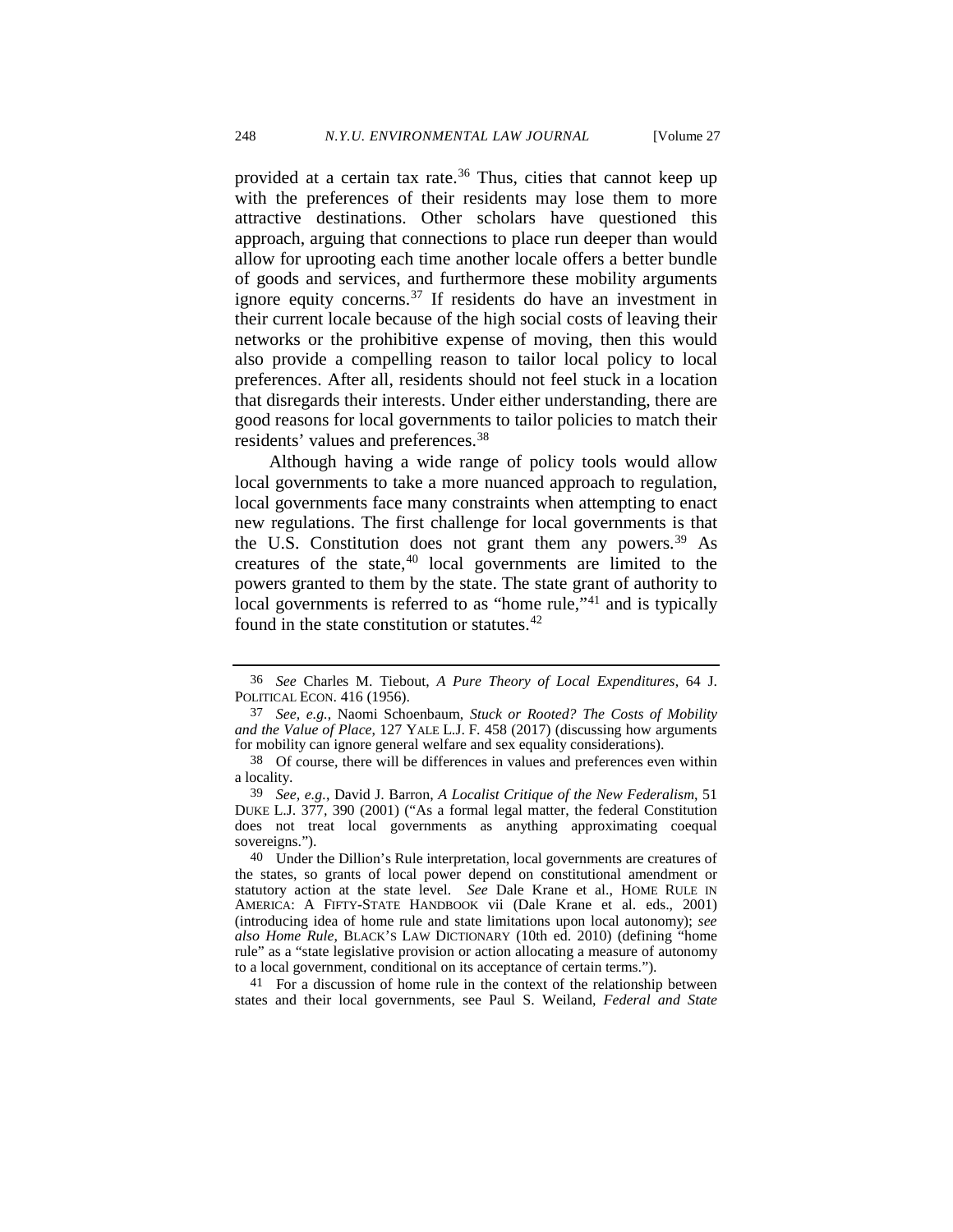While the specific powers of local governments vary by state, all local governments must avoid a common legal pitfall when attempting to regulate local environmental concerns: preemption.

#### <span id="page-9-0"></span>A. *The Problem with Preemption*

Until the 1950s, local governments took the lead on environmental issues ranging from supplying clean drinking water to addressing solid waste disposal[.43](#page-9-1) The state and federal governments were not regulating these issues, leaving considerable flexibility to local governments to address these challenges as they saw fit.<sup>[44](#page-9-2)</sup> In the 1960s and 1970s, however, the federal government became more involved in promulgating environmental laws.<sup>[45](#page-9-3)</sup>

While there may be benefits to environmental issues receiving more national regulatory attention,<sup>[46](#page-9-4)</sup> federal laws often came with

The legislature shall provide for the organization of cities and towns by general laws and shall restrict their power of taxation, assessment, borrowing money, contracting debts and loaning their credit, except for procuring supplies of water; *provided, however,* that the legislature may, by general laws, in the manner and to the extent therein provided, permit and authorize the electors of any city or town to frame, adopt and amend a charter for its own government, or to amend any existing charter of such city or town.

Nev. Const. Art. VIII, § 8 (2018).

<span id="page-9-1"></span>43 *See* Paul S. Weiland, *Preemption of Local Efforts to Protect the Environment: Implications for Local Government Officials*, 18 VA. ENVTL. L.J. 467, 467 (1999).

<span id="page-9-2"></span>44 *See, e.g.*, JOEL A. TARR, THE SEARCH FOR THE ULTIMATE SINK 8 (1996) ("The water supply and human waste and wastewater disposal systems utilized in most cities during the eighteenth and the nineteenth centuries were characterized by a local focus.").

45 *See* Weiland, *supra* not[e 43,](#page-9-0) at 467.

<span id="page-9-4"></span><span id="page-9-3"></span>46 There are arguments on both sides of this debate. Some argue that federal "minimum standards may raise the bar by establishing a baseline of protection" thus "foreclose[ing] the possibility of a race to the bottom" at a state level.

*Preemption of Environmental Law: A Critical Analysis*, 24 HARV. ENVTL. L. REV. 237, 263–64 (2000) ("The home rule movement has two objectives: (1) to provide local governments with the power necessary to enact laws related to local affairs and (2) to protect some portion of local government action from infringement by the state."); George D. Vaubel, *Democratic Government and Municipal Home Rule*, 19 STETSON L. REV. 813, 813 (1990) ("The principal characteristic of municipal home rule is the establishment of some degree of municipal autonomy through the vertical allocation of power between state and municipalities.").

<sup>42</sup> *See, e.g.*, CAL. CONST. art. XI, § 5 (2018). States like Nevada, are considered a non-home rule or Dillon's Rule state because the Nevada Constitution does not expressly grant local governments any powers; rather, it grants the state legislature the authority to grant localities authority: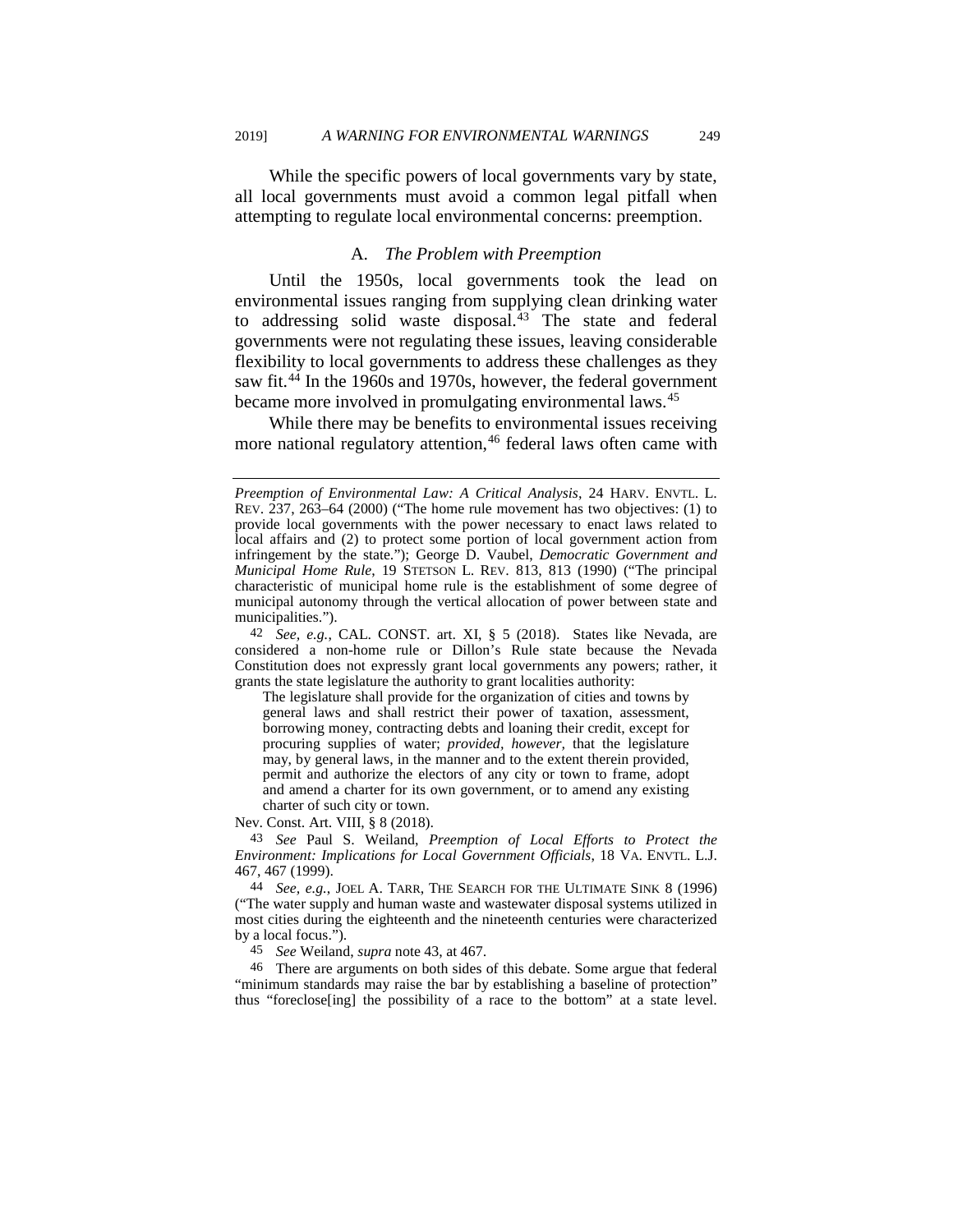the downside of preemption. $47$  When the federal government sets uniform standards preempting further state or local regulation, it raises questions about the wisdom of placing all of the decisionmaking power in one institution, and heightens risks of regulatory failure.[48](#page-10-1) For example, the Trump Administration does not acknowledge climate change,<sup>[49](#page-10-2)</sup> while many state and local

<span id="page-10-0"></span>47 Although federal laws do not have to preempt local action, and can act to set a floor, many federal laws set uniform national standards. Instances of setting a floor and setting uniform national can both be found in the Clean Air Act, Pub. L. No. 91-604, 84 Stat. 1676 (1970). For example, the Clean Air Act preempts states from setting their own automobile emission standards. *See* 42 U.S.C. § 7543(a) (2000). The Clean Air Act also establishes National Ambient Air Quality Standards, which act as a floor that states must meet when submitting their State Implementation Plans. *See* 42 U.S.C. § 7410 (2000).

<span id="page-10-1"></span>48 As noted by Buzbee:

In settings ranging from product approvals to regulation of risks posed by chemical plants to possible climate change legislation regarding greenhouse gases, legislators and regulators have embraced the broad, preemptive impact of unitary federal choice preemption. The federal action regarding such risks would be the final regulatory choice. But under what theory of regulation and legislation can one be confident that placing all decisionmaking power in one institution at one time will lead to appropriate standard setting? In fact, advocates of risk regulation, 'experimentalist regulation' scholars, and skeptics about the likelihood of public-regarding regulation all call for attention to pervasive risks of regulatory failure. Agency and legislative inertia, information uncertainties and asymmetries, outdated information and actions, regulatory capture, and a host of other common regulatory risks create a substantial chance of poor or outdated regulatory choice.

William W. Buzbee, *Asymmetrical Regulation: Risk, Preemption, and the Floor/Ceiling Distinction*, 82 N.Y.U. L. REV. 1547, 1548 (2007). Thus, there are crucial distinctions between "[f[loors [which] embrace additional and more stringent state and common law action" and "ceilings [which] are better labeled a 'unitary federal choice' due to how they preclude any other regulatory choice by state regulators and also eliminate the possibility of the different actors, incentives, and modalities of information elicitation." *Id.* at 1547*.* 

<span id="page-10-2"></span>49 *See, e.g.*, James Rainey, *The Trump Administration Scrubs Climate Change Info from Websites. These Two Have Survived.*, NBC NEWS (July 17,

Weiland, *supra* note [41,](#page-8-7) at 242. However, others argue that "federal regulatory action has the potential to discourage or crowd out state regulatory efforts," and so, "the adoption of a federal regulatory floor may actually lower instead of raise the aggregate level of environmental protection in a given jurisdiction." Jonathan H. Adler, *When Is Two a Crowd: The Impact of Federal Action on State Environmental Regulation*, 31 HARV. ENVTL. L. REV. 67, 70 (2006). Additionally, the oft-cited public choice argument for federal regulation over state regulation does not hold up under close examination. *See* Richard L. Revesz, *Federalism and Environmental Regulation: A Public Choice Analysis*, 115 HARV. L. REV. 553 (2001). Rather differences in levels of protection between states "stem from different levels of preference for environmental protection rather than from public choice pathologies." *Id.* at 554.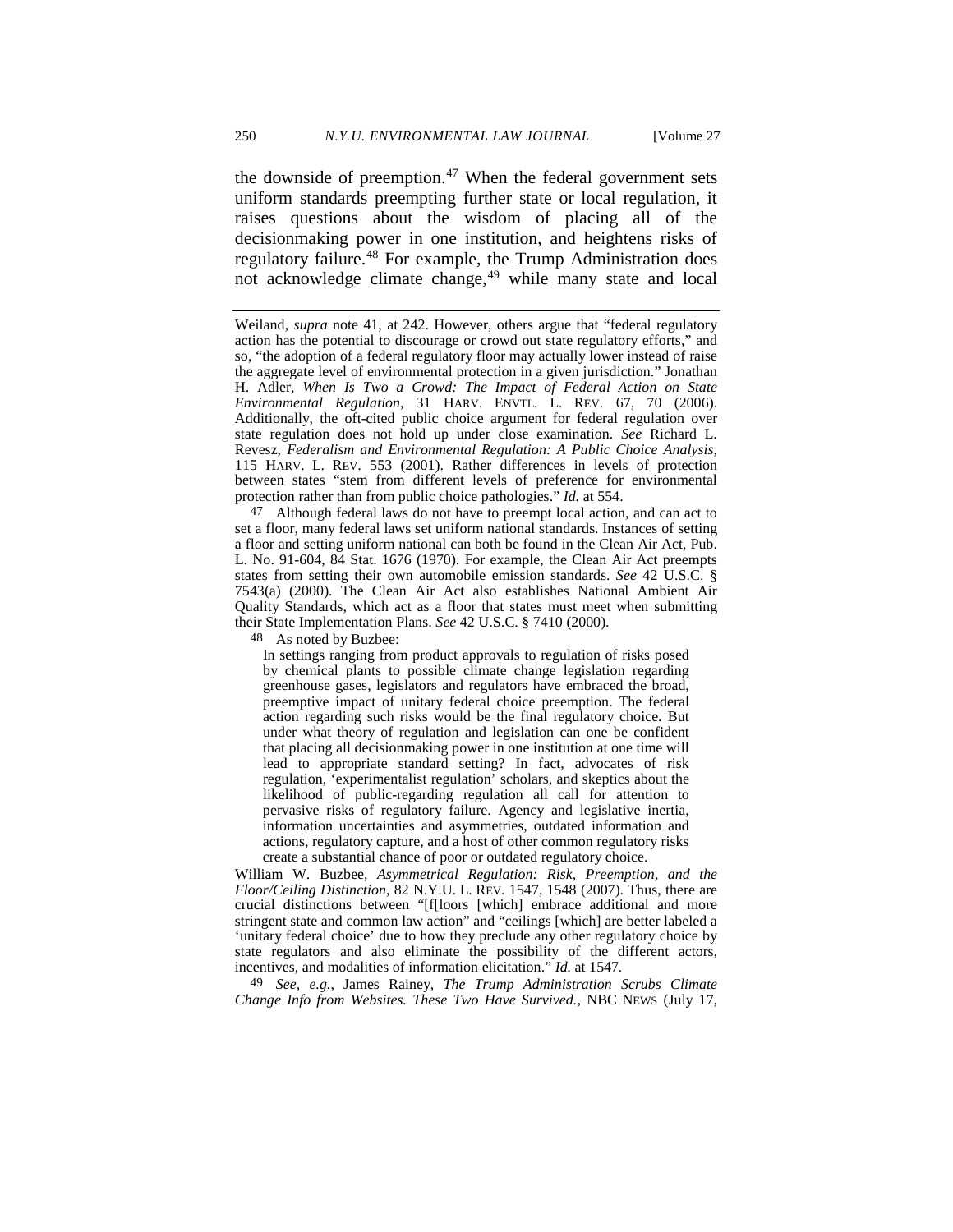governments are eager to take action to reduce greenhouse gas emissions.[50](#page-11-0) Yet, lower levels of government are preempted from utilizing many potential regulatory approaches. $51$ 

Additionally, even if federal laws do not preempt a locality's<sup>[52](#page-11-2)</sup> chosen environmental regulatory approach, states may pass legislation preempting local laws.[53](#page-11-3) There are many ways to describe preemption,  $54$  but, the crucial feature is the "expansion in

<span id="page-11-0"></span>50 It is worth noting that this divide between federal and state policy goals regarding climate change is not unique to this administration. Under the Bush administration climate change measures that failed to gain traction at the federal level were often taken up by states. *See* BARRY G. RABE, GREENHOUSE & STATEHOUSE, THE EVOLVING STATE GOVERNMENT ROLE IN CLIMATE CHANGE 1 (Nov. 2002) (discussing state policies to address climate change).

<span id="page-11-3"></span>53 As noted by Weiland, "[s]tates can preempt any local law except to the extent that they are prevented from doing so by the state constitution or by statute." Weiland, *supra* not[e 41,](#page-8-7) at 265.

<span id="page-11-4"></span>54 *See, e.g.*, Randall E. Kromm, Note, *Town Initiative and State Preemption in the Environmental Arena: A Massachusetts Case Study*, 22 HARV. ENVTL. L. REV. 241, 252 (1998) ("Grounded in the conception of supremacy of 'higher' levels of government over 'lower' levels, preemption analysis is the framework by which courts evaluate statutory directives to determine what powers otherwise possessed by a lower level of government have been restrained or denied by a higher level.").

<sup>2018),</sup> https://www.nbcnews.com/news/us-news/two-government-websitesclimate-change-survive-trump-era-n891806 ("From the Environmental Protection Agency, to the Energy Department, to the State Department and beyond, references to climate change, greenhouse gases and clean energy keep disappearing."); Emily Holden, *Climate Change Skeptics Run the Trump Administration*, POLITICO (Mar. 7, 2018), https://www.politico.com/story/2018/ 03/07/trump-climate-change-deniers-443533 ("President Donald Trump is filling the upper ranks of his administration with appointees who share his disbelief in the scientific evidence for climate change — giving them an opportunity to impose their views on policies ranging from disaster planning to national security to housing standards.").

<span id="page-11-1"></span><sup>51</sup> *See, e.g.*, Ann E. Carlson, *Federalism, Preemption, and Greenhouse Gas Emissions*, 37 U.C. DAVIS L. REV. 281 (2003) (discussing California's A.B. 1493 and other attempts to regulate greenhouse gas emissions from automobiles, and the preemption challenges under the Clean Air Act and Energy Policy and Conservation Act).

<span id="page-11-2"></span><sup>52</sup> As explained by Annie Decker in her concept of the "conflation axiom," there is "general inattention to state-local differences in the federal preemption universe." And, although Congress and the courts do not have to treat state and local laws as equivalents for preemption purposes, they often do. Annie Decker, *Preemption Conflation: Dividing the Local from the State in Congressional Decision Making*, 30 YALE L. & POL'Y REV. 321, 332–34 (2012). When examining preemption provisions, Decker found that "Congress sometimes mentions both state and local regulatory authority and sometimes only state authority in its preemption and savings clauses," which "chip[s] away at the assumption of state-local merger." *Id.* at 339.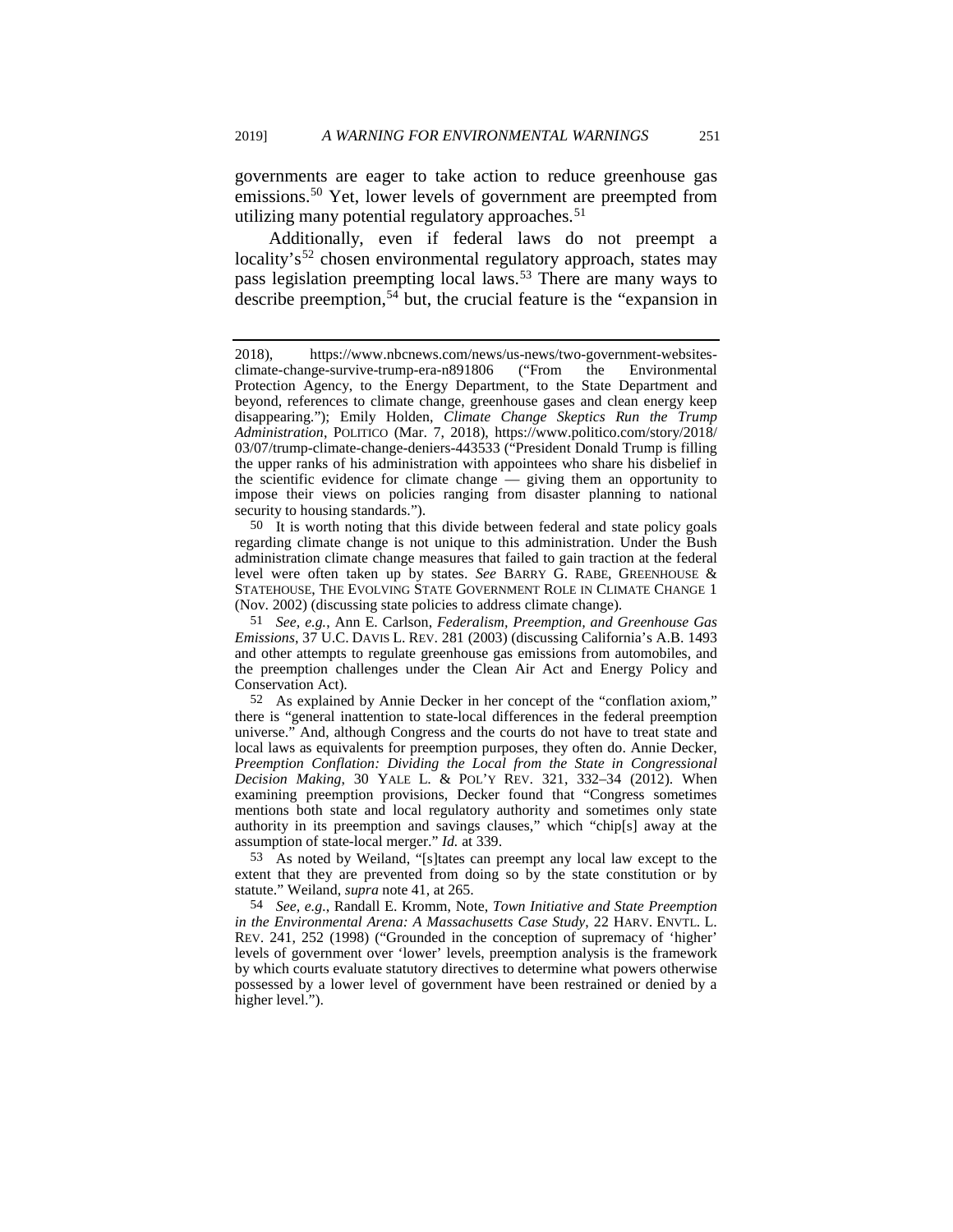power of a higher level of government" accompanied by the "reduction in power of a lower level of government."[55](#page-12-0) Thus, local governments are often constrained by preempting federal, as well as state, legislation when choosing among policy tools to address pressing environmental issues. Preemption can stifle local policy innovation by constraining the range of options available to respond to local concerns, increasing the need for city lobbying efforts at the state level, necessitating greater legal counsel involvement in policymaking decisions, and limiting the ability of local governments to redistribute the costs and benefits of policy decisions.[56](#page-12-1) For example, imagine a city wants to reduce the waste associated with disposable plastic bottles and conducts an economic analysis that determines a new tax is the most effective way to discourage the use of plastic bottles. However, there is a state law forbidding taxes on bottles and containers, and so there is a limited range of options left to the city's discretion. In cases like these, policies may be shaped more by the need to avoid preemption issues rather than by technical expertise.

And, to complicate matters further for local governments, in addition to express preemption, there are also two types of implied preemption: field preemption and conflict preemption.<sup>[57](#page-12-2)</sup> Therefore, even when a statute does not explicitly say that local regulations are preempted, courts may find that Congress or the state legislature intended to occupy the field $58$  or that it is impossible for the regulated party to simultaneously comply with the federal and local requirements, and so the federal requirement reigns supreme.<sup>[59](#page-12-4)</sup> Legal preemption challenges may knock less sophisticated or less resourced local governments out of the

<sup>55</sup> Weiland, *supra* note [43,](#page-9-0) at 468.

<span id="page-12-1"></span><span id="page-12-0"></span><sup>56</sup> *See* Weiland, *supra* note [43,](#page-9-0) at 497–503; *see also* Weiland, *supra* note [41,](#page-8-7)  at 244–47 (discussing many of these same issues framed as the benefits of decentralization in policymaking). Additionally, smaller localities with limited resources and staffs may be dissuaded entirely from trying to develop solutions to local environmental problems when there are potential preemption conflicts. *See id.* at 498–99.

<span id="page-12-2"></span><sup>57</sup> *See* English v. Gen. Elec. Co., 496 U.S. 72, 78–79 (1990) (differentiating between express, field, and conflict preemption).

<span id="page-12-3"></span><sup>58</sup> *See, e.g.*, Rice v. Santa Fe Elevator Corp., 331 U.S. 218, 230 (1947) ("The scheme of federal regulation may be so pervasive as to make reasonable the inference that Congress left no room for the States to supplement it.").

<span id="page-12-4"></span><sup>59</sup> *See, e.g.*, United States v. City of Denver, 100 F.3d 1509 (10th Cir. 1996) (finding Denver's local zoning ordinance in conflict with CERCLA's goal of expeditious remediation).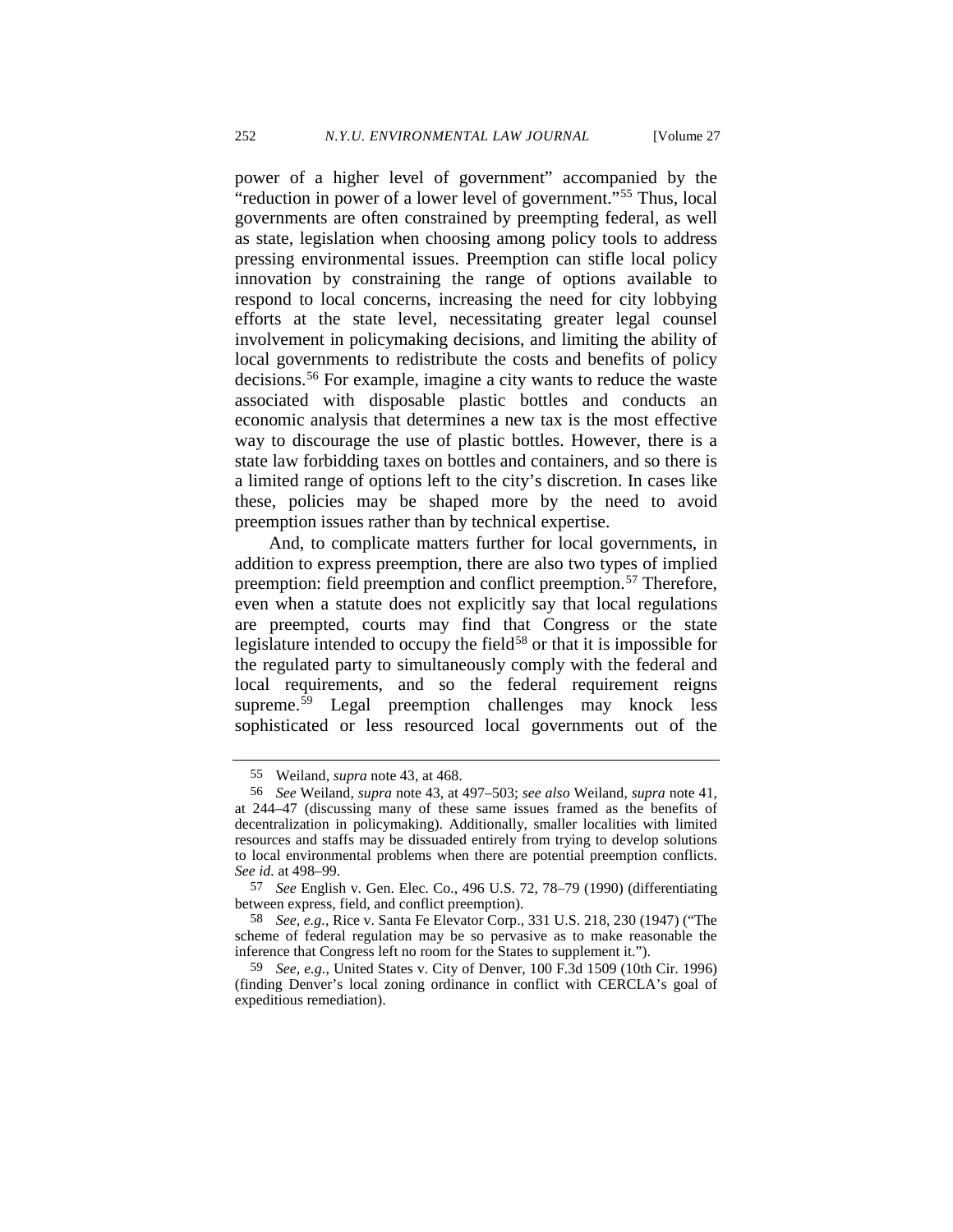policymaking arena entirely. Bigger cities that can afford a legal staff may be able to defend their policies, whereas smaller communities may give up when facing such legal challenges.<sup>[60](#page-13-0)</sup>

There are numerous examples of federal statutes preempting local environmental laws. The Energy Policy and Conservation Act preempted New York City's efforts to encourage more hybrid and clean diesel taxis by providing a higher cap on the lease rates of more efficient vehicles,<sup>[61](#page-13-1)</sup> and the Clean Air Act preempted the South Coast Air Quality Management District from establishing vehicle fleet rules based on emissions standards.<sup>[62](#page-13-2)</sup> A Denver zoning ordinance prohibiting maintenance of hazardous waste in areas zoned for industrial use conflicted with CERCLA's purpose of "expeditious and permanent cleanup of hazardous waste sites."[63](#page-13-3) Both the Atomic Energy Act and the Hazardous Materials Transportation Act preempted New Jersey's Township of Lacey ordinance prohibiting the importation of nuclear waste to local disposal facilities.<sup>64</sup>

<span id="page-13-6"></span>State governments may also block local environmental policy efforts. For example, in 2016, New York City attempted to curb the use of billions of plastic bags annually.<sup>[65](#page-13-5)</sup> These bags are costly

<span id="page-13-0"></span><sup>60</sup> *See* Weiland, *supra* note [43,](#page-9-0) at 498 (citing the example of the Town of Wendell, with a population of 899 not having the resources necessary to research alternative methods of regulation or to lobby state officials to change the law when their pesticides law was struck down).

<span id="page-13-1"></span><sup>61</sup> *See* Metro. Taxicab Bd. of Trade v. City of New York, 615 F.3d 152 (2d Cir. 2010), *cert. denied*, 562 U.S. 1264 (2011) (as an incentivize, the City raised the lease caps for hybrid and clean diesel taxis by \$3 per shift). For further discussion of this case and its implications for local and state governments considering similar incentives, see Jonathan Skinner, *Who Killed the Hybrid Car? State and Local Green Incentive Programs after Metropolitan Taxicab Board of Trade v. City of New York in the Second Circuit*, 30 STAN. ENVTL. L.J. 311, 327–30 (2011).

<span id="page-13-2"></span><sup>62</sup> *See* Engine Mfrs. Assoc. v. S. Coast Air Quality Mgmt. Dist., 541 U.S. 246 (2004) (dealing with section 209(a) of the Clean Air Act, which prohibits states from enforcing "any standard relating to the control of emissions from new motor vehicles."). There is a market participant exception. *See, e.g.*, Swin Res. Sys., Inc. v. Lycoming Cty., 883 F.2d 245, 248–51 (3d Cir. 1989) (discussing Supreme Court cases distinguishing between "market participant" and "market regulator").

<sup>63</sup> United States v. City of Denver, 100 F.3d at 1512–13.

<span id="page-13-4"></span><span id="page-13-3"></span><sup>64</sup> *See* Jersey Cent. Power & Light Co. v. Lacey, 772 F.2d 1103 (3d Cir. 1985).

<span id="page-13-5"></span><sup>65</sup> The League of Conservation Voters estimates 10 billion bags are thrown away each year throughout the city. *See* Sarah Maslin Nir, *State Senate Takes*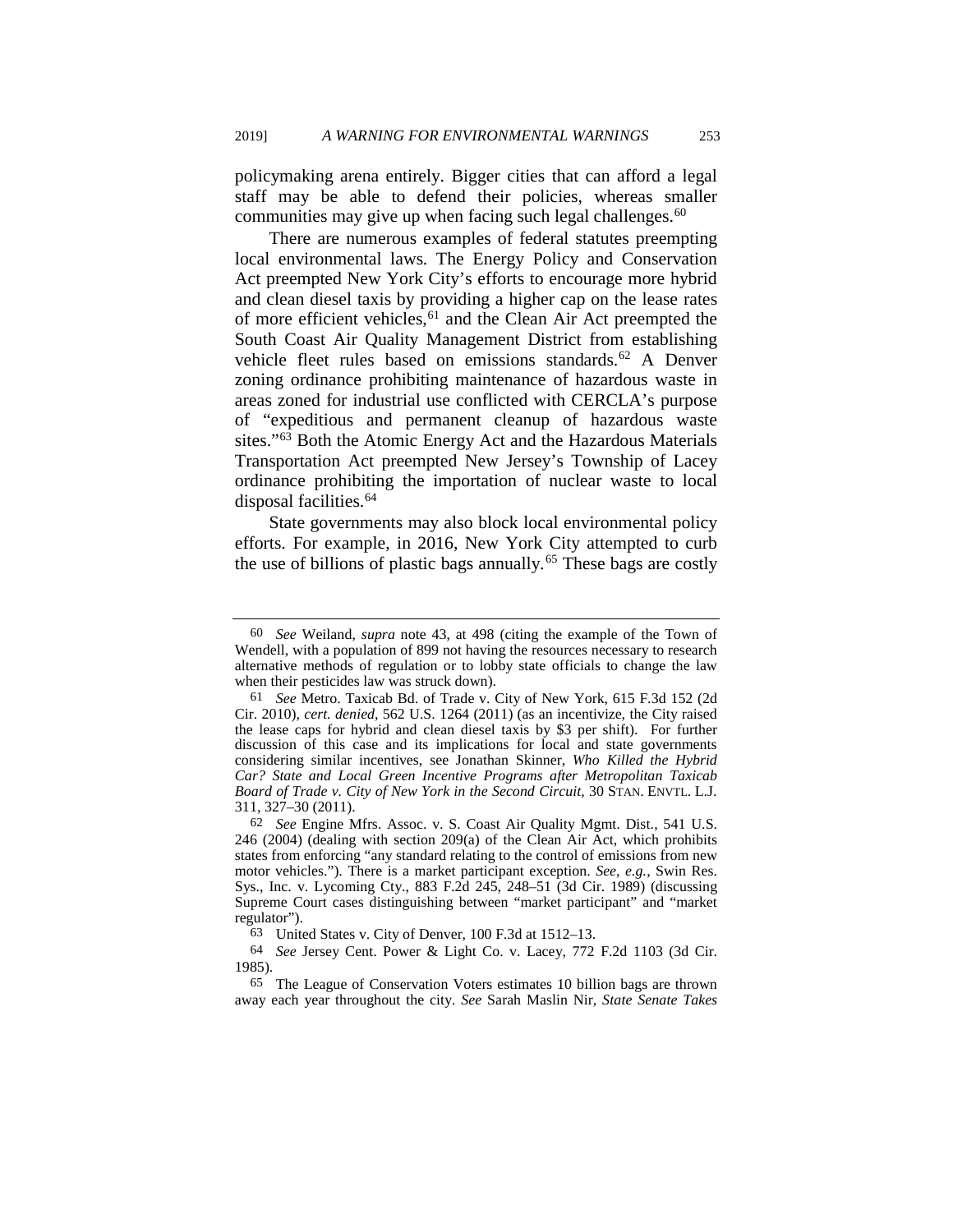to dispose of in landfills, litter streets and parks, and contribute to the plastic pollution problem in local waterbodies.<sup>66</sup> Rather than banning the bags outright, New York City passed a law adding a five-cent fee on plastic grocery bags to encourage shoppers to bring their own reusable bags. $67$  Many other cities, including Chicago and Washington, D.C., have imposed plastic bag fees with apparent success: plastic bag consumption in Washington, D.C. has decreased by more than 60 percent in response to their five-cent fee.[68](#page-14-2) Yet, just one day before the City law was scheduled to take effect, Governor Cuomo signed a bill preempting the bag fee.[69](#page-14-3) Thus, the notorious political tensions between New York State and New York City resulted in preemption being used by the State as a weapon to strike down the City's local policy decisions.[70](#page-14-4)

Due to the constraints of preemption, local governments may be unable to directly regulate pressing environmental issues and thus may be forced to turn to informational approaches.<sup>[71](#page-14-5)</sup> This is not necessarily a bad outcome: even when local governments are not preempted from regulating, informational approaches may be better suited, or more politically palatable, to the task at hand than alternative approaches. Below, this Note discusses the theory and application of informational approaches as an environmental policy tool.

#### <span id="page-14-9"></span>B. *The Informational Approach: Theory and Application*

<span id="page-14-8"></span><span id="page-14-7"></span>Informational disclosures are a common regulatory approach at the federal,<sup>[72](#page-14-6)</sup> state,<sup>[73](#page-14-7)</sup> and local level.<sup>[74](#page-14-8)</sup> Informational disclosures

*Aim at Plastic Bag Fee in New York City*, N.Y. TIMES (Jan. 17, 2017), https://www.nytimes.com/2017/01/17/nyregion/plastic-bags-new-york.html.

<span id="page-14-0"></span><sup>66</sup> NRDC noted that the disposal of plastic bags in landfills is costing the City 12 million dollars annually. Eric A. Goldstein, *State Wrecks NYC's Plastic Bag Fee Law & Bashes Home Rule*, NRDC (Feb. 17, 2017), https:// www.nrdc.org/experts/eric-goldstein/state-wrecks-nycs-plastic-bag-fee-lawbashes-home-rule.

<sup>67</sup> *See id.* 

<span id="page-14-3"></span><span id="page-14-2"></span><span id="page-14-1"></span><sup>68</sup> More than 200 local governments across the U.S. have enacted plastic bag fees or outright bans. *See id.* 

<sup>69</sup> *See id.* 

<sup>70</sup> *See, e.g.*, Nir, *supra* note [65.](#page-13-6) 

<span id="page-14-5"></span><span id="page-14-4"></span><sup>71</sup> It is of course possible that local governments would be preempted from using informational approaches too.

<span id="page-14-6"></span><sup>72</sup> The Toxic Release Inventory, requiring the disclosure of toxic chemicals stored in or released from facilities, of The Emergency Planning and Community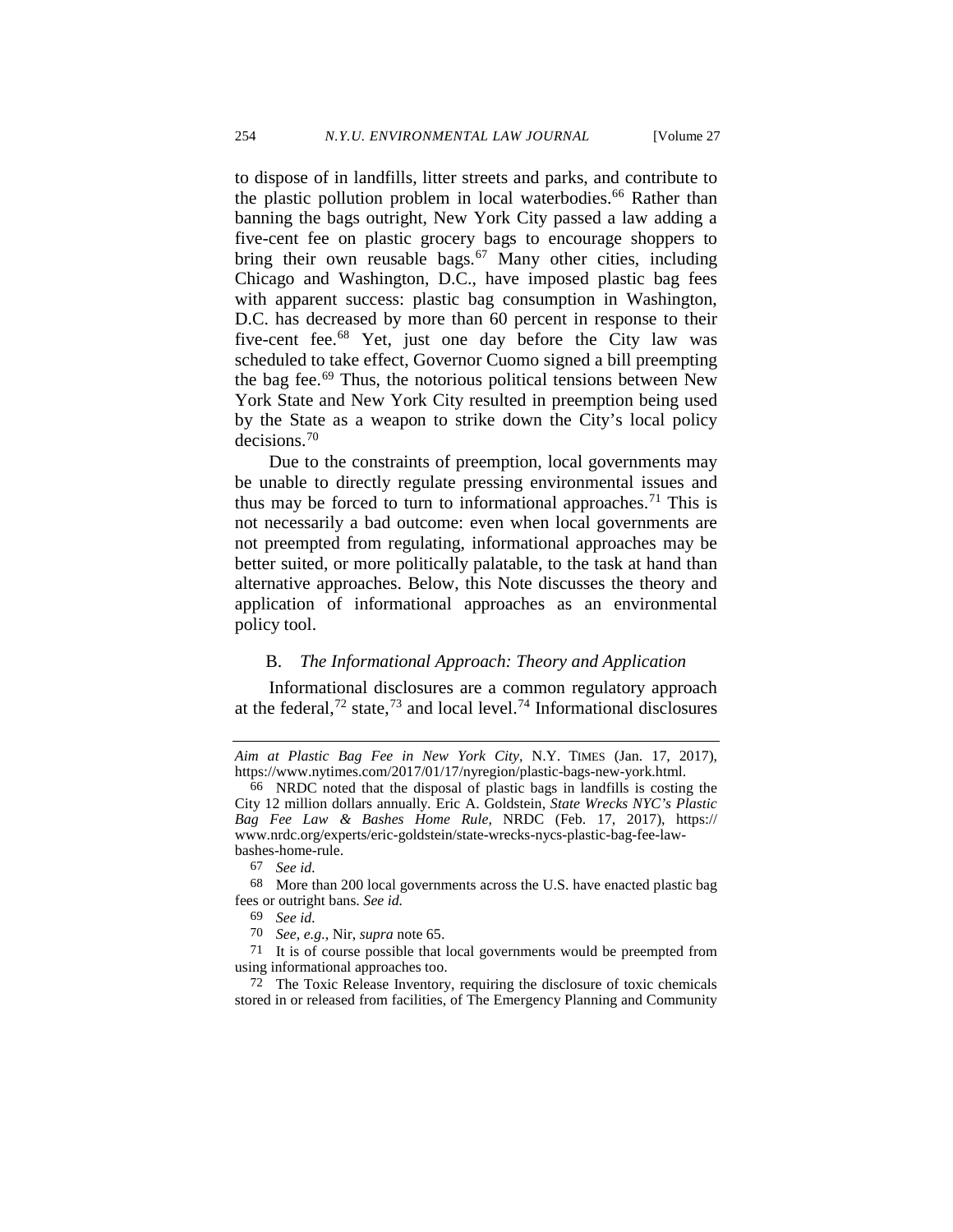can provide positive environmental information, such as LEED certifications; $\frac{75}{15}$  $\frac{75}{15}$  $\frac{75}{15}$  negative disclosures, such as government mandated warning labels;<sup>[76](#page-15-1)</sup> and neutral disclosures, such as Environmental Impact Statements.[77](#page-15-2) Because positive disclosures, like certifications or eco-labels, have generally involved voluntary participation and have largely been run by non-governmental organizations,[78](#page-15-3) the First Amendment discussion in this Note will focus on mandated neutral and negative informational disclosures. Negative disclosures tend to be some of the most effective, $79$  and so are prone to industry challenge.<sup>[80](#page-15-5)</sup>

Informational disclosures are meant to address information asymmetries between businesses and customers: although businesses may know the source of their materials, the contents of their product, health risks associated with the product, and energy consumption of the product, consumers have no way of assessing these factors simply by looking at the product. $81$  Consumers can

73 *See* California examples, *infra* Part I.B.2.

74 *See* examples of New York and Chicago energy benchmarking *infra* Part I.B.1.

<span id="page-15-0"></span>75 According to the U.S. Green Building Council, LEED "is the most widely used green building system in the world." For a variety of homes and buildings, "LEED provides a framework to create healthy, highly efficient and cost-saving green buildings." For information on the LEED program, visit, *Home*, LEED, https://new.usgbc.org/leed (last visited Nov. 20, 2018).

76 *See* Stewart, *supra* not[e 72,](#page-14-9) at 134.

<span id="page-15-2"></span><span id="page-15-1"></span>77 NEPA requires federal agencies to prepare an Environmental Impact Statement before starting a project or program creating serious environmental harms, and includes opportunities for public comment. *See id.* at 140–41.

- 78 *See id.* at 136–39.
- 79 *See id.* at 141.

<span id="page-15-6"></span><span id="page-15-5"></span><span id="page-15-4"></span><span id="page-15-3"></span><sup>80</sup>*See* discussion *infra* notes [117–](#page-21-0)122 [a](#page-22-0)nd accompanying text on Proposition 65. 81 *See, e.g.*, Adler, *supra* note 17, at 439 (2016). Although Adler would agree that consumer cannot determine these factors by looking at a product, he does not categorize disclosures to address ethical or religious concerns as a basis for limiting free speech. *Id.* at 440–41 (arguing that "any harm the individual suffers comes from the knowledge that a product's contents or the manner in which it was produced did not conform to the individual's subjective value

Right-to-Know Act of 1986 is one prominent example. A substantial reduction in the storage and release of toxic chemicals has been attributed to this disclosure requirement. *See* Richard B. Stewart, *A New Generation of Environmental Regulation*, 29 CAP. U.L. REV. 21, 139 (2001–2002). FIFRA includes labeling requirements for pesticides. FIFRA § 3, 7 U.S.C. § 136a (2000). There are also numerous examples in the field of public health. For example, there are federal laws regulating the labeling of food products, 21 U.S.C.  $\S$  343(a)–(y) (2012), and requiring alcoholic beverage containers to disclose alcohol content and health warnings, 27 U.S.C. §§ 205(e), 215(a)(1-2) (2012).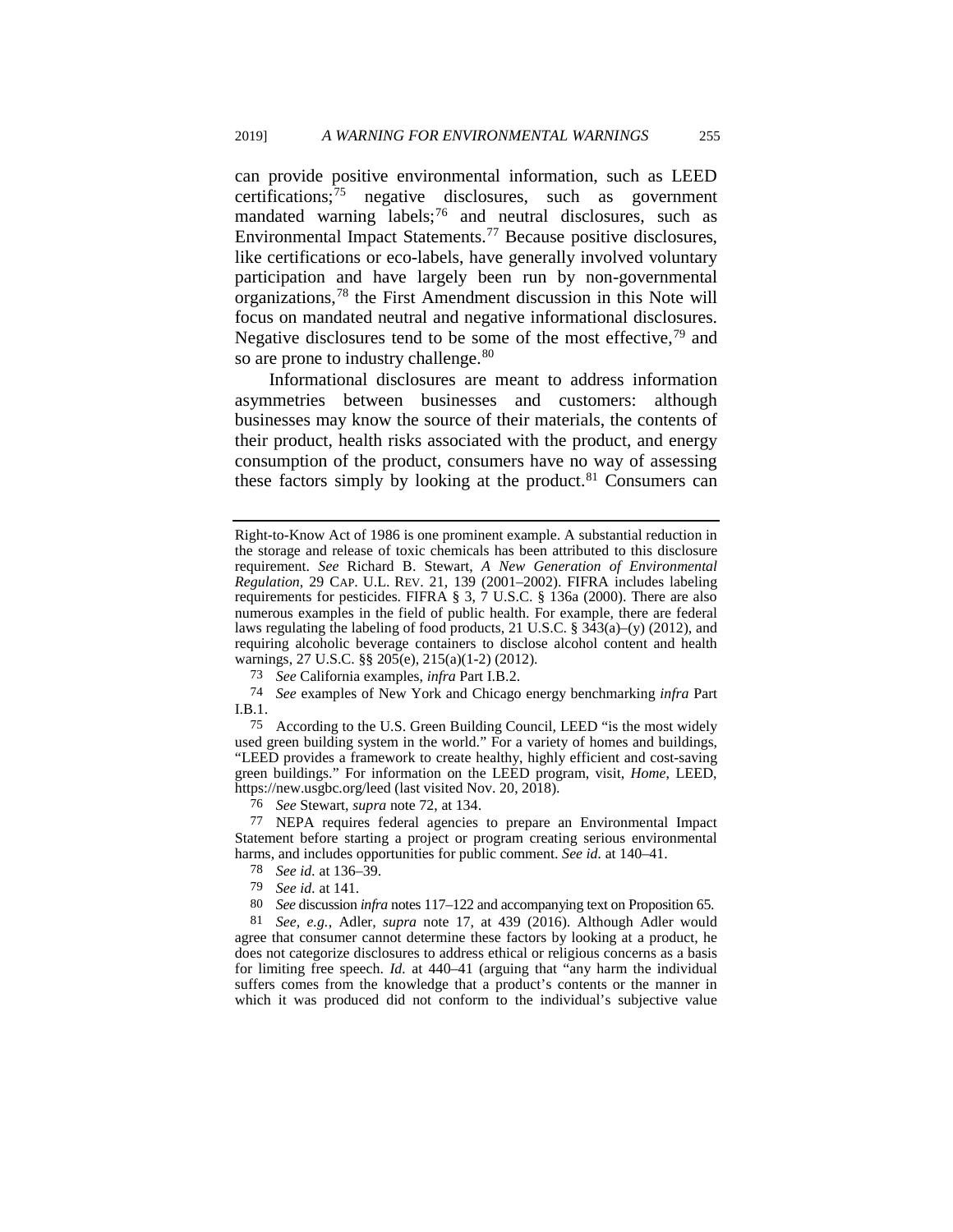suffer serious health or financial consequences without adequate information.[82](#page-16-0) Thus, disclosures attempt to close this information gap by providing consumers with factual information about a product—such as allergens in food or hidden fees in services––to promote informed decisionmaking.[83](#page-16-1)

<span id="page-16-7"></span>Assuming that consumers are environmentally conscious, the premise is that consumers who can afford to do  $so<sup>84</sup>$  $so<sup>84</sup>$  $so<sup>84</sup>$  will choose products with fewer health or environmental impacts, motivating changes in business behavior to match that market demand.<sup>[85](#page-16-3)</sup> Some environmental disclosures may help consumers save money on their electricity bills while contributing to environmental policy goals, such as those that provide information about appliance<sup>[86](#page-16-4)</sup> or building energy efficiency. [87](#page-16-5) Informational disclosures also impact larger market dynamics, not just individual transactions. Being seen as a good or bad environmental actor can impact a company's larger reputation with the government, the public, the press, and other businesses.<sup>[88](#page-16-6)</sup>

<span id="page-16-2"></span>84 *See, e.g.*, *Higher Prices Prevent Some Consumers from Going Green*, CONSUMER REPORTS (Sept. 24, 2012), https://www.consumerreports.org/cro/news/ 2012/09/higher-prices-prevent-some-consumers-from-going-green/index.htm; *see also* Philemon Oyewole, *Social Costs of Environmental Justice Associated with the Practice of Green Marketing*, 29 J. OF BUS. ETHICS 239 (2001) (discussing how environmental justice relates to green marketing).

85 *See* Stewart, *supra* not[e 72,](#page-14-9) at 134–35.

<span id="page-16-4"></span><span id="page-16-3"></span>86 For more information on the Energy Star Program, visit ENERGY STAR, https://www.energystar.gov (last visited Nov. 20, 2018).

<span id="page-16-5"></span>87 *See* discussion *infra* notes [105–](#page-19-0)[116](#page-21-1) and accompanying text on Benchmarking in New York City.

<span id="page-16-6"></span>88 *See* Stewart, *supra* note [72,](#page-14-9) at 142. One prominent example of an industry fighting the potential negative reputational impacts can be seen in the battle over the labeling of genetically engineered crops. Agricultural companies spent \$80 million opposing genetically engineered food labeling between 2012 and the first quarter of 2014. *See* Carey Gillam, *U.S. GMO Crop Companies Double Down on Anti-Labeling Efforts*, REUTERS (July 29, 2014), https://www.reuters.com/article/ usa-gmo-labeling/u-s-gmo-crop-companies-double-down-on-anti-labeling-

efforts-idUSL2N0Q30Y520140729. For an in-depth discussion of statemandated labeling of genetically engineered foods, see Kimbrell, *supra* note [20.](#page-4-6) 

preferences. The injury would not exist were the information not disclosed."). However, Kysar has argued that the product versus process debate is too formalistic. *See* Douglas A. Kysar, *Preferences for Processes: The Process/Product Distinction and the Regulation of Consumer Choice*, 118 HARV. L. REV. 525 (2004).

<sup>82</sup> *See, e.g.*, Adler *supra* not[e 17,](#page-3-6) at 439.

<span id="page-16-1"></span><span id="page-16-0"></span><sup>83</sup> *See, e.g.*, Jennifer L. Pomeranz, *No Need to Break New Ground: A Response to the Supreme Court's Threat to Overhaul the Commercial Speech Doctrine*, 45 LOY. L.A. L.REV. 389, 406 (2012).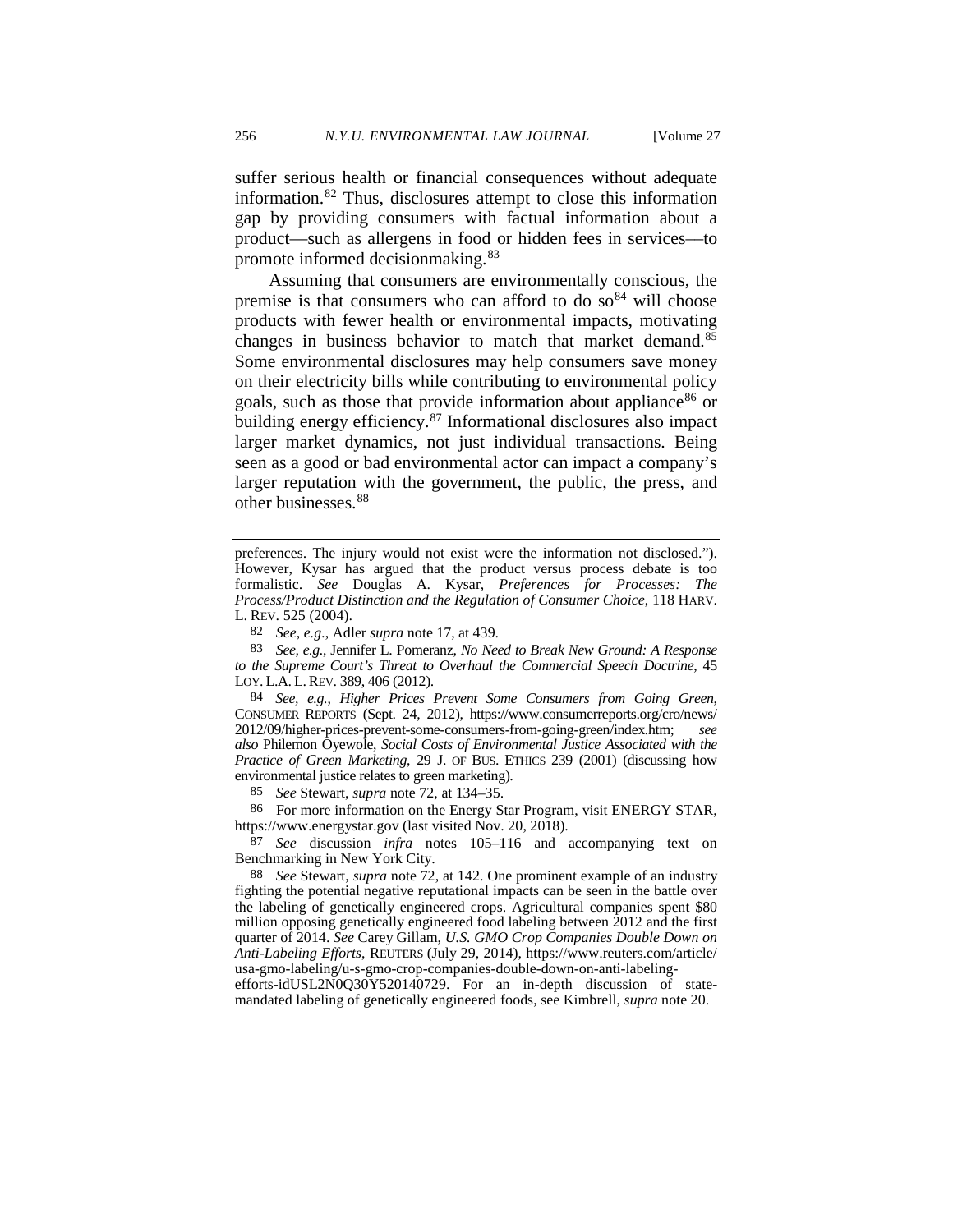At an abstract level, proponents of informational disclosures cite that they promote transparency, fairness, and market efficiency.[89](#page-17-0) Additionally, informational disclosures may have lower administrative costs than regulations, allow for more flexibility than command-and-control approaches, and contribute to democratic deliberation.<sup>[90](#page-17-1)</sup> Rather than mandating a particular outcome, individuals are free to act in their own best interest on the basis of information about potentially harmful effects of a given action or product. $91$ 

<span id="page-17-8"></span><span id="page-17-7"></span>Studies that look at specific examples of disclosure approaches demonstrate that disclosure policies can, in fact, move the market. For example, dolphin-safe tuna<sup>[92](#page-17-3)</sup> has become the norm in the U.S. market. After Earth Island Institute led an effective media campaign in the 1980s to raise consumer awareness of the issue of setting tuna nets on dolphins, the major tuna companies changed their purchasing policies.<sup>[93](#page-17-4)</sup> Now, " $[t]$ here is very little demand from U.S. consumers for tuna product produced from setting on dolphins."<sup>[94](#page-17-5)</sup> Green building labels are another prime example of labels impacting the market. After analyzing the sale of 1.6 million homes sold in California, researchers found a nine percent price premium for homes labeled by Energy Star, LEED, and GreenPoint compared to similar non-labeled homes.<sup>[95](#page-17-6)</sup> Another

94 *Id.* ¶ 29.

<span id="page-17-6"></span><span id="page-17-5"></span>95 This "study controlled for key variables that influence home prices including location, size, vintage, and the presence of major amenities such as swimming pools, views and air conditioning." NILS KOK & MATTHEW E. KAHN,

<sup>89</sup> *See, e.g.*, Pomeranz, *supra* not[e 83,](#page-16-7) at 406.

<span id="page-17-1"></span><span id="page-17-0"></span><sup>90</sup> *See* Michael P. Vandenbergh, *From Smokestack to SUV: The Individual as Regulated Entity in the New Era of Environmental Law*, 57 VAND. L. REV. 515, 530 (2004).

<span id="page-17-2"></span><sup>91</sup> Christopher H. Schroeder, *Third Way Environmentalism*, 48 U. KAN. L. REV. 801, 818–19 (2000).

<span id="page-17-3"></span><sup>92</sup> The meaning of dolphin-safe and the legality of the dolphin-safe tuna label has been a contentious and long-running battle. Various groups have fought about this issue for decades. Essentially, dolphins swim above tuna, and so, fishing fleets developed the practice of chasing dolphins and then setting their nets on the dolphins in order to capture the tuna beneath. For background on this issue, see *Breaking News: World Trade Organization Rules in Favor of U.S. on Dolphin-Safe Tuna Labels*, HUMANE SOCIETY (Oct. 26, 2017), https:// blog.humanesociety.org/2017/10/breaking-news-world-trade-organization-rulesfavor-u-s-dolphin-safe-tuna-labels.html.

<span id="page-17-4"></span><sup>93</sup> U.S. Written Submission, *United States – Measures Concerning the Importation, Marketing and Sale of Tuna and Tuna Products: Recourse by the United States to DSU Article 22.6*, WT/DS381 (Aug. 3, 2016), ¶ 28, https://ustr.gov/sites/default/files/enforcement/DS/US.Sub1.fin.PUBLIC.pdf.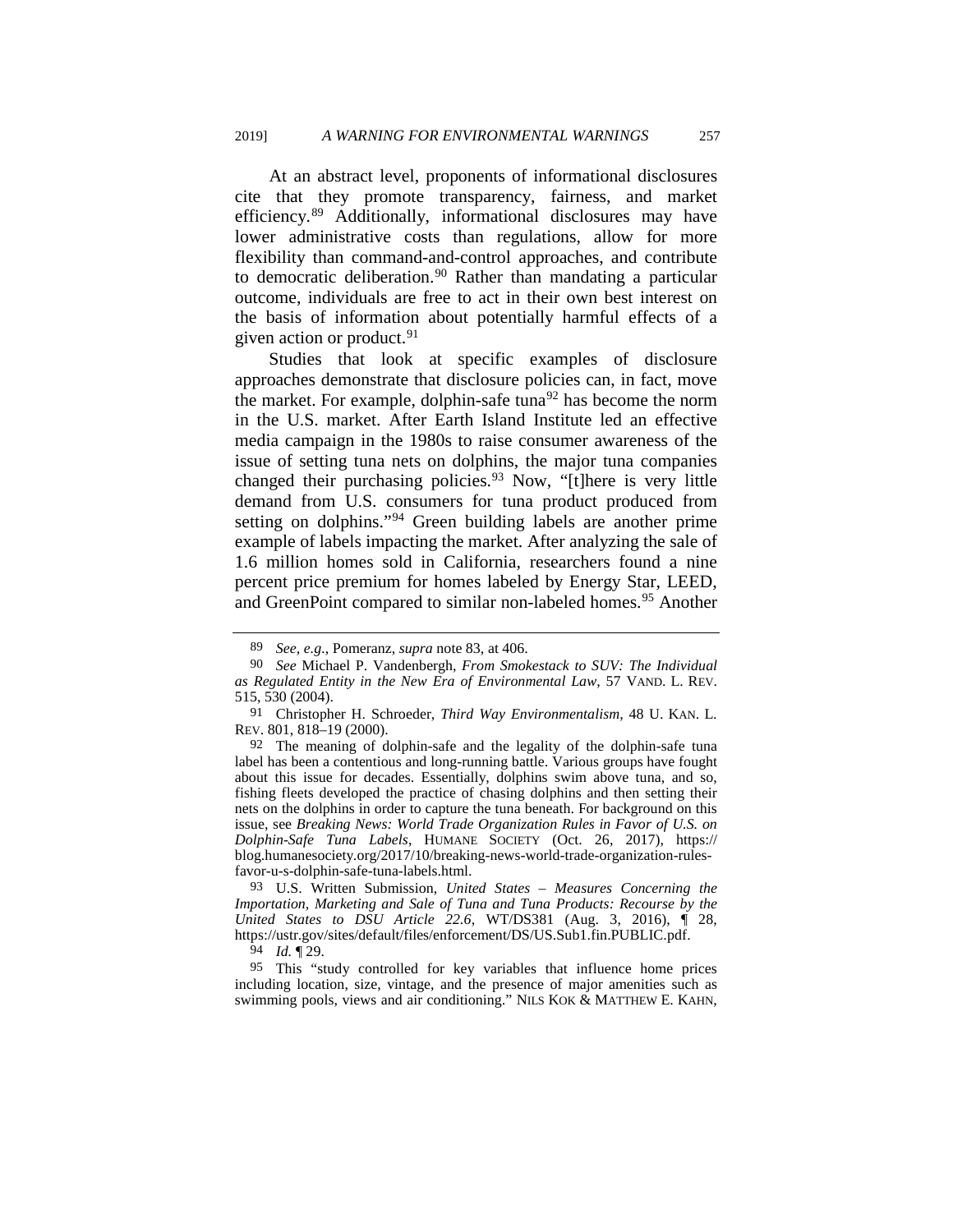review of the literature on LEED and Energy Star buildings found that both the rental prices and building values were higher on these "green" labeled buildings than on comparable "non-green" labeled buildings.[96](#page-18-0)

Yet, there are still costs associated with disclosures, such as gathering and reporting information. $97$  The regulated community may oppose these disclosures, arguing that they can harm an entire industry, or force companies to divulge information that may be used against them by competitors.<sup>[98](#page-18-2)</sup> And, opponents may also assert that "[h]ighlighting a particular characteristic . . . communicates a value and view-based message about what is important for consumers to consider."[99](#page-18-3) Some even argue that there is no need for mandatory labeling; after all, "[t]here is a long history of voluntary disclosure and labeling systems developed in response to consumer demands, including demands based upon religious, ideological, and other interests."[100](#page-18-4)

<span id="page-18-7"></span>Finally, as with any regulatory tool, there are limitations to informational disclosures.[101](#page-18-5) While informational disclosures can be effective, there are concerns that if governments mandate businesses to disclose too much information, consumers may become overwhelmed and disregard all of it.<sup>[102](#page-18-6)</sup> Furthermore, even if individuals pay attention to disclosures, they may not accurately

97 *See, e.g.*, Stewart, *supra* not[e 72,](#page-14-9) at 140.

<span id="page-18-3"></span><span id="page-18-2"></span><span id="page-18-1"></span>98 Lucien J. Dhooge, *The First Amendment and Disclosure Regulations: Compelled Speech or Corporate Opportunism*, 51 AM. BUS. L.J. 599, 600  $(2014).$ 

99 Adler, *supra* not[e 17,](#page-3-6) at 448.

100 *Id.* at 426.

101 *See* Stewart, *supra* not[e 72,](#page-14-9) at 141–43.

<span id="page-18-6"></span><span id="page-18-5"></span><span id="page-18-4"></span>102 *See id.* at 140; Lisa A. Robinson et al., *Consumer Warning Labels Aren't Working*, HARV. BUS. R. (Nov. 30, 2016), https://hbr.org/2016/11/consumerwarning-labels-arent-working (explaining that "the present [warning] system fails miserably at distinguishing between large and small risks"); Cass R. Sunstein, *Informing America: Risk, Disclosure, and the First Amendment*, 20 FLA. ST. L. REV. 653, 656 (1993) (explaining that the "optimal level" of information "is not complete information").

THE VALUE OF GREEN LABELS IN THE CALIFORNIA HOUSING MARKET: AN ECONOMIC ANALYSIS OF THE IMPACT OF GREEN LABELING ON THE SALES PRICE OF A HOME 1 (2012), http://www.cherp.net/sites/default/files/ec\_pro/cherp/ ValueofGreenHomeLabelsStudy\_July2012.pdf.

<span id="page-18-0"></span><sup>96</sup> Sofia V. Dermisi, *Effect of LEED Rating and Levels on Office Property Assessed and Market Value*s, 1 J. SUSTAINABLE REAL ESTATE 24 (2009), https://leadinggreen.com/wp-content/uploads/2013/06/2009-AV-and-MV-Effectof-LEED-Ratings-and-Levels-on-assessed-prop-and-mrkt-val.pdf.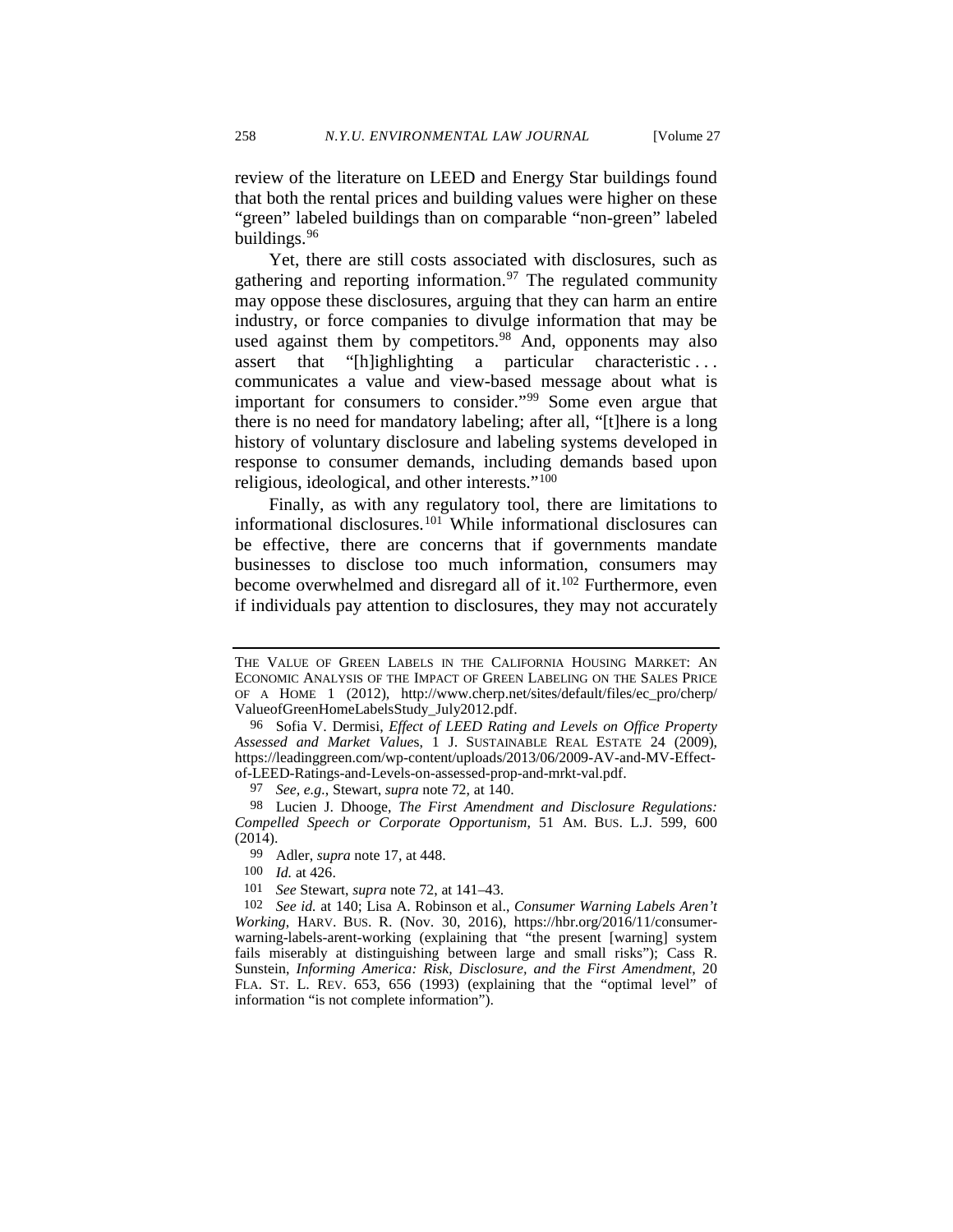process the information provided.[103](#page-19-1) These issues are frequently raised in the context of environmental disclosures, because they are complex and involve some degree of scientific uncertainty[.104](#page-19-2) Thus, regulators must carefully weigh how much to simplify information in order to clearly convey the environmental information, and the regulated community may disagree with those simplifications.

#### 1. *Examples of City Environmental Disclosures*

<span id="page-19-0"></span>New York City has implemented informational disclosure programs as part of its overarching commitment to reduce greenhouse gas (GHG) emissions. In 2014, the City committed to its 80 x 50 plan: reducing GHG emissions by at least 80 percent by the year 2050.[105](#page-19-3) And, in 2017, New York was the first city to unveil a Paris Agreement-compliant plan to reduce GHG emissions.<sup>[106](#page-19-4)</sup> Both plans cite to reducing building energy consumption as a key component to reach emission reduction goals. $107$ 

To this end, the City has recently implemented several new informational disclosure approaches in the context of building energy consumption. In 2009, the City passed Local Law 84 as part of the Greener, Greater Buildings Plan, which requires the largest buildings in the City to measure their energy and water

<span id="page-19-1"></span><sup>103</sup> *See* Stewart, *supra* note [72,](#page-14-9) at 141; *see also* Robinson, *supra* note [102](#page-18-7) (noting "consumers may mistakenly assume that items without warnings are safe even though many risky products are exempted").

<sup>104</sup> *See* Stewart, *supra* not[e 72.](#page-14-9)

<span id="page-19-3"></span><span id="page-19-2"></span><sup>105</sup> *See* N.Y.C. MAYOR'S OFFICE OF SUSTAINABILITY, NEW YORK CITY'S ROADMAP TO 80 X 50 at 3 (2016), https://www1.nyc.gov/assets/sustainability/ downloads/pdf/publications/New%20York%20City's%20Roadmap%20to%2080 %20x%2050\_Final.pdf.

<span id="page-19-4"></span><sup>106</sup> The "plan identifies actions NYC will take in the next three years to accelerate emissions reductions in support of the global  $1.5^{\circ}$  Celsius warming target." *NYC Delivers First-Ever City Plan to Meet the Goals of the Paris Climate Agreement*, N.Y.C. OFFICE OF THE MAYOR (Oct. 3, 2017), https://www1.nyc.gov/office-of-the-mayor/news/634-17/nyc-delivers-first-evercity-plan-meet-goals-the-paris-climate-agreement. To view the plan online, see *1.5°C: Aligning New York City with the Paris Climate Agreement*, N.Y.C. MAYOR'S OFFICE OF SUSTAINABILITY, https://www1.nyc.gov/site/sustainability/ codes/1.5-climate-action-plan.page (last visited Nov. 20, 2018).

<span id="page-19-5"></span><sup>107</sup> *See id.*; N.Y.C. MAYOR'S OFFICE OF SUSTAINABILITY, *supra* note [105,](#page-19-0) at 8–9.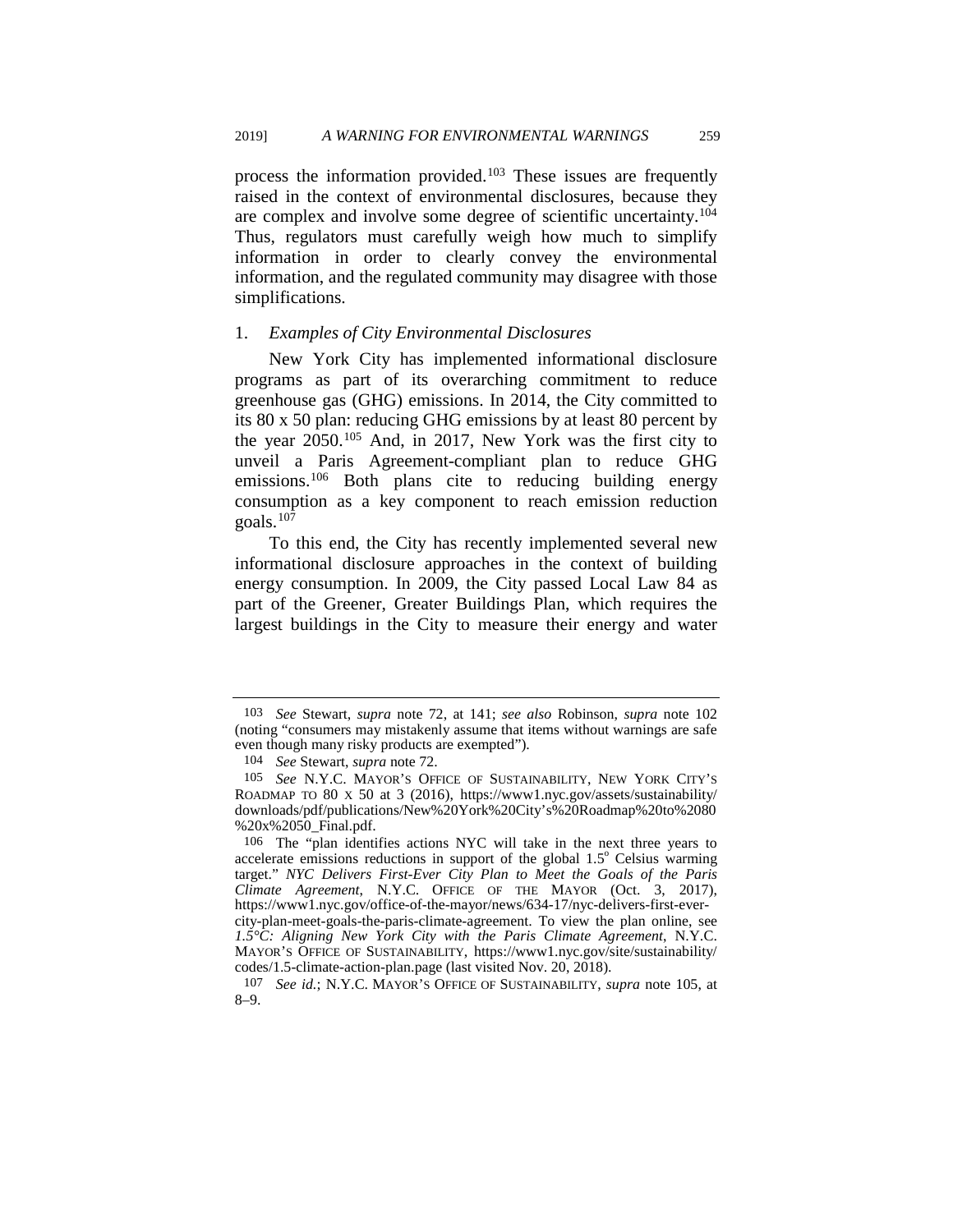<span id="page-20-0"></span>consumption and to submit that data to the City.[108](#page-20-1) The goals of this benchmarking program include "mak[ing] energy consumption in buildings quantifiable and transparent, enabling building owners and operators to prioritize their energy investments, reducling their consumption and saving money."<sup>[109](#page-20-2)</sup> The City discloses the benchmarking information online.<sup>[110](#page-20-3)</sup> The City expanded its building energy benchmarking program in Local Law 133 of 2016 to include mid-sized buildings.<sup>[111](#page-20-4)</sup> With this expansion, almost 60 percent of the City's built area is now benchmarking buildings.<sup>[112](#page-20-5)</sup>

Simply providing the benchmarking information online, however, was not going far enough to notify the public about building energy consumption. As noted in a New York City Council Committee Report on Local Law 84 and the expanded Local Law 133, there was no guarantee that the public would be aware of the existence of the information, nor that prospective lessees or purchasers would be presented with the benchmarking information while considering the property.<sup>[113](#page-20-6)</sup> To further increase transparency and accountability, starting in 2019, it will be mandatory to display benchmarking information near building entrances in the largest buildings in the City so that members of

<span id="page-20-4"></span>111 The 2016 amendment included buildings over 25,000 square feet. *See*  New York Local Law No. 133 (2016), http://www1.nyc.gov/assets/buildings/local\_

<span id="page-20-5"></span>laws/ll133of2016.pdf.

6/27/17").

<span id="page-20-7"></span><span id="page-20-1"></span><sup>108</sup> Buildings over 50,000 square feet were included in the initial benchmarking program. *NYC Benchmarking Law*, N.Y.C. MAYOR'S OFFICE OF SUSTAINABILITY, http://www.nyc.gov/html/gbee/html/plan/ll84.shtml (last visited Nov. 20, 2018); N.Y.C. MAYOR'S OFFICE OF LONG-TERM PLANNING AND SUSTAINABILITY, NEW YORK CITY LOCAL LAW 84 BENCHMARKING REPORT 7 (2012), http://www.nyc.gov/ html/gbee/downloads/pdf/nyc\_ll84\_benchmarking\_report\_2012.pdf.

<sup>109</sup> *Id.* at 8.

<span id="page-20-3"></span><span id="page-20-2"></span><sup>110</sup> The thinking behind disclosing the information online was that "current or prospective tenants and banks and other financing parties" could look up the information, "allowing them to make more informed decisions that positively influence the market for energy efficiency." N.Y.C. MAYOR'S OFFICE OF LONG-TERM PLANNING AND SUSTAINABILITY, *supra* not[e 108](#page-20-0) at 9.

<sup>112</sup> *See* Donna DeCostanzo, *NYC's Landmark Building Energy Plan About to Get Even Better*, NRDC (Oct. 14, 2016), https://www.nrdc.org/experts/donna-decostanzo/nycs-landmark-building-energy-plan-about-get-even-better.

<span id="page-20-6"></span><sup>113</sup> *See* N.Y.C. COUNCIL COMM. ON ENVTL. PROT., REPORT OF THE INFRASTRUCTURE DIVISION (June 27, 2017), http://legistar.council.nyc.gov/ LegislationDetail.aspx?ID=3066694&GUID=A4E3E696-2927-4A44-BD39- 4C2DCC8CAADD (click on attachment number 5 "Committee Report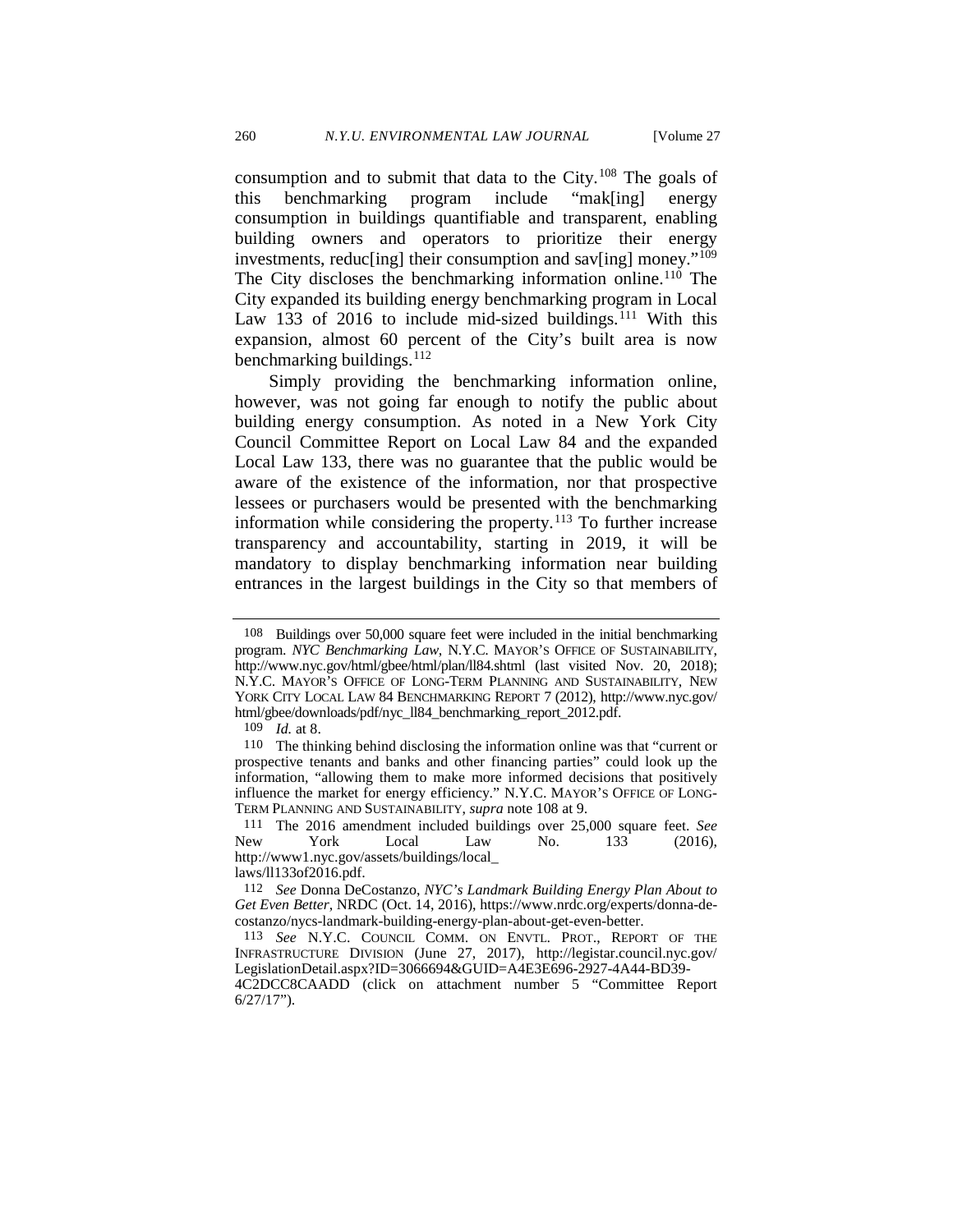the public will also be aware of building energy consumption and grades.[114](#page-21-2) Furthermore, owners will be required to disclose energy efficiency information to prospective tenants.<sup>[115](#page-21-3)</sup>

Other U.S. cities appear to be following New York City's benchmarking lead. For example, Chicago initiated a similar approach, creating a new Chicago Energy Rating system to be posted on benchmarking buildings starting in 2019.<sup>[116](#page-21-4)</sup>

#### <span id="page-21-1"></span>2. *Examples of State Environmental Disclosures*

<span id="page-21-0"></span>Similarly, states may rely on environmental disclosures to inform the public. California's Safe Drinking Water and Toxic Enforcement Act of 1986—commonly referred to as Proposition 65—requires the State to publish a list of chemicals known to cause cancer, birth defects, or other reproductive harm and requires businesses to provide a "clear and reasonable" warning before exposing consumers to listed chemicals.<sup>[117](#page-21-5)</sup> Specifically, manufacturers and retailers must provide a warning label, unless exposure is low enough to pose no significant risk of cancer or birth defects.<sup>[118](#page-21-6)</sup> While critics have charged Proposition 65 with

<span id="page-21-2"></span><sup>114</sup> Under Intro 1632A, "buildings will be assigned a letter grade based on their energy score and landlords will be required to post that grade, along with the energy score, in a conspicuous location near the building's public entrances." Press Release, N.Y.C. Council, New York to Become First U.S. City to Require Energy Grades to be Publicly Posted at Commercial and Residential Buildings (Dec. 19, 2017), https://guarinicenter.org/wp-content/uploads/2017/12/ RELEASE-NYC-BECOMES-FIRST-US-CITY-TO-REQUIRE-ENERGY-

GRADES-FOR-BUILDINGS.pdf; *see also* N.Y.C. COUNCIL COMM. ON ENVTL. PROT., *supra* not[e 113.](#page-20-7) 115 *See* N.Y.C. COUNCIL COMM. ON ENVTL. PROT., *supra* not[e 113.](#page-20-7) 116 The system is a 4-star rating system. Properties are incentivized to improve

<span id="page-21-4"></span><span id="page-21-3"></span>their energy scores because if they improve by 10 points or more on the 100-point scale in 2 reporting years they will gain an additional star. *See Chicago Energy Benchmarking Homepage*, CITY OF CHICAGO, https://www.cityofchicago.org/ city/en/progs/env/building-energy-benchmarking—-transparency.html (last visited Nov. 20, 2018).

<span id="page-21-5"></span><sup>117</sup> *See* The Safe Drinking Water and Toxic Enforcement Act of 1986, Cal. Health & Safety Code § 25249.6 (West 1999). For an explanation of Proposition 65, see *Proposition 65 in Plain Language*, OEHHA (Feb. 1, 2013), https://oehha.ca.gov/proposition-65/general-info/proposition-65-plain-language.

<span id="page-21-6"></span><sup>118</sup> *See id.* ("For chemicals that are listed as causing cancer, the 'no significant risk level' is defined as the level of exposure that would result in not more than one excess case of cancer in 100,000 individuals exposed to the chemical over a 70-year lifetime."); Stewart, *supra* not[e 72,](#page-14-9) at 139.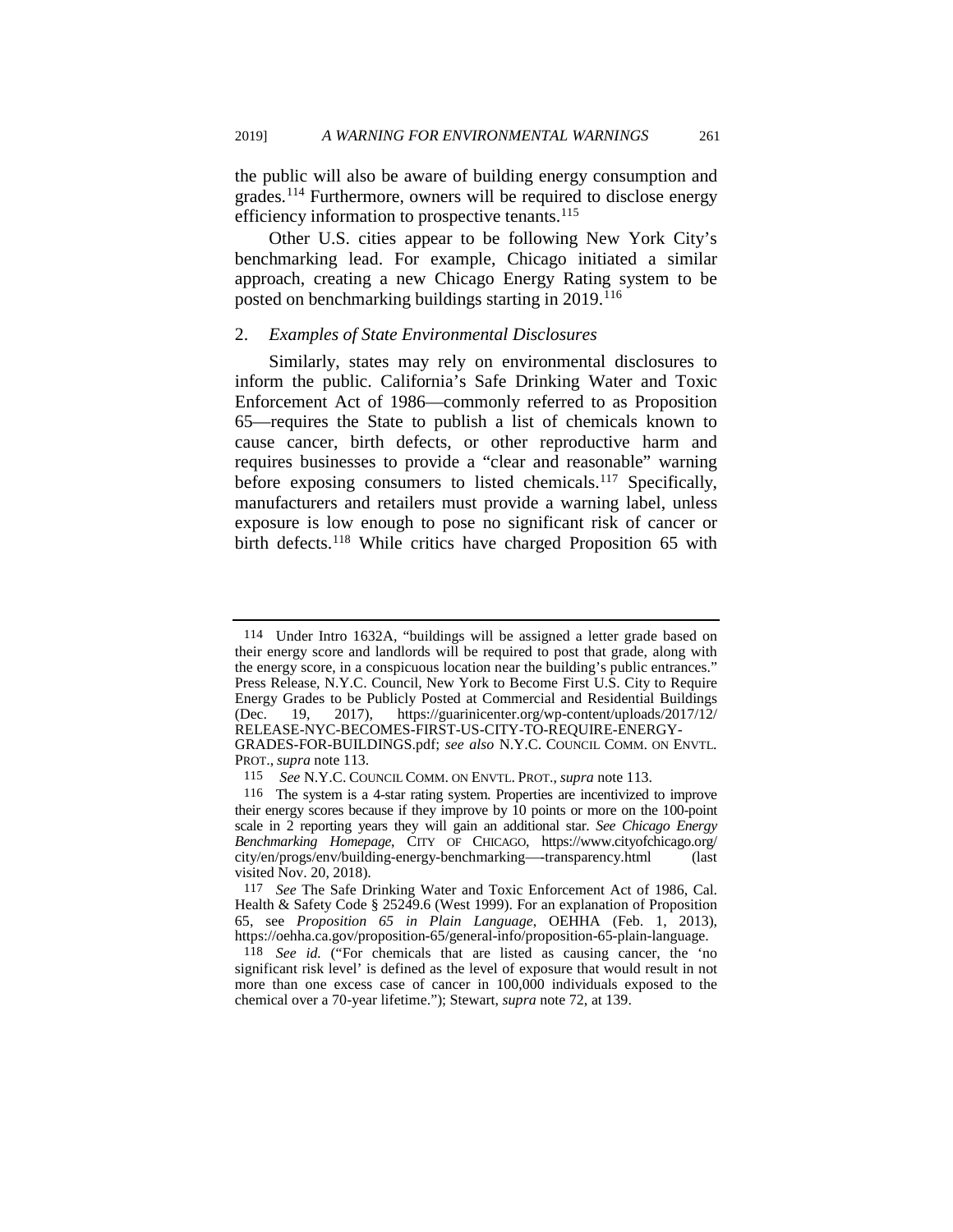<span id="page-22-9"></span><span id="page-22-8"></span><span id="page-22-0"></span>

being alarmist,  $119$  the labeling scheme has successfully impacted business behavior: many manufacturers do not want to have to use the Proposition 65 warning labels, and so have chosen to remove covered chemicals from their products.[120](#page-22-2) For example, Proposition 65 was particularly effective in removing lead from products that were not addressed by federal law.[121](#page-22-3) California has recently enacted another labeling law dealing with chemicals in household products, The Cleaning Product Right to Know Act of 2017, which requires the ingredients in cleaning products to be listed both on product labels and online.<sup>[122](#page-22-4)</sup>

California also uses mandatory informational disclosures to address the threat of natural disasters, which complicate the state real estate market. For example, although homes located in floodplains are supposed to disclose that information under the National Flood Insurance Program (NFIP), homes located in floodplains in California were selling at the exact same price as comparable homes located outside of the floodplains.<sup>[123](#page-22-5)</sup> California realized that some homebuyers, especially Hispanic buyers, were not receiving important information about the flood risks prior to the decision to purchase a home with just the federal NFIP mandated disclosure.<sup>124</sup> The authors of an extensive study of homes purchased in California attributed this information gap particularly impacting Hispanic buyers to two causes. First, there is a disproportionately large share of Hispanic homebuyers in floodplain areas in comparison to other racial and ethnic groups in California.[125](#page-22-7) Second, the NFIP disclosure occurs during the mortgage-origination process, and so homebuyers turning to

<span id="page-22-2"></span><span id="page-22-1"></span><sup>119</sup> Stewart notes that critics claim the Proposition 65 warning labels "fail to convey the magnitude of the risks posed by different substances." Stewart, *supra*  not[e 72,](#page-14-9) at 140.

<sup>120</sup> *See* Vandenbergh, *supra* not[e 90,](#page-17-7) at 610; Stewart *supra* not[e 72,](#page-14-9) at 140.

<sup>121</sup> *See* Schroeder, *supra* note [91,](#page-17-8) at 819–820.

<sup>122 2017</sup> Cal. Legis. Serv. Ch. 830 (S.B. 258) (West).

<span id="page-22-7"></span><span id="page-22-6"></span><span id="page-22-5"></span><span id="page-22-4"></span><span id="page-22-3"></span><sup>123</sup> *See* AUSTIN TROY & JEFF ROMM, CALIFORNIA POLICY RESEARCH CENTER, AN ASSESSMENT OF THE 1998 CALIFORNIA NATURAL HAZARD DISCLOSURE LAW (AB 1195) at vii (2006), http://www.uvm.edu/~atroy/cprctroy.pdf.

<sup>124</sup> *See id.* at viii.

<sup>125</sup> *See id.*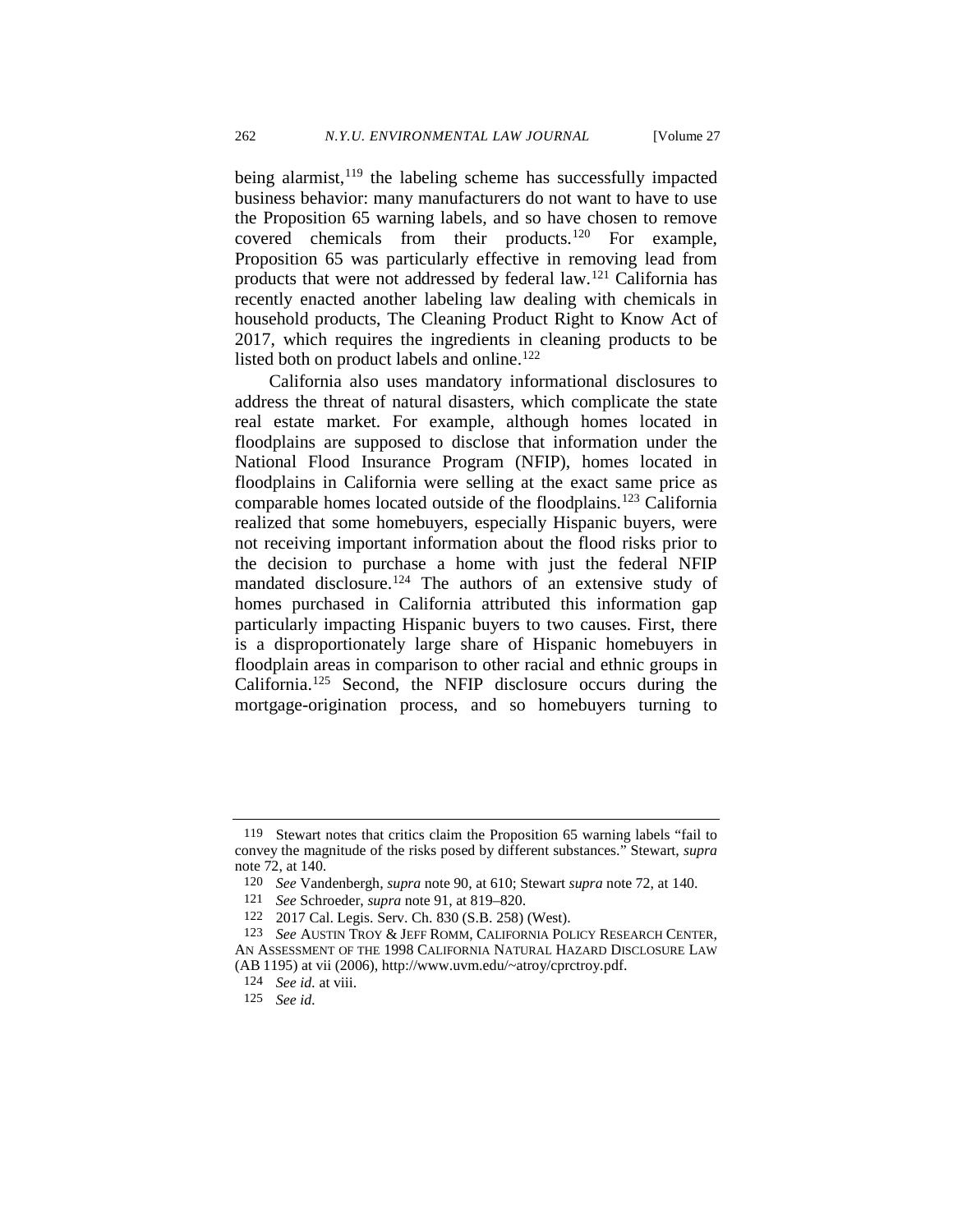under-regulated subprime mortgage lenders may be less likely to receive the disclosure.<sup>[126](#page-23-0)</sup>

To remedy this situation, California passed AB 1195—now known as California Civil Code 1103—requiring sellers to disclose when their property is located in a flood, wildfire, or seismic zone.[127](#page-23-1) These disclosures are located on a Natural Hazard Disclosure Statement, and are to be made available "as soon as practicable before ... the making or acceptance of an offer."<sup>128</sup> The mandatory disclosure of risks is meant to ensure that buyers will be able to take the risks into consideration when making an offer, as well as to correct market price signals that could cause overdevelopment in high hazard areas.<sup>[129](#page-23-3)</sup> After AB 1195, homes located in floodplains sold for 4.1 percent less than homes outside of floodplains, suggesting that AB 1195's disclosure mechanism<sup>130</sup> is more effective than the NFIP disclosure mechanism.<sup>[131](#page-23-5)</sup>

#### C. *Future Uses of Environmental Disclosures as a Policy Tool*

There are numerous promising future uses of informational disclosures. Some scholars have argued that because individual behaviors aggregate to impose large environmental harms, there is a huge untapped potential to address these harms at the local level.<sup>[132](#page-23-6)</sup> A prime example is the case of GHG emissions. Although people often think of industrial polluters as the problem,<sup>133</sup>

<span id="page-23-8"></span><span id="page-23-0"></span><sup>126</sup> *See id.* The authors of this study "analyzed over 20,000 housing transactions that took place in 63 zip codes across California, representing both urban and rural areas, from January 1997 to February 2000." *Id.*

<sup>127</sup> *See* 1997 Cal. Stat. Ch. 65 (A.B. 1195).

<span id="page-23-2"></span><span id="page-23-1"></span><sup>128</sup> Cal Civ. Code § 1102.3(b), https://leginfo.legislature.ca.gov/faces/codes\_ displaySection.xhtml?sectionNum=1102.3.&lawCode=CIV.

<span id="page-23-3"></span><sup>129</sup> Of course, an informational disclosure may not be enough to address the risks of overdevelopment in high hazard areas. *See, e.g.*, TROY & ROMM, *supra*  note [123,](#page-22-8) at 40 ("[W]hile disclosure is critical to correcting major gaps in the information that is needed to make good decisions and protect consumers, government regulation and planning are still needed to limit and direct development in hazard zones and ultimately to reduce the burden of disaster aid.").

<span id="page-23-4"></span><sup>130 &</sup>quot;AB 1195 appears to have a high rate of compliance because it clearly articulates where sellers and real-estate agents are liable for disclosure and protects them from liability exposure due to error, omission, or inaccuracy in the disclosure." *Id.* at vii.

<sup>131</sup> *See id.* at vii.

<span id="page-23-7"></span><span id="page-23-6"></span><span id="page-23-5"></span><sup>132</sup> *See generally* Katrina Fischer Kuh, *Capturing Individual Harms*, 35 HARV. ENVTL. L. REV. 155 (2011).

<sup>133</sup> *See id.* at 159.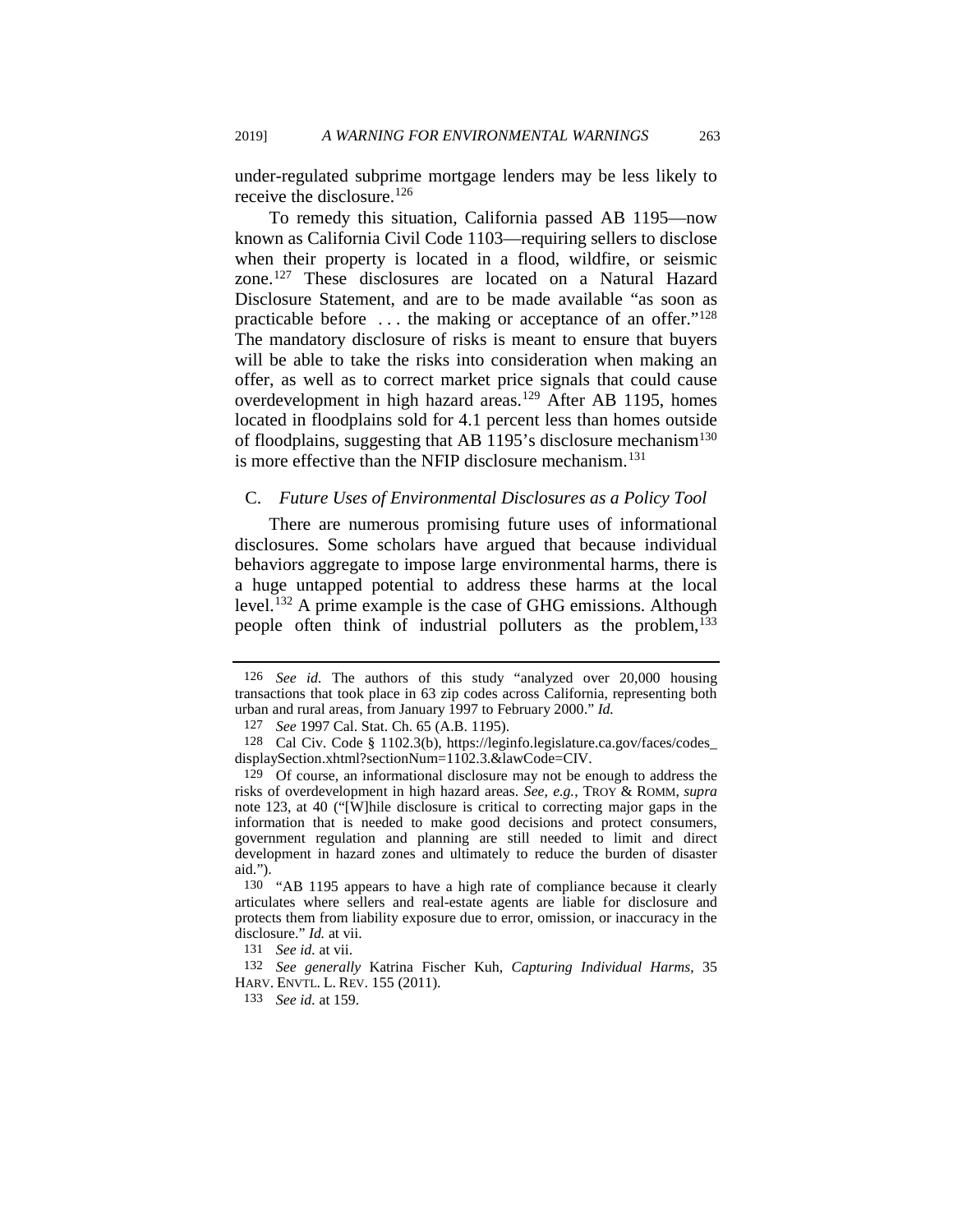<span id="page-24-0"></span>individual consumers and households make a significant contribution to climate change: in the United States, individuals generate approximately one-third of GHG emissions, and households consume one-third of all energy.[134](#page-24-1) In fact, estimates suggest the individual household behavior in the United States was responsible for around eight percent of the total global GHG emissions in 2000.<sup>[135](#page-24-2)</sup> Yet, despite the fact that individuals and households contribute so significantly to emissions, historically, when the federal government has sought to reduce GHG emissions, large point sources were the focus of regulations.<sup>136</sup> Perhaps even attempting to change the behavior of millions of households seemed too preposterous to even consider as a policy option.

However, as noted by Michael Vandenbergh and Anne Steinemann, "[i]f regulators begin by assuming that changing individual behavior is a viable means of achieving desired environmental outcomes, the analysis shifts."<sup>[137](#page-24-4)</sup> To be sure, conservation behaviors, which require ongoing behavioral changes, are harder to achieve than one-time purchase decisions[.138](#page-24-5) Nonetheless, these ongoing behavioral changes are crucial because they can lead to some of the largest gains in emissions reductions.[139](#page-24-6) Katrina Fischer Kuh argues that individual behaviors contributing to GHG emissions are well suited to being tackled at the local level given the local government's superior ability to account for community norms and to make programs personalized.[140](#page-24-7) When developing policies to change individual consumption habits, personal lifestyle choices and social norms come into play.[141](#page-24-8) In the academic literature, informational

<span id="page-24-1"></span><sup>134</sup> *See id.* at 157 (quoting Hope M. Babcock, *Assuming Personal Responsibility for Improving the Environment: Moving Toward a New Environmental Norm*, 33 HARV. ENVTL. L. REV. 117, 120–21 (2009)).

<span id="page-24-2"></span><sup>135</sup> *See* Michael P. Vandenbergh & Anne C. Steinemann, *The Carbon-Neutral Individual*, 82 N.Y.U. L. REV. 1673, 1694 (2007).

<span id="page-24-4"></span><span id="page-24-3"></span><sup>136</sup> *See* Thomas Daniel Wuertenberger, *The Regulation of CO2 Emissions Caused by Private Households – An Analysis of the Legal Situation in the European Union and Germany*, 16 MO. ENVTL. L. & POL'Y REV. 1, 5 (2009) (citing Vandenbergh & Steinemann, *supra* note [135,](#page-24-0) at 1676–77).

<sup>137</sup> Vandenbergh & Steinemann, *supra* note [135,](#page-24-0) at 1689.

<sup>138</sup> See *id.* at 1697.

<span id="page-24-5"></span><sup>139</sup> *See id.* 

<span id="page-24-8"></span><span id="page-24-7"></span><span id="page-24-6"></span><sup>140</sup>*See* Kuh, *supra* note [132.](#page-23-8) 141 *See id.* at 159.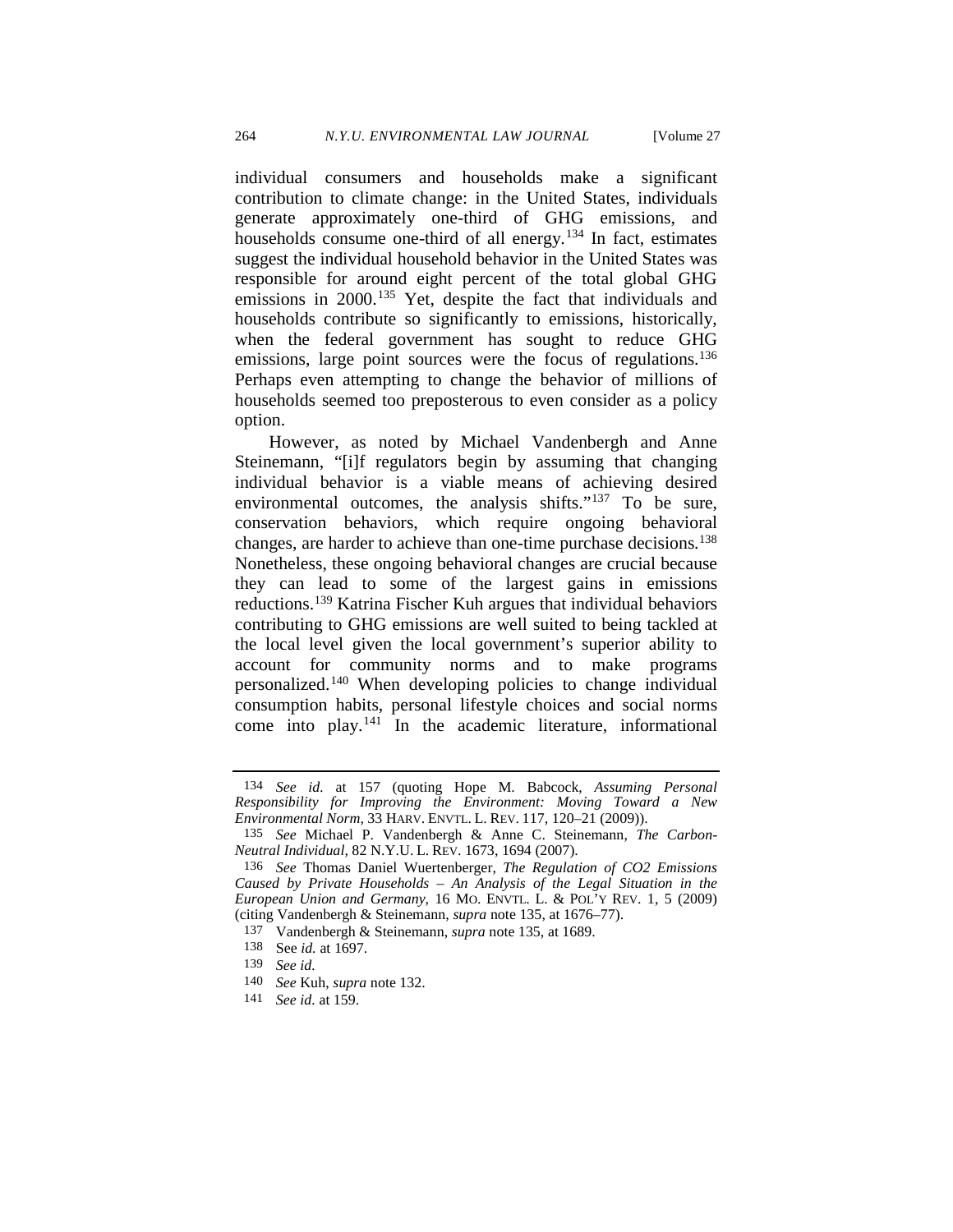approaches are seen as an appealing policy option when such daily individual choices are involved.<sup>[142](#page-25-0)</sup> Research by Robert Cialdini and colleagues suggests that individuals are influenced by the "descriptive norm," or what they see as the behavior of others in their community.<sup>[143](#page-25-1)</sup> This means that if people see emissionsreducing behaviors as common, rather than as extreme practices of environmentalists, they will be more likely to engage in these behaviors themselves.<sup>[144](#page-25-2)</sup> Additionally, research finds that people are motivated by feelings of moral obligation to their communities, such as reducing their electricity consumption during peak demand to avoid expensive additions to the grid that will make prices unaffordable for their neighbors.<sup>[145](#page-25-3)</sup> This research suggests that framing environmental initiatives as community efforts that everyone else is contributing to will promote greater participation.

Despite the large potential for local informational approaches to make an impact, many efforts have been underfunded and understaffed, limiting their efficacy.<sup>[146](#page-25-4)</sup> Still, there is evidence that community-based informational approaches work when done right. For instance, some of the most successful recycling programs include local information comparing a household's recycling performance to that of its neighbors.<sup>[147](#page-25-5)</sup> Additionally, personal accountability matters: recycling programs with block captains increase their recycling by 28 percent as compared to programs without them.<sup>[148](#page-25-6)</sup>

While mandatory informational approaches may be appealing, particularly at the local level, it is also important to consider the

<sup>142</sup> *See* Vandenbergh, *supra* not[e 90,](#page-17-7) at 608.

<span id="page-25-1"></span><span id="page-25-0"></span><sup>143</sup> *See* Vandenbergh & Steinemann, *supra* note [135,](#page-24-0) at 1705 (citing Robert Cialdini et al., *A Focus Theory of Normative Conduct: A Theoretical Refinement and Reevaluation of the Role of Norms in Human Behavior*, 24 ADVANCES IN EXPERIMENTAL SOCIAL PSYCHOLOGY 201, 203 (Mark P. Zanna ed., 1991)).

<sup>144</sup> *See id.* 

<sup>145</sup> *See id.* at 1709–10.

<span id="page-25-4"></span><span id="page-25-3"></span><span id="page-25-2"></span><sup>146 &</sup>quot;One study found that fifty local programs that attempted to reduce nonpoint source runoff from households were poorly staffed and had miniscule budgets ranging from \$2,000 to \$25,000." Vandenbergh, *supra* note [90,](#page-17-7) at 613 n.373 (citing Thomas R. Schueler, *On Watershed Education,* 3 WATERSHED PROTECTION TECH. 680, *reprinted in* THE PRACTICE OF WATERSHED PROTECTION 629, 630 (Thomas R. Schueler & Heather K. Holland eds., 2000)).

<span id="page-25-5"></span><sup>147</sup> *See* Kuh, *supra* note [132,](#page-23-8) at 189 (citing Ann E. Carlson, *Recycling Norms*, 89 CALIF. L. REV. 1231, 1287–91 (2001)).

<span id="page-25-6"></span><sup>148</sup> *See* GERALD T. GARDNER & PAUL C. STERN, ENVIRONMENTAL PROBLEMS AND HUMAN BEHAVIOR 88 (2d ed. 2002).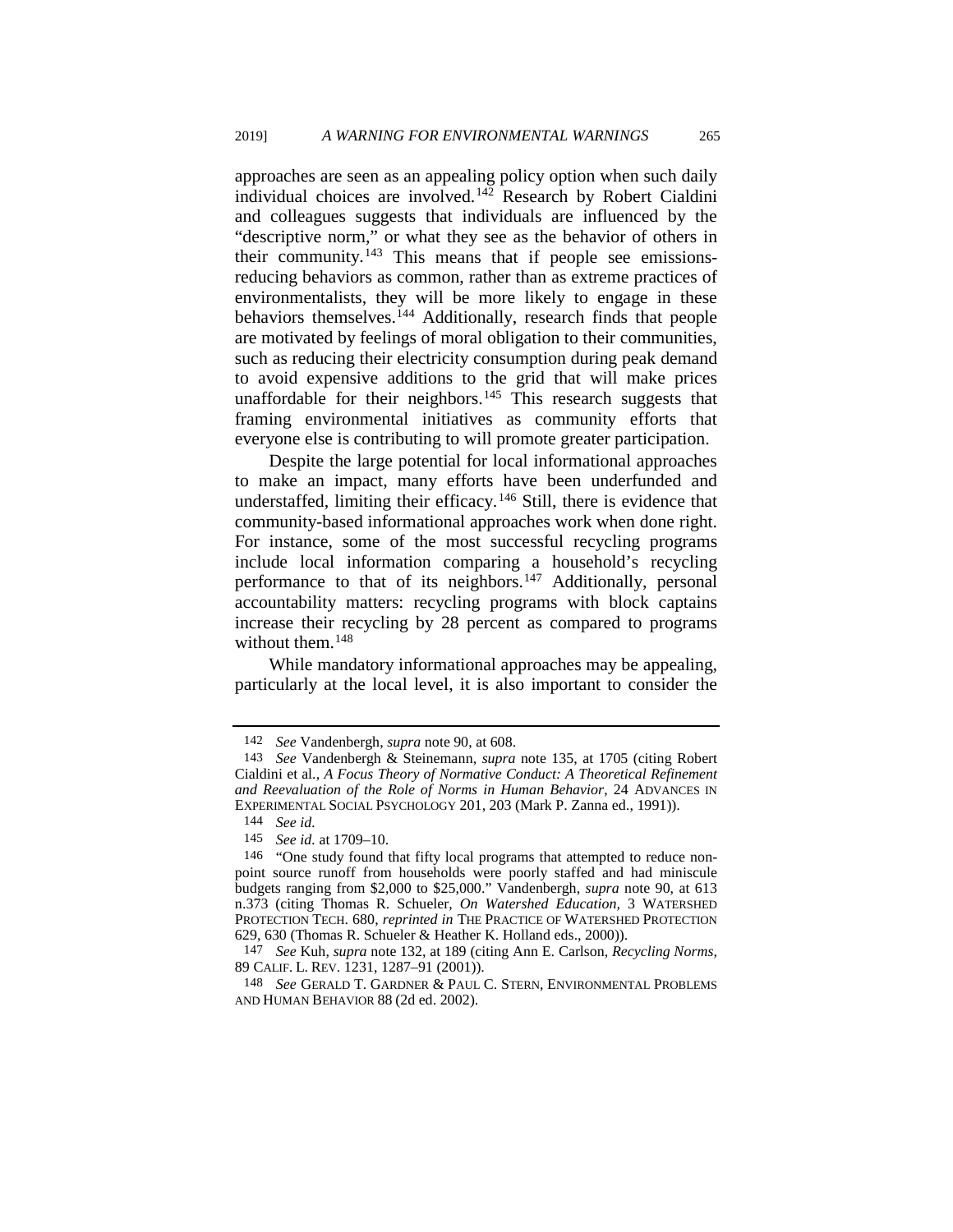legality of such disclosures. The next Part discusses how the Supreme Court has analyzed mandatory disclosures under the First Amendment.

### <span id="page-26-2"></span>II. MANDATORY DISCLOSURES, COMMERCIAL SPEECH, AND THE SUPREME COURT

Recent developments in the First Amendment commercial speech jurisprudence could have major impacts on local policymakers who are considering implementing a mandatory environmental disclosure. The commercial speech doctrine has shifted dramatically, elevating the scrutiny applied to speech that has little to do with traditional First Amendment concerns.<sup>[149](#page-26-0)</sup> Although commercial speech has been recognized as warranting some degree of protection under the First Amendment for over forty years, an exact definition of commercial speech,<sup>[150](#page-26-1)</sup> and the boundaries between commercial speech and public discourse, are

<span id="page-26-1"></span>150 As summarized by Victor Brudney:

<span id="page-26-0"></span><sup>149</sup> The shift in the commercial speech law has been observed since at least the early 2000s. *See* Rodney A. Smolla, *Free the Fortune 500! The Debate over Corporate Speech and the First Amendment*, 54 CASE W. RES. L. REV. 1277, 1292 (2004) ("Examination of actual case decisions demonstrates that the trajectory of modern commercial speech law has been an accelerating rise of protection for advertising."). While some might suggest this expansion of the First Amendment is a "misuse," that suggests that there is some static purpose of the First Amendment. Rather, the meaning of the First Amendment is the result of "the evolution of decisions over time." Frederick Schauer, *First Amendment Opportunism*, KSG Working Paper No. 00-011 (Aug. 2000), at 3 n.5. However, from a policy perspective, we may want to reconsider continuously expanding how we define speech covered by the First Amendment.

<sup>[</sup>A] workable concept of commercial speech may fairly be said to entail two sorts of expression. One is expression that may be called 'narrow' commercial speech. It consists of a communication that (1) proposes or offers explicitly or 'implicitly' a sale or exchange transaction in a specified commodity or service, and is made by the proposer (or its agents) as part of its business of profiting from such transactions, and (2) does no more than describe the terms of such proposal or simply identify the putative seller's products.

Victor Brudney, *The First Amendment and Commercial Speech*, 53 B.C.L. REV. 1153, 1155–56 (2012). Numerous articles have discussed this point. *See generally* Charles G. Geyh, *The Regulation of Speech Incident to the Sale or Promotion of Goods and Services: A Multifactor Approach*, 52 U. PITT. L. REV. 1 (1990); Robert Post, *Recuperating First Amendment Doctrine*, 47 STAN. L. REV. 1249 (1995); Jason A. Cade, Note, *If the Shoe Fits:* Kasky v. Nike a*nd Whether Corporate Statements About Business Operations Should Be Deemed Commercial Speech*, 70 BROOK. L. REV. 247 (2004).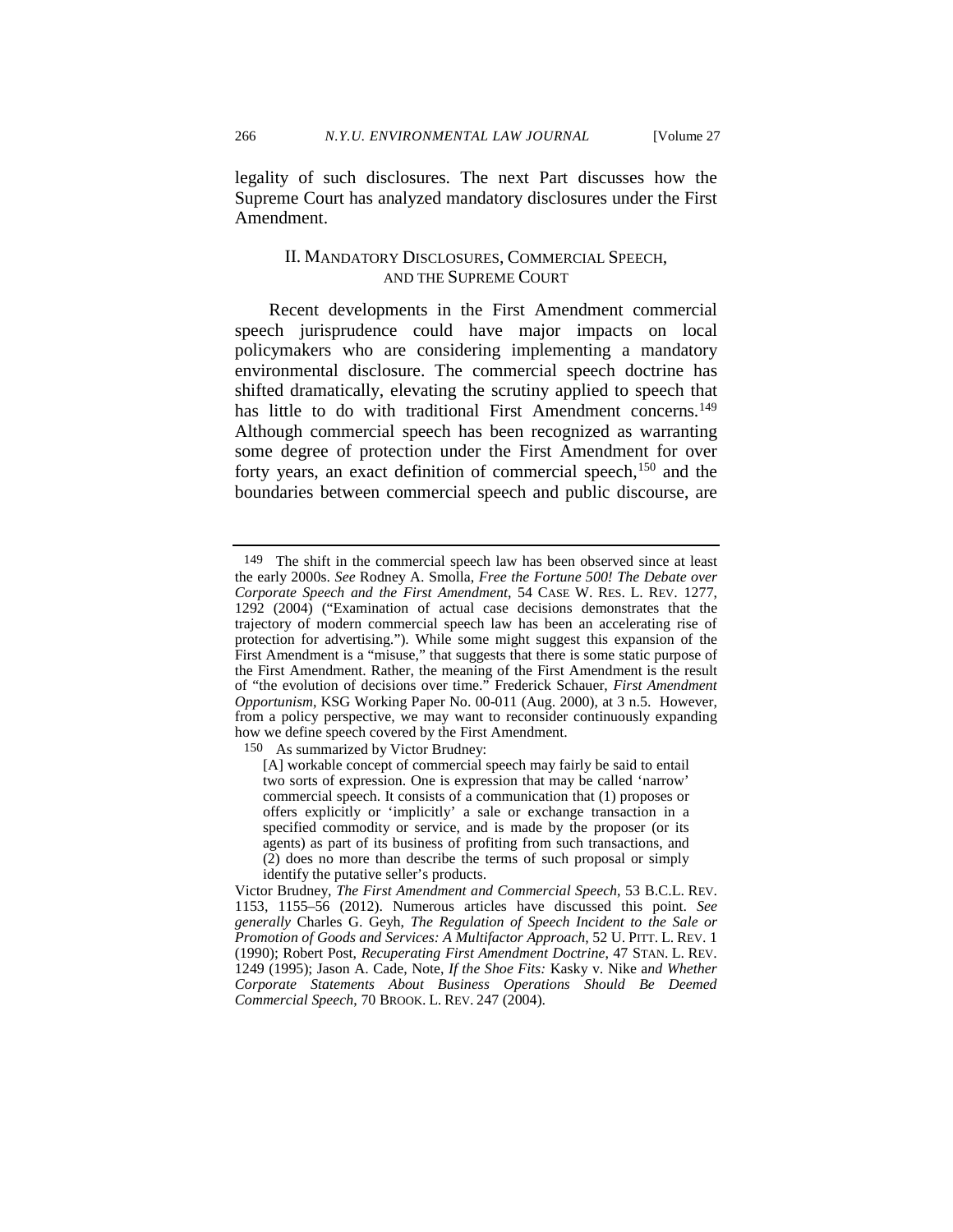<span id="page-27-8"></span>"blurred."[151](#page-27-0) Additionally, an appropriate standard of scrutiny for mandated disclosures has proved challenging to pin down.<sup>[152](#page-27-1)</sup> As a final layer of complication, some disclosures might not be classified as occurring in the context of commercial speech if the business or organization is not proposing a commercial transaction.[153](#page-27-2) Much to the chagrin of legal scholars in the field, "[u]nless a case has facts very much like those of a prior case, it is nearly impossible to predict the winner."[154](#page-27-3)

<span id="page-27-9"></span>This Section starts by discussing the theoretical underpinnings of the commercial speech doctrine. It then reviews the foundational Supreme Court cases of *Central Hudson Gas & Electric Corp. v. Public Service Commission*, [155](#page-27-4) and *Zauderer v. Office of Disciplinary Counsel*, [156](#page-27-5) as well as the major shift in the doctrine reflected in *National Institute of Family and Life Advocates v. Becerra*. [157](#page-27-6)

### A. Virginia State Board of Pharmacy *and the Theoretical Underpinnings of the Commercial Speech Doctrine*

The application of the First Amendment to commercial speech is a relatively recent phenomenon. In 1975, the Supreme Court, in *Bigelow v. Virginia*, declared that commercial speech, such as a paid advertisement in a newspaper or a product label, "is not stripped of First Amendment protection merely because it appears in that form."[158](#page-27-7) The Court applied this principle in 1976,

155 447 U.S. 557 (1980).

<span id="page-27-0"></span><sup>151</sup> Robert Post, *The Constitutional Status of Commercial Speech*, 48 U.C.L.A. L. REV. 1, 5 (2000).

<span id="page-27-1"></span><sup>152</sup> *See, e.g.*, American Meat Institute v. USDA: *D.C. Circuit Applies Less Stringent Test to Compelled Disclosures*, 128 HARV. L. REV. 1526, 1526 (2015).

<span id="page-27-2"></span><sup>153</sup> Scholars have noted the problems with an outdated definition of commercial transactions as immediately buying or selling a product, particularly in an age when many major social media and technology businesses profit from gathering user information and advertisements. *See, e.g.*, Eric Bernstein & Theresa J. Lee, *Where the Consumer is the Commodity: The Difficulty with the Current Definition of Commercial Speech*, 2013 MICH. ST. L. REV. 39, 40 ("[O]utdated notions of what constitutes a 'commercial transaction' threaten to leave the advertisements and other representations to users of services like Facebook, Google, Twitter, Bing, and Pinterest entirely unregulable.").

<span id="page-27-5"></span><span id="page-27-4"></span><span id="page-27-3"></span><sup>154</sup> Alex Kozinski & Stuart Banner, *Who's Afraid of Commercial Speech?*, 76

<sup>156 471</sup> U.S. 626 (1985).

<span id="page-27-6"></span><sup>157 138</sup> S. Ct. 2361 (2018).

<span id="page-27-7"></span><sup>158 421</sup> U.S. 809, 818 (1975).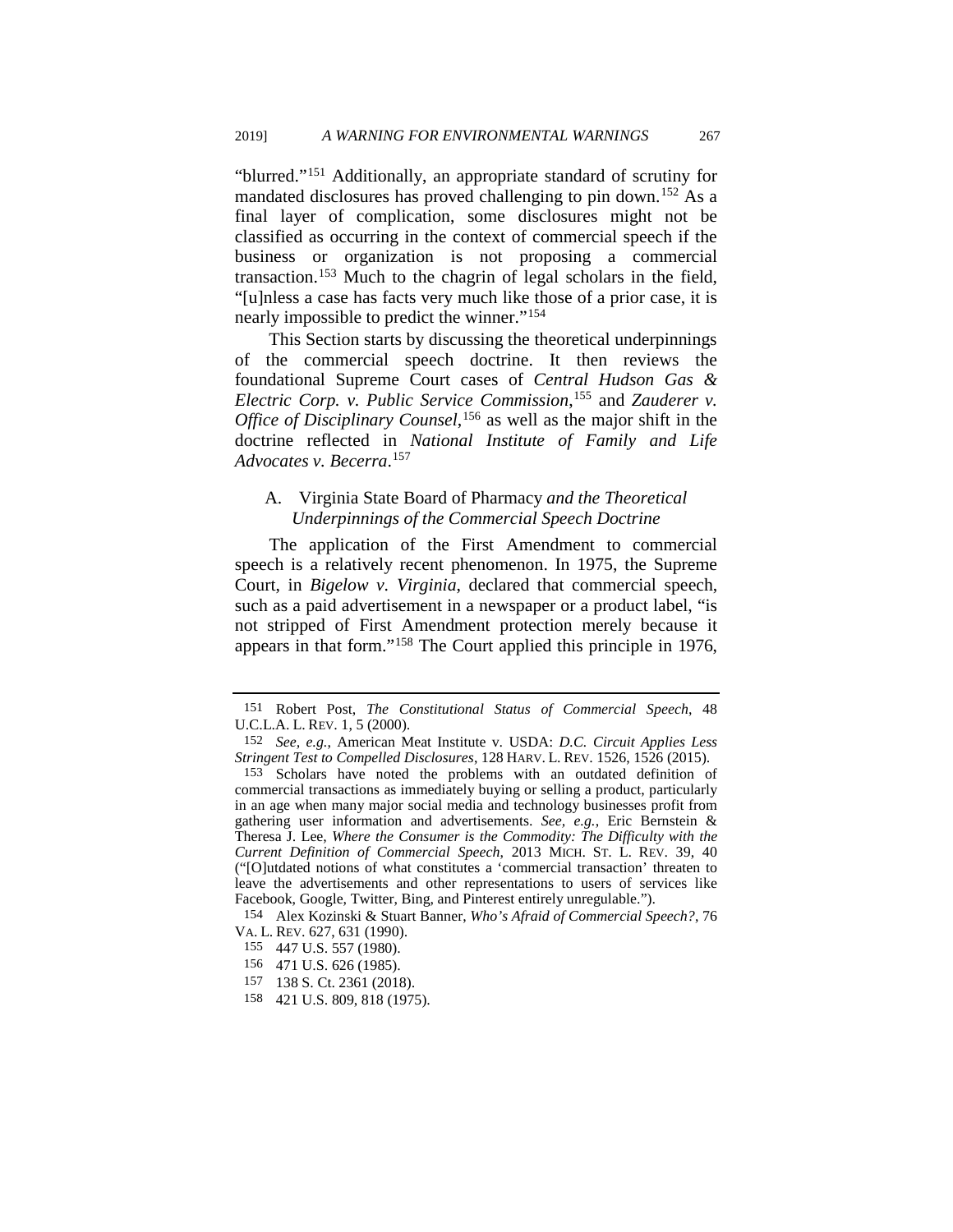holding that a prohibition on the advertisement of pharmaceutical prices violated the First Amendment in *Virginia State Board of Pharmacy v. Virginia Citizens Consumer Council, Inc.*[159](#page-28-0) Prior to *Virginia State Board of Pharmacy*, there was not a constitutional "restraint on government as respects purely commercial advertising."[160](#page-28-1) Since *Virginia State Board of Pharmacy*, the commercial speech doctrine has grown, but there remain "oftrecurring issues in the First Amendment treatment of commercial speech."<sup>[161](#page-28-2)</sup> These issues are particularly thorny for state-mandated disclosures.<sup>162</sup>

To understand the difference in treatment between government-imposed limits on commercial speech versus government-mandated informational disclosures, it is helpful to understand the policy rationales underlying the commercial speech doctrine. The Court's decision to extend First Amendment protections to commercial speech in *Virginia State Board of Pharmacy* was justified first by appealing to economic efficiency.[163](#page-28-4) Justice Blackmun reasoned that the "allocation of our resources in large measure will be made through numerous private economic decisions. It is a matter of public interest that those decisions, in the aggregate, be intelligent and well informed.["164](#page-28-5) Citing economic efficiency as a First Amendment concern has

<span id="page-28-0"></span><sup>159 425</sup> U.S. 748 (1976). This could be seen an example of Constitutional displacement, as the pre-New Deal economic liberty arguments had been foreclosed. *See* Schauer, *supra* note [149,](#page-26-2) at 5 ("[T]hose who would a generation earlier have couched their objections in terms of economic liberty now argued that Virginia's prohibition on the advertising of pharmaceutical prices violated the First Amendment."); Thomas Jackson & John Jeffries, *Commercial Speech: Economic Due Process and the First Amendment*, 65 VA. L. REV. 1, 4–5 (1979) (discussing it as an economic liberty case). The prohibition on advertising prices was the result of independent pharmacists lobbying the Board for protection from chain pharmacies. *See id.* at 6. It is noteworthy that in the case, the focus was on the plaintiffs, who were consumers who wanted to receive the speech in the advertisements, and not the advertisers. *See* Va. State Bd. of Pharmacy, 425 U.S. 748, 756–57 (1976).

<span id="page-28-1"></span><sup>160</sup> Valentine v. Chrestensen, 316 U.S. 52, 54 (1942); *see also* Pittsburgh Press Co. v. Pittsburgh Human Relations Comm'n, 413 U.S. 376, 384 (1973) (quoting *Valentine v. Chrestensen*).

<span id="page-28-4"></span><span id="page-28-3"></span><span id="page-28-2"></span><sup>161</sup> Borgner v. Florida Bd. of Dentistry, 537 U.S. 1080 (2002) (Thomas, J., dissenting from denial of certiorari) (mandating a disclaimer on a dentist's commercial "speech [that] is only potentially, not inherently, misleading").

<sup>162</sup> *See id.* (Thomas dissent in *Borgner*).

<sup>163</sup> *See Virginia Bd. of Pharmacy*, 425 U.S. at 764.

<span id="page-28-5"></span><sup>164</sup> *Id.* at 765.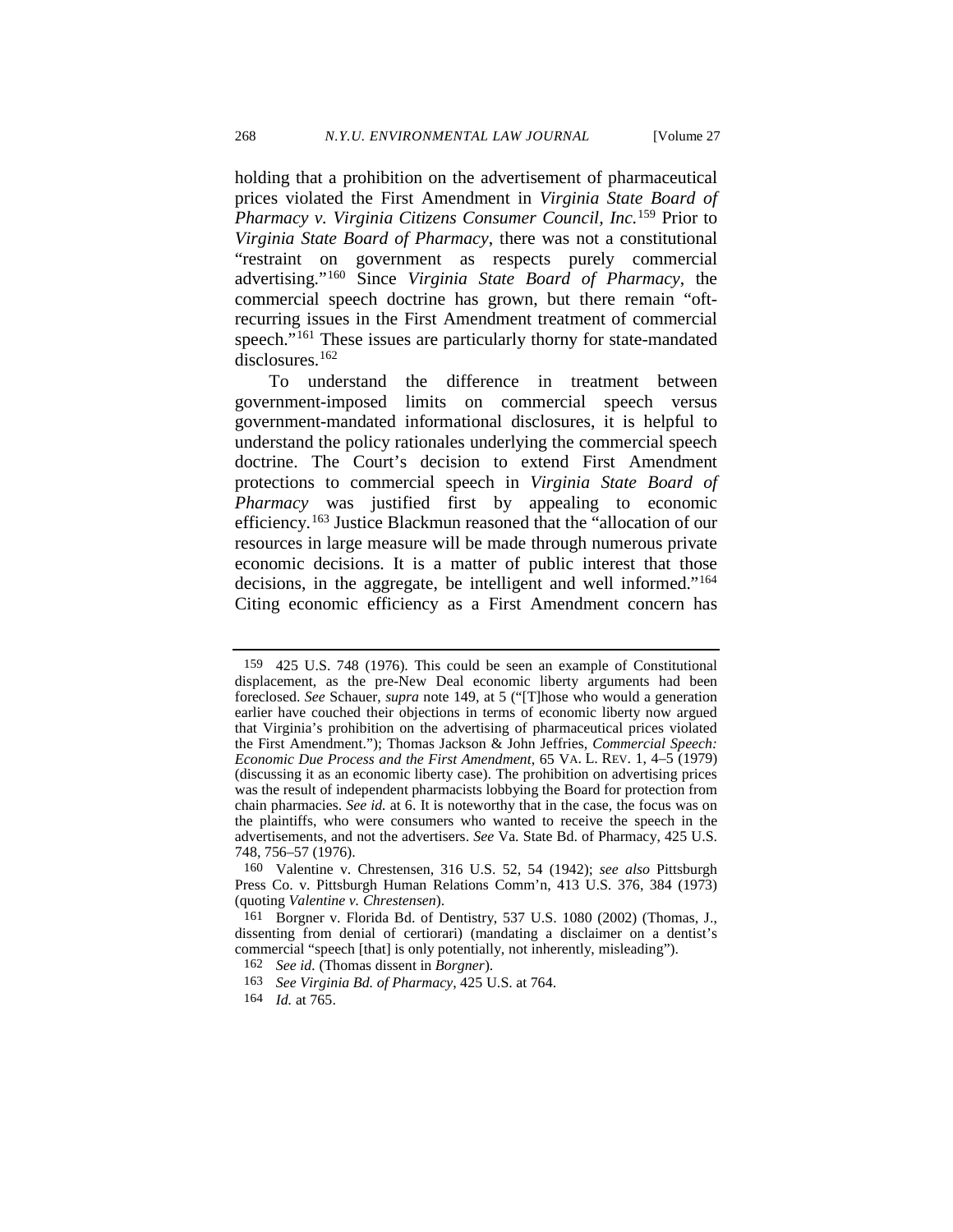been criticized by scholars, who argue that the First Amendment is being treated as a "repository of microeconomic theory."<sup>[165](#page-29-0)</sup> Justice Rehnquist even argued that the commercial speech jurisprudence is the reincarnation of "the discredited doctrine" of substantive due process in "cases such as *Lochner v. New York* and *Tyson & Brother v. Banton*."[166](#page-29-1) Later, though, as evidenced by the Powell Memorandum,  $167$  calls to expand the commercial speech doctrine were motivated, at least in part, by economic ideology: protecting capitalism from the dangerous onslaught of consumer and environmental protection.[168](#page-29-3)

The second rationale in *Virginia State Board of Pharmacy* to protect the "free flow" of information $169$ —does have a more plausible connection to the First Amendment. There is a link between obtaining information about goods and services, including their prices, and the formation of public opinion on policy issues.[170](#page-29-5) Thus, commercial speech is not itself public discourse,

<span id="page-29-2"></span>167 *See* Memorandum from Eugene B. Sydnor, Jr. to Lewis F. Powell, Jr., Educ. Comm. Chairman, U.S. Chamber of Commerce (Aug. 23, 1971), law2.wlu.edu/

<span id="page-29-3"></span><sup>168</sup> For a detailed discussion of the Powell Memorandum, see Coates, *supra* note [18,](#page-3-7) at 242. Coates also provides an excellent overview of the history of corporations in the United States, as well as underscoring that the application of the First Amendment to commercial speech is recent phenomenon, not a historical practice.

<span id="page-29-5"></span>170 To illustrate this point, Robert Post uses the example, "[i]f citizens learn from commercial advertising that pharmacy drugs are too expensive, for

<span id="page-29-0"></span><sup>165</sup> Post, *supra* note [151,](#page-27-8) at 10; *see also* Coates, *supra* not[e 18,](#page-3-7) at 243 (noting that in *Virginia Pharmacy* "the Court extended First Amendment protection to *any* (non-deceptive) *expression by any business*—a dramatic if subtle expansion of the reach of the Courts in overseeing economic regulation.").

<span id="page-29-1"></span><sup>166</sup> Cent. Hudson Gas & Elec. Corp. v. Pub. Serv. Comm'n, 447 U.S. at 589 (Rehnquist, J., dissenting). Other scholars have commented on the similarities in the use of First Amendment to further deregulation goals and the use of the Fourteenth Amendment in the *Lochner* era. *See* Coates, *supra* note [18,](#page-3-7) at 269 (citing Tamara R. Piety, *Against Freedom of Commercial Expression*, 29 CARDOZO L. REV. 2583 (2008); Jedediah Purdy, *Neoliberal Constitutionalism: Lochnerism for a New Economy*, 77 LAW & CONTEMP. PROBS. 195 (2015); Vicki Jackson, *Constitutional Law in an Age of Proportionality*, 8 YALE L.J. 124 (2015)).

<span id="page-29-4"></span><sup>169</sup> *See also* Ibanez v. Fla. Dep't of Bus. & Prof'l Regulation, 512 U.S. 136, 142 (1994) ("[D]isclosure of truthful, relevant information is more likely to make a positive contribution to decisionmaking than is concealment of such information."); Whitney v. California, 274 U.S. 357, 377 (1927) (Brandeis, J., concurring) ("[I]f there be time to expose through discussion the falsehood and fallacies, to avert the evil by the processes of education, the remedy to be applied is more speech, not enforced silence.").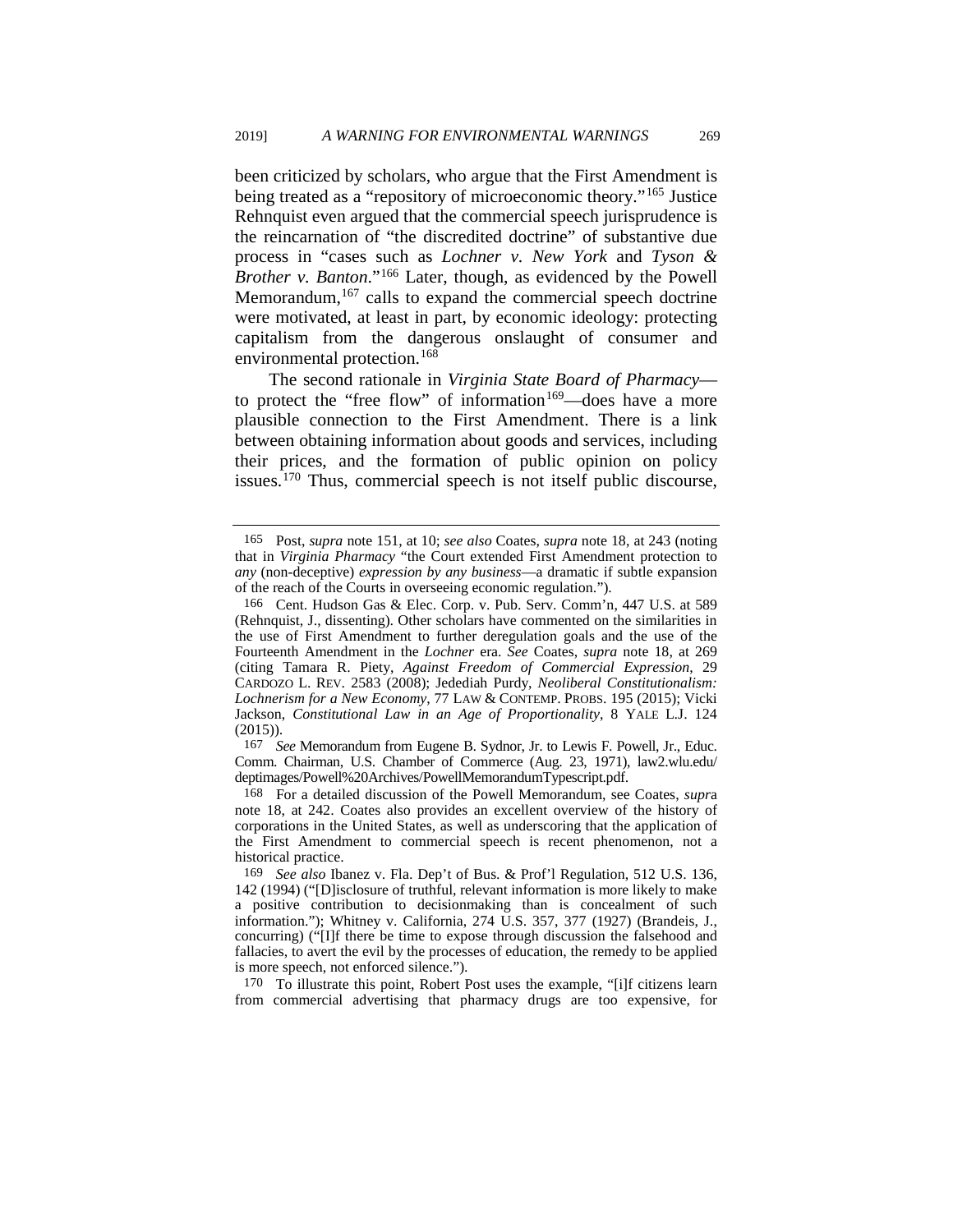but it does affect public discourse. Alexander Meiklejohn forcefully argued that the purpose of the First Amendment is to protect the sharing of information needed for "the voting of wise decisions."<sup>[171](#page-30-0)</sup>

In *Central Hudson*, discussed below, the Supreme Court declared that "[t]he First Amendment's concern for commercial speech is based on the informational function of advertising."<sup>[172](#page-30-1)</sup> Thus, in contrast to the primarily speaker-oriented First Amendment protections for public discourse,  $173$  this rationale roots commercial speech in a listener-oriented focus on the First Amendment. $1^{74}$  In the context of regulations mandating disclosures, theoretically at least, the focus of the analysis should be on the First Amendment interests of the recipient of the speech. After all, the prohibition on the commercial speech of price of pharmaceuticals at issue in *Virginia Pharmacy* raises distinct concerns from those of compelled commercial speech, when a speaker is required to share information that it would not voluntarily choose to convey.

#### B. Central Hudson *and Restrictions on Speech*

In *Central Hudson Gas & Electric Corp. v. Public Service Commission of New York*, the Court addressed the constitutionality of a New York regulation banning promotional advertising by an electrical utility.[175](#page-30-4) The lower courts sided with the Public Service

<span id="page-30-4"></span>175 *See Central Hudson*, 447 U.S. at 558. The ban on promotional advertising began due to a fuel shortage during the winter months of the 1970s energy crisis. *See id.* at 559. However, after the shortage passed, the Public Service

example, they might organize politically to advocate within public discourse for the creation of national health insurance." Post, *supra* note [151,](#page-27-8) at 11.

<span id="page-30-0"></span><sup>171</sup> ALEXANDER MEIKLEJOHN, POLITICAL FREEDOM: THE CONSTITUTIONAL POWERS OF THE PEOPLE 26 (1st ed. 1960).

<sup>172 447</sup> U.S. 557, 563 (1980).

<span id="page-30-2"></span><span id="page-30-1"></span><sup>173</sup> Of course, the listener is important here too. However, Supreme Court cases have focused the discussion on protecting the speaker's ability to convey their message. *See, e.g.*, Bernstein & Lee, *supra* note [153,](#page-27-9) at 71–72 (citing Spence v. Washington, 418 U.S. 405, 410–11 (1974) (per curiam) (focusing on speaker's "intent to convey a particularized message")).

<span id="page-30-3"></span><sup>174</sup> *See* Post at 1266. *See also* Robert Post & Amanda Shanor, Commentary, *Adam Smith's First Amendment*, 128 HARV. L. REV. F. 165, 170 (2015); First Nat'l Bank of Bos. v. Belotti, 435 U.S. 765, 783 (1978) ("A commercial advertisement is constitutionally protected not so much because it pertains to the seller's business as because it furthers the societal interest in the free flow of commercial information.") (internal citation omitted).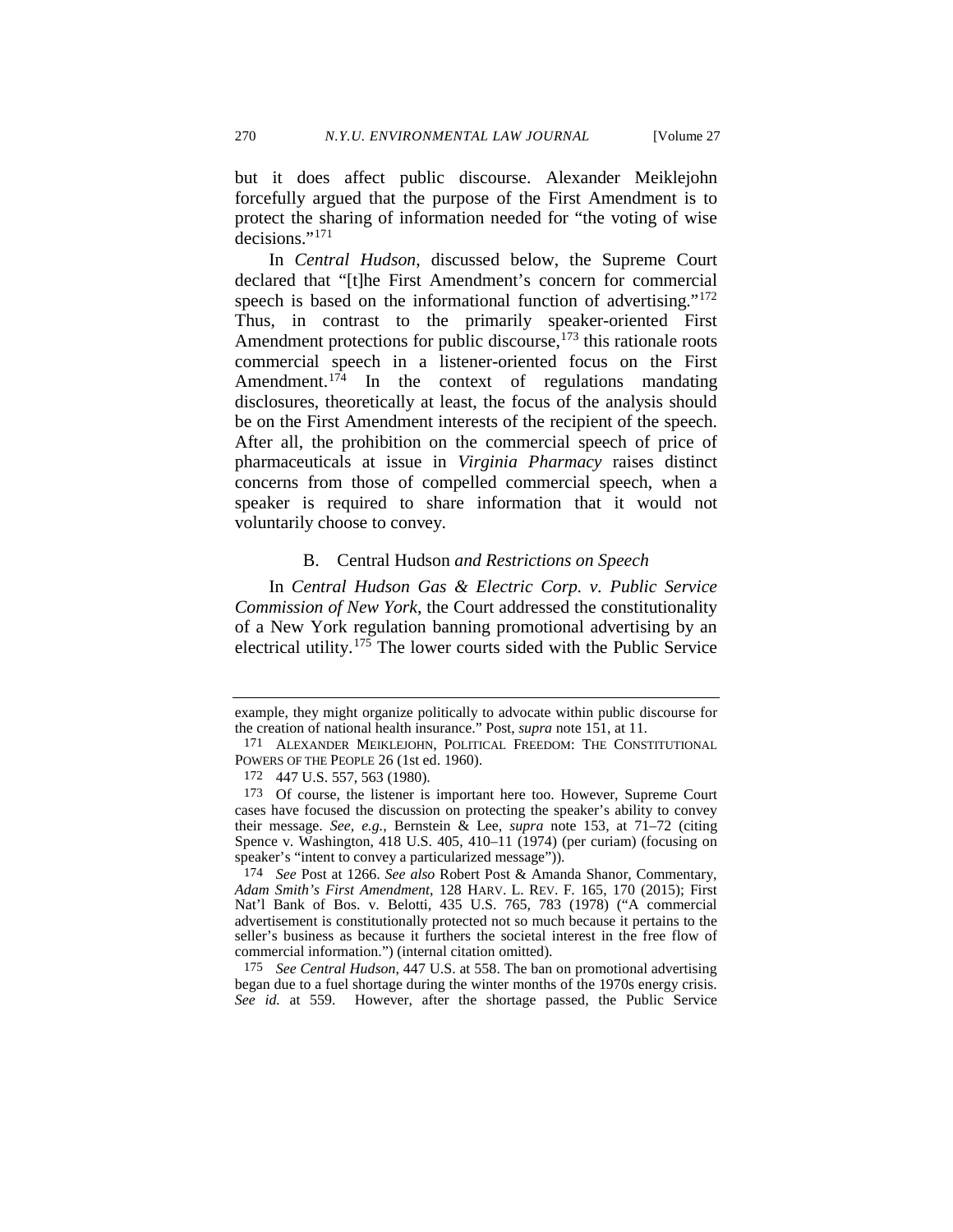Commission, noting that the utility operated in a noncompetitive market and consumers had no choice, so this advertising would not be First Amendment speech contributing to "'informed and reliable' economic decisionmaking."[176](#page-31-0) The Supreme Court reversed, explaining that "[i]f the communication is neither misleading nor related to unlawful activity, the government's power is more circumscribed."[177](#page-31-1) The Court settled on an intermediate level of scrutiny: when restricting commercial speech, the "State must assert a substantial interest to be achieved by the restrictions," and "the regulatory technique must be in proportion to that interest."[178](#page-31-2) To meet the second requirement, the Court laid out two criteria: (1) "the restriction must directly advance the state interest involved," and (2) "if the governmental interest could be served as well by a more limited restriction on commercial speech, the excessive restrictions cannot survive."[179](#page-31-3)

Rehnquist's dissent highlights several problems with the Court's *Central Hudson* approach for policymakers. First, he would have characterized the state law as an "economic regulation," and if the speech involved "falls within the scope of the First Amendment at all," it would "occup[y] a significantly more subordinate position in the hierarchy of First Amendment values."<sup>[180](#page-31-4)</sup> Second, he posited that the ""no more extensive than necessary'" prong of the test would "unduly impair a state legislature's ability to adopt legislation reasonably designed to promote interests that have always been rightly thought of to be of great importance to the State."[181](#page-31-5) Thus, the *Central Hudson* test leaves considerable room for industry groups to challenge

Commission extended the promotional advertising prohibition, citing energy conservation goals. *See id.* at 559–60.

<span id="page-31-0"></span><sup>176</sup> Consolidated Edison Co. v. Pub. Serv. Comm'n, 47 N.Y.2d 94, 110 (1979).

<sup>177</sup> *Central Hudson*, 447 U.S. at 564.

<sup>178</sup> *Id.* 

<span id="page-31-3"></span><span id="page-31-2"></span><span id="page-31-1"></span><sup>179</sup> *Id.* Although the governmental interests in "energy conservation" and "fair and efficient" rates in *Central Hudson* were substantial, the Court found that the regulation did not directly advance the interest in fair rates. *Id.* at 568–69 ("The link between the advertising prohibition and appellant's rate structure is, at most, tenuous."). The promotional advertising ban did advance the Commission's interest in energy conservation. *See id.* at 569 ("Central Hudson would not contest the advertising ban unless it believed that promotion would increase its sales.").

<span id="page-31-5"></span><span id="page-31-4"></span><sup>180</sup> *Id.* at 584 (J., Rehnquist Dissent).

<sup>181</sup> *Id.* at 584–85 (J., Rehnquist Dissent).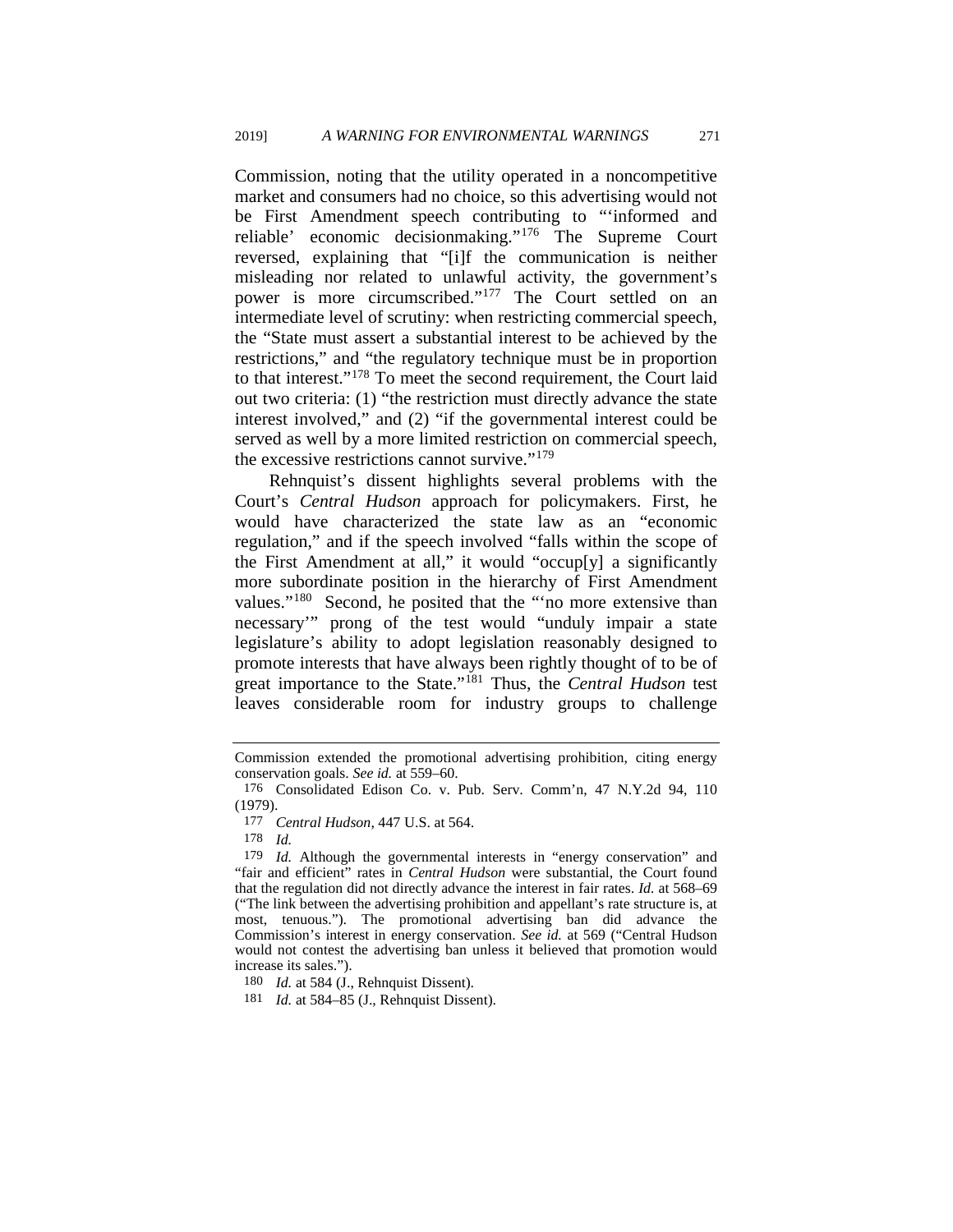regulations by suggesting that less extensive means could be utilized.

### C. Zauderer *and the Reasonable Relationship Test for Mandatory Disclosures*

In *Zauderer v. Office of Disciplinary Counsel of the Supreme Court of Ohio*, the Court considered an Ohio law both banning certain forms of advertising, as well as mandating commercial disclosure of specific information in legal services advertisements.[182](#page-32-0) When addressing the ban, the Court applied the *Central Hudson* test.[183](#page-32-1) However, the mandated disclosures presented different considerations than the ban.[184](#page-32-2) The Court found that a compelled disclosure in commercial advertising was qualitatively distinct from other compelled speech cases dealing with public discourse, such as politics or religion.<sup>[185](#page-32-3)</sup> Rather, this compelled commercial speech furthered First Amendment interests in providing information to listeners.<sup>[186](#page-32-4)</sup> Ohio did not "prevent attorneys from conveying information to the public;" instead, it "required them to provide somewhat more information than they might otherwise be inclined to present."<sup>[187](#page-32-5)</sup> The Court explicitly based its holding in *Zauderer* on consumer interests: "[b]ecause the extension of First Amendment protection to commercial speech is justified principally by the value to consumers of the information such speech provides, [Zauderer's] constitutionally protected interest in *not* providing any particular factual information in his advertising is minimal."[188](#page-32-6) Thus, in *Zauderer*, the Court established a rational basis test for government-mandated disclosures.<sup>[189](#page-32-7)</sup> Additionally, the Court found that

186 *See Zauderer*, 471 U.S. at 650.

<span id="page-32-0"></span><sup>182</sup> *See* Zauderer v. Office of Disciplinary Counsel, 471 U.S. 626 (1985). Zauderer was an attorney who placed newspaper advertisements for legal services in drunk-driving cases. In his advertisements, Zauderer failed to comply with the Ohio state requirements that advertisements of legal services had to disclose certain information about the fees for attorneys in contingent fee cases, as well as the allocation of costs in cases. *See id.* at 633.

<sup>183</sup> *See id.* at 642–44.

<span id="page-32-2"></span><span id="page-32-1"></span><sup>184</sup> The "disclosure requirement[]" had "material differences" from "outright prohibitions on speech." *Id.* at 650.

<span id="page-32-5"></span><span id="page-32-4"></span><span id="page-32-3"></span><sup>185</sup> *See id*. at 650. The Court cited cases including *W. Va. State Board of Education v. Barnette*, 319 U.S. 624, 642 (1943).

<sup>187</sup> *Id.* at 650.

<span id="page-32-6"></span><sup>188</sup> *Id.* at 651 (internal citation omitted) (emphasis in original).

<span id="page-32-7"></span><sup>189</sup> *See id.*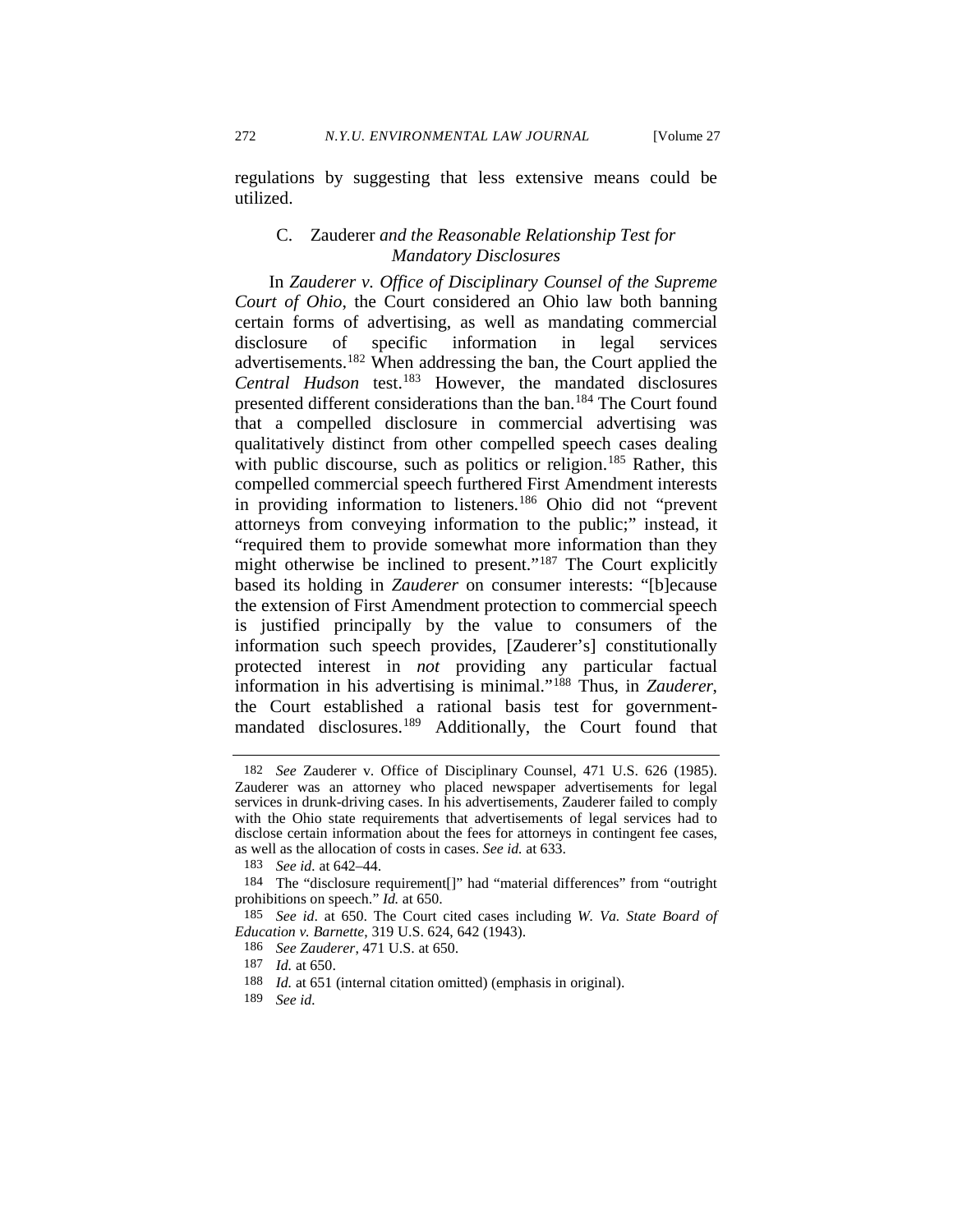protecting consumers from deception in contingent fee arrangements was a legitimate state interest.<sup>[190](#page-33-0)</sup>

At the broadest level, *Zauderer* applies to mandated disclosures[,191](#page-33-1) while *Central Hudson* applies to restrictions on speech.[192](#page-33-2) Relying on *Zauderer*, courts have upheld mandatory disclosures that meet the four-part test of being (1) purely factual, (2) uncontroversial, (3) reasonably related to a legitimate government interest, and (4) not unduly burdensome.<sup>[193](#page-33-3)</sup> That said, the application of *Zauderer* has not been straightforward. Courts have placed a lot of weight on the fact that this disclosure about fees and costs was "factual," and that factual information was "uncontroversial."<sup>[194](#page-33-4)</sup> Unfortunately, the meaning of "factual" and "uncontroversial" remains elusive.

In discussing the challenges of applying the "factual" and "uncontroversial" standard from *Zauderer*, the D.C. Circuit posed questions such as:

Is Einstein's General Theory of Relativity fact or opinion, and should it be regarded as controversial? If the government required labels on all internal combustion engines stating that

<span id="page-33-2"></span>192 Some would argue that the same standards should apply. *See, e.g.*, Wooley v. Maynard, 430 U.S. 705, 714 (1977) ("The right to speak and the right to refrain from speaking are complementary components of the broader concept of 'individual freedom of mind.'").

193 *See, e.g.*, *Spirit Airlines*, 687 F.3d 403.

<span id="page-33-0"></span><sup>190</sup> *See id.* at 652 ("The advertisement makes no mention of the distinction between 'legal fees' and 'costs,' and to a layman not aware of the meaning of these terms of art, the advertisement would suggest that employing appellant would be a no-lose proposition.").

<span id="page-33-1"></span><sup>191</sup> *See* Nat'l Elec. Mfrs. Ass'n v. Sorrell, 272 F.3d 104, 115 (2d Cir. 2001) ("*Zaudere*r, not *Central Hudson Gas & Electric Corp v. Public Service Comm'n*, describes the relationship between means and ends demanded by the First Amendment in compelled commercial disclosure cases. The *Central Hudson* test should be applied to statutes that *restrict* commercial speech." (internal citation omitted)); *accord* Spirit Airlines, Inc. v. U.S. Dep't of Transp., 687 F.3d 403 at 412, 413 (D.C. Cir. 2012) ("Disclosure requirements . . . are not the kind of limitations that the Court refers to when invoking the *Central Hudson* standard of review."); Commodity Trend Serv., Inc. v. Commodity Futures Trading Comm'n, 233 F.3d 981, 994 (7th Cir. 2000) ("The government can impose affirmative disclosures in commercial advertising if these are reasonably related to preventing the public from being deceived or misled.").

<span id="page-33-4"></span><span id="page-33-3"></span><sup>194</sup> *Zauderer*, 471 U.S. at 651. Later cases interpreted "uncontroversial" to mean that the disclosure contains "accurate factual information," that is undisputed. *See Nat'l Elec. Mfrs. Ass'n*, 272 F.3d at 114–15. *See also* Safelite Grp., Inc. v. Jepsen, 764 F.3d 258, 263 (2d Cir. 2014) (quoting Safelite Grp., Inc. v. Jepsen, 988 F. Supp. 2d 199, 207 (D. Conn. 2013)). *But see* Disc. Tobacco City & Lottery, Inc. v. United States, 674 F.3d 509, 559 n.8 (6th Cir. 2012).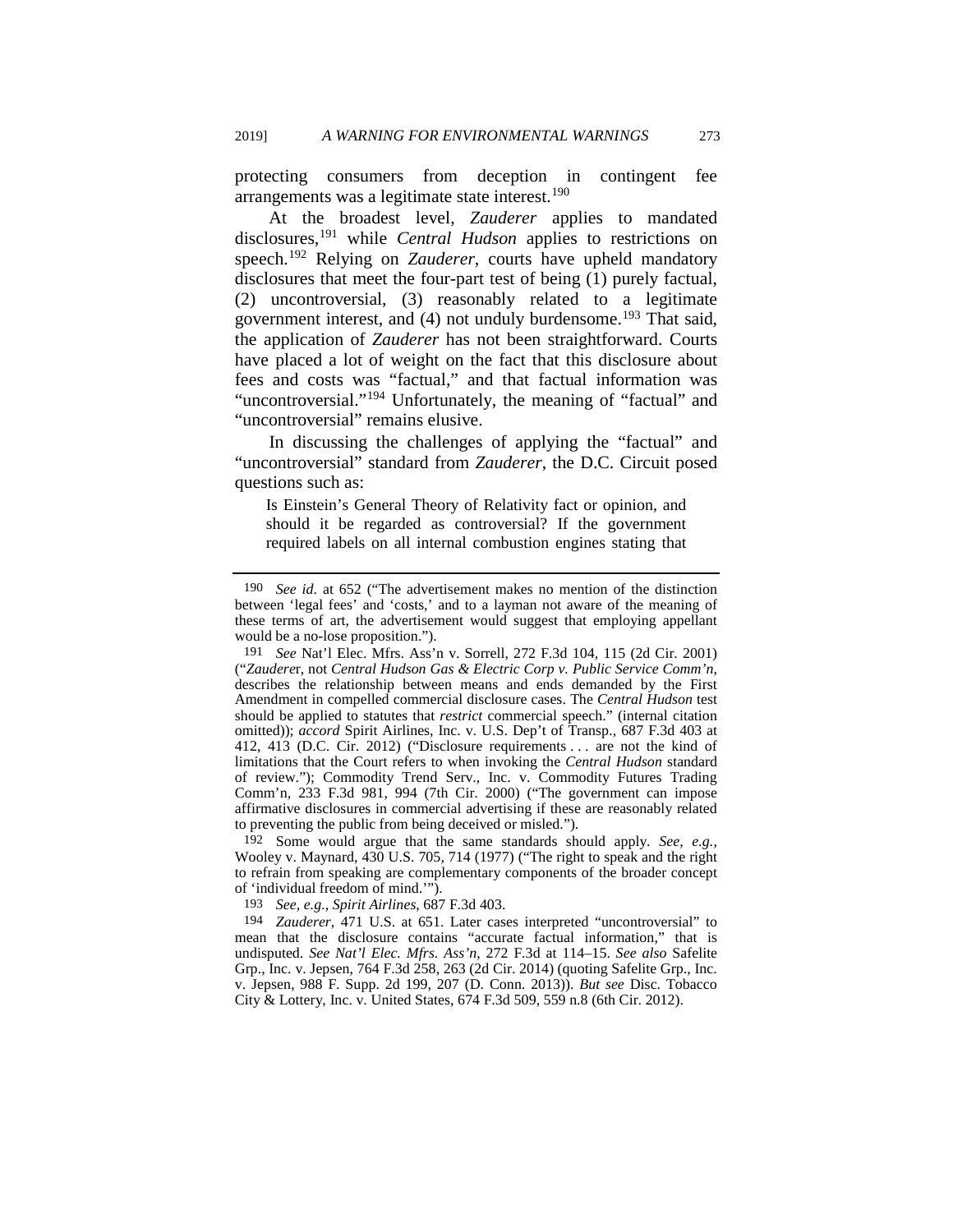"USE OF THIS PRODUCT CONTRIBUTES TO GLOBAL WARMING" would that be fact or opinion? It is easy to convert many statements of opinion into assertions of fact simply by removing the words "in my opinion" or removing "in the opinion of many scientists" or removing "in the opinion of many experts."<sup>[195](#page-34-0)</sup>

<span id="page-34-5"></span>The D.C. Circuit also puzzled over the meaning of controversial: "A controversy, the dictionary tells us, is a dispute, especially a public one. Was there a dispute about the disclosures . . . or . . . was there a controversy 'for some reason other than [a] dispute about simple factual accuracy'?"[196](#page-34-1) After *National Institute of Family and Life Advocates v. Becerra*, discussed below, prior case law on the meaning of "factual" and "uncontroversial" may be called into question.

### D. National Institute of Family and Life Advocates *and a Shift in Doctrine*

The California Reproductive Freedom, Accountability, Comprehensive Care, and Transparency Act (FACT Act) was enacted to regulate centers providing pregnancy-related services, which are commonly referred to as crisis pregnancy centers.<sup>197</sup> Many of these centers are affiliated with anti-abortion groups and do not have licenses to provide medical services.[198](#page-34-3) The purpose of the FACT Act was to "ensure that California residents make their personal reproductive health care decisions knowing their rights and the health care services available to them."[199](#page-34-4) Additionally, in the case of unlicensed facilities, the FACT Act informed "pregnant

<span id="page-34-0"></span><sup>195</sup> Nat'l Ass'n of Mfrs. v. SEC, 800 F.3d 518, 528 (D.C. Cir. 2015). For further discussion, see Jennifer M. Keighley, *Can You Handle the Truth? Compelled Commercial Speech and the First Amendment*, 15 U. PA. J. CONST. L. 539, 542 (2012).

<sup>196</sup> *Nat'l Ass'n of Mfrs.*, 800 F.3d*.* at 529.

<span id="page-34-2"></span><span id="page-34-1"></span><sup>197</sup> *See* Cal. Health & Safety Code Ann. § 123470 *et seq.* (West 2018). For a brief overview of the Act and the issues in this case, see Adam Liptak, *Supreme Court Backs Anti-Abortion Pregnancy Centers in Free Speech Case*, N.Y. TIMES (June 26, 2018), https://www.nytimes.com/2018/06/26/us/politics/supremecourt-crisis-pregnancy-center-abortion.html.

<span id="page-34-4"></span><span id="page-34-3"></span><sup>198</sup> *See* Nat'l Inst. of Family & Life Advocates v. Becerra*,* 138 S. Ct. 2361, 2368 (2018).

<sup>199</sup> *Id.* at 2369; 2015 Cal. Legis. Serv. Ch. 700, § 2 (A.B. 775) (West).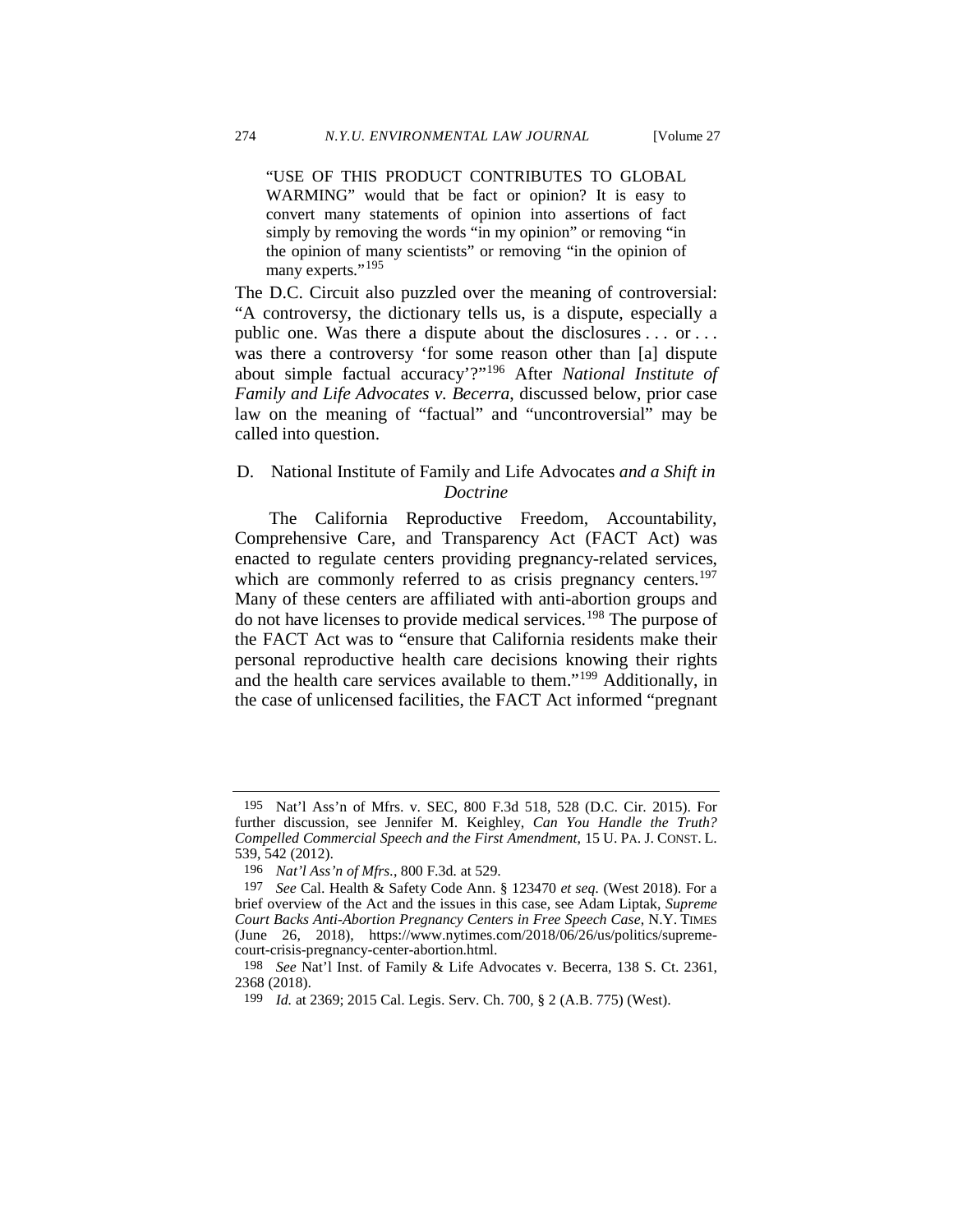women in California . . . when they are getting medical care from licensed professionals."[200](#page-35-0)

The FACT Act placed distinct requirements on licensed and unlicensed facilities. The FACT Act required that licensed crisis pregnancy centers notify patients that California provides free or low-cost services, including prenatal care, contraceptives, and abortion, and to give them a phone number to call to inquire about available services. $201$  The centers could choose between posting the notice in the waiting room, printing and distributing the notice to all clients, or providing a digital copy of the notice upon check in.[202](#page-35-2) The pregnancy clinics without a license from the State and without a licensed medical professional on staff had to inform patients via a notice that they did not have a license to provide medical services.[203](#page-35-3) The required notice reads: "This facility is not licensed as a medical facility by the State of California and has no licensed medical provider who provides or directly supervises the provision of services."[204](#page-35-4)

A licensed crisis pregnancy center, an unlicensed crisis pregnancy center, and an organization of crisis pregnancy centers filed suit in the Southern District of California seeking a preliminary injunction to prevent enforcement of the FACT Act and alleging that the FACT Act requirements violated their First Amendment rights to free speech and free exercise of religion.<sup>205</sup> The district court denied the injunction.<sup>[206](#page-35-6)</sup> The Ninth Circuit affirmed the district court's denial of the preliminary injunction holding that the plaintiffs were unlikely to succeed on the merits.<sup>[207](#page-35-7)</sup> The Ninth Circuit also found that the disclosure

<span id="page-35-0"></span><sup>200</sup> *Nat'l Inst. of Family & Life Advocates,* 138 S. Ct. at 2370 (quoting 2015 Cal. Legis. Serv. Ch. 700, § 1(e)).

<span id="page-35-1"></span><sup>201</sup> *See id.* at 2368 ("California has public programs that provide immediate free or low-cost access to comprehensive family planning services (including all FDA-approved methods of contraception), prenatal care, and abortion for eligible women. To determine whether you qualify, contact the county social services office at [insert the telephone number]." (quoting Cal. Health & Safety Code Ann. §  $123471(a)(1))$ .

<sup>202</sup> *See id.* at 2369 (quoting Cal. Health & Safety Code Ann. § 123472(a)(2)). 203 *See id.* at 2368.

<sup>204</sup> *Id.* at 2370 (quoting Cal. Health & Safety Code Ann. § 123472(b)(1)).

<span id="page-35-5"></span><span id="page-35-4"></span><span id="page-35-3"></span><span id="page-35-2"></span><sup>205</sup> Nat'l Inst. of Family & Life Advocates v. Harris, 2016 U.S. Dist. LEXIS 92612 (S.D. Cal. 2016).

<sup>206</sup> *See id.* 

<span id="page-35-7"></span><span id="page-35-6"></span><sup>207</sup> Nat'l Inst. of Family & Life Advocates v. Harris, 839 F. 3d 823, 829 (9th Cir. 2016).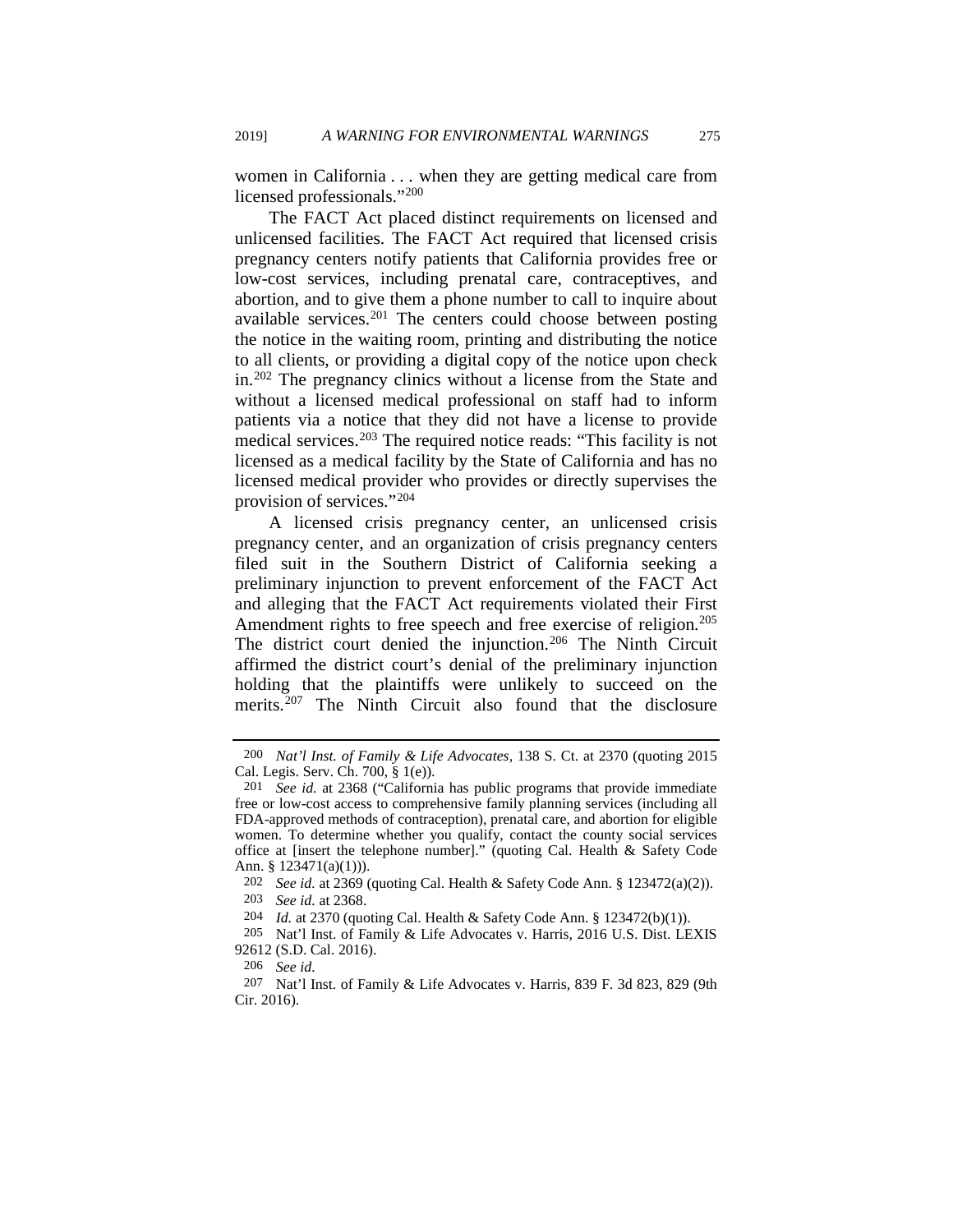requirement in unlicensed clinics would survive any level of review and that the disclosure in licensed clinics survived intermediate scrutiny, which was the appropriate standard because the clinics were engaging in professional speech. $208$ 

Commentators thought that this would be an "easy case" for the Court to uphold the California law,  $209$  but the Supreme Court reversed, finding a likelihood of success on the merits, and strongly disagreed with the Ninth Circuit's free speech analysis in regards to both notice requirements[.210](#page-36-2) First, rather than discussing the notice of available California services required in licensed facilities as a mandated disclosure, the Court classified this notice as "content-based regulation of speech."[211](#page-36-3) According to the Court, "[b]y requiring petitioners to inform women how they can obtain state-subsidized abortions—at the same time petitioners try to dissuade women from choosing that option—the licensed notice plainly 'alters the content' of petitioners' speech."[212](#page-36-4) In other words, even though this notice was posted in a pregnancy center where patients were seeking out "expert knowledge and judgment" regarding medical care, the government would not be allowed to impose restrictions.[213](#page-36-5)

Although this notice would have been included as a mandated disclosure under prior understandings of *Zauderer,* the Court set forth an incredibly narrow reading of *Zauderer* to exclude this notice[.214](#page-36-6) The Court found that the "licensed notice is not limited to 'purely factual and uncontroversial information about the terms under which  $\ldots$  services will be available."<sup>[215](#page-36-7)</sup> Essentially, because these centers were not themselves providing a medical procedure at the time the notice was provided, the Court found this notice fell outside of *Zauderer*. According to the Court, the notice

<sup>208</sup> *See id.* at 834–35.

<span id="page-36-1"></span><span id="page-36-0"></span><sup>209</sup> *See* Erwin Chemerinsky, *Symposium: Ensuring Accurate Information for Patients Does Not Violate the First Amendment*, SCOTUSBLOG (Dec. 12, 2017), http://www.scotusblog.com/2017/12/symposium-ensuring-accurate-informationpatients-not-violate-first-amendment/.

<sup>210</sup> *See Nat'l Inst. of Family & Life Advocates*, 138 S. Ct. at 2378.

<span id="page-36-2"></span><sup>211</sup> *Id.* at 2371.

<sup>212</sup> *Id.* 

<sup>213</sup> *Id.* 

<span id="page-36-7"></span><span id="page-36-6"></span><span id="page-36-5"></span><span id="page-36-4"></span><span id="page-36-3"></span><sup>214</sup> *See id.* at 2372. According to the Court, *Zauderer* "applied more deferential review to some laws that require professionals to disclose factual, noncontroversial information in their 'commercial speech.'" *Id.* 

<sup>215</sup> *Id.* (quoting *Zauderer*, 471 U.S. at 651).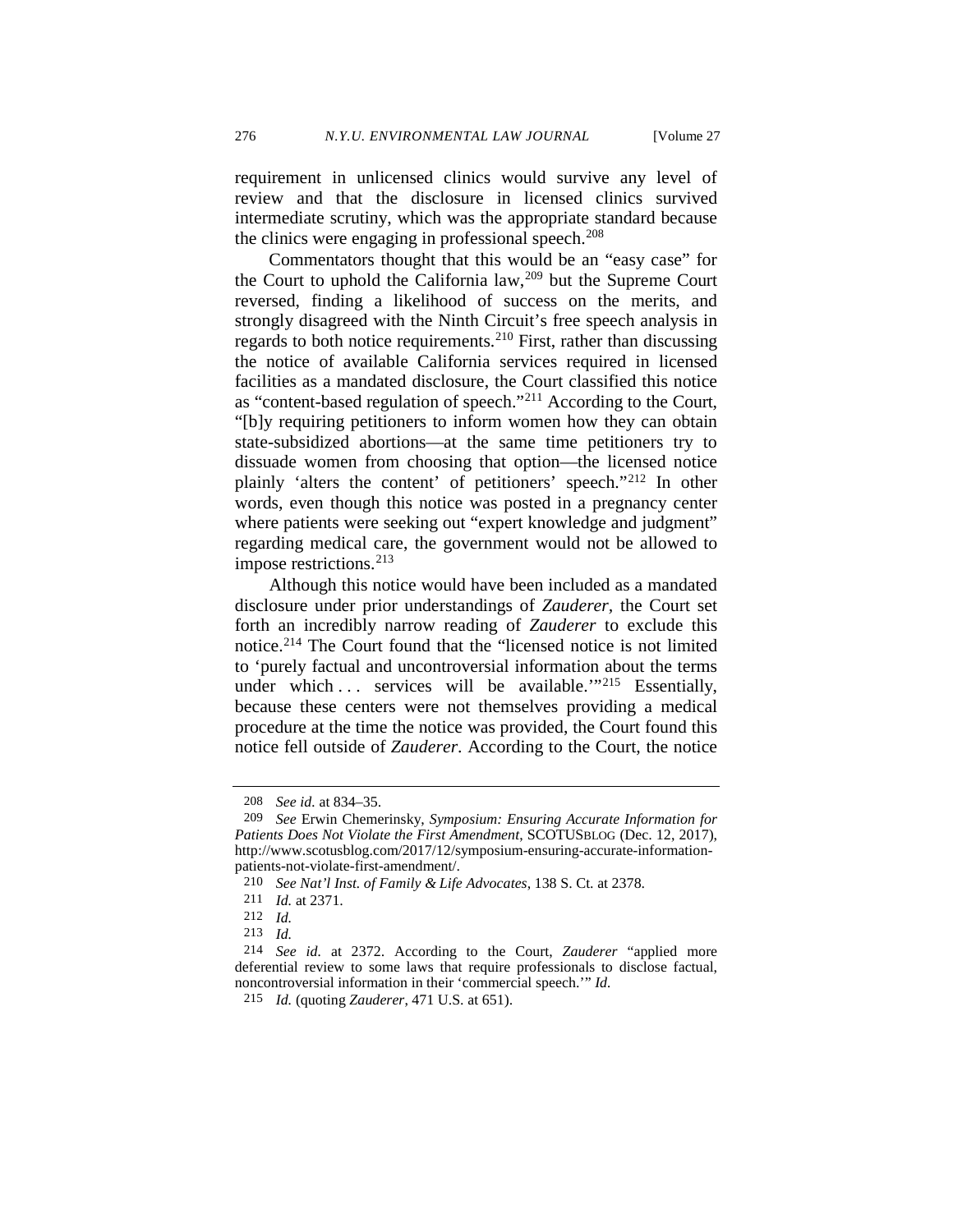"requires these clinics to disclose information about statesponsored services—including abortion, anything but an 'uncontroversial' topic." Here, the Court redefined the understanding of "controversial" as a legal term of art from *Zauderer's* meaning that the accuracy of the statement is debatable, to a new definition of controversial meaning that the statement is related to any contentious subject, even if the notice itself only contains factual and accurate information.

In addition, the Court rejected not only the Ninth Circuit's conclusion that this was professional speech related to medical care, but also the notion that there even is a separate category of professional speech facilitating the ability of states to regulate professional conduct that involves speech.[216](#page-37-0) While this opinion indicates a major shift in the doctrine regarding what it means to be "factual" and "uncontroversial," not to mention raising questions about where the line is between conduct and speech, the Court did nothing to explain the bounds of this new interpretation. Instead, the Court concluded by declaring, "we do not question the legality of health and safety warnings long considered permissible, or purely factual and uncontroversial disclosures about commercial products."[217](#page-37-1)

Justice Breyer was joined by all three female Justices in a forceful dissent. Justice Breyer was disturbed by the policy implications of the majority's approach to analyzing notice requirements under the First Amendment:

This constitutional approach threatens to create serious problems. Because much, perhaps most, human behavior takes place through speech and because much, perhaps most, law regulates that speech in terms of its content, the majority's

<span id="page-37-0"></span><sup>216</sup> *See id.* at 2371–72. Professional speech can be defined as "what professionals may say to clients in the course of their provision of individual services." Erika Schutzman, *We Need Professional Help: Advocating for a Consistent Standard of Review when Regulations of Professional Speech Implicate the First Amendment*, 56 B.C. L. REV. 2019, 2022 (2015). The circuits have been split on what standard of scrutiny should apply to professional speech. *See, e.g.*, *id.* at 2037 (discussing the Third, Fourth, Ninth, and Eleventh Circuit Courts of Appeals split as to what level of scrutiny applies to professional speech). Recent cases include *King v. Governor of N.J.*,  $767$  F.3d 216 (3d Cir. 2014) (intermediate scrutiny); *Pickup v. Brown*, 740 F.3d 1208 (9th Cir. 2013), *cert denied*, 134 S. Ct. 2871 (2015) (rational basis review); and *Moore-King v. County of Chesterfield*, 798 F.3d 560 (4th Cir. 2013) (unclear level of scrutiny).

<span id="page-37-1"></span><sup>217</sup> *Id.* at 2376 (citing Ibanez v. Fla. Dep't of Bus. & Prof. Reg., Bd. of Accountancy, 512 U.S. 136, 146 (1994)).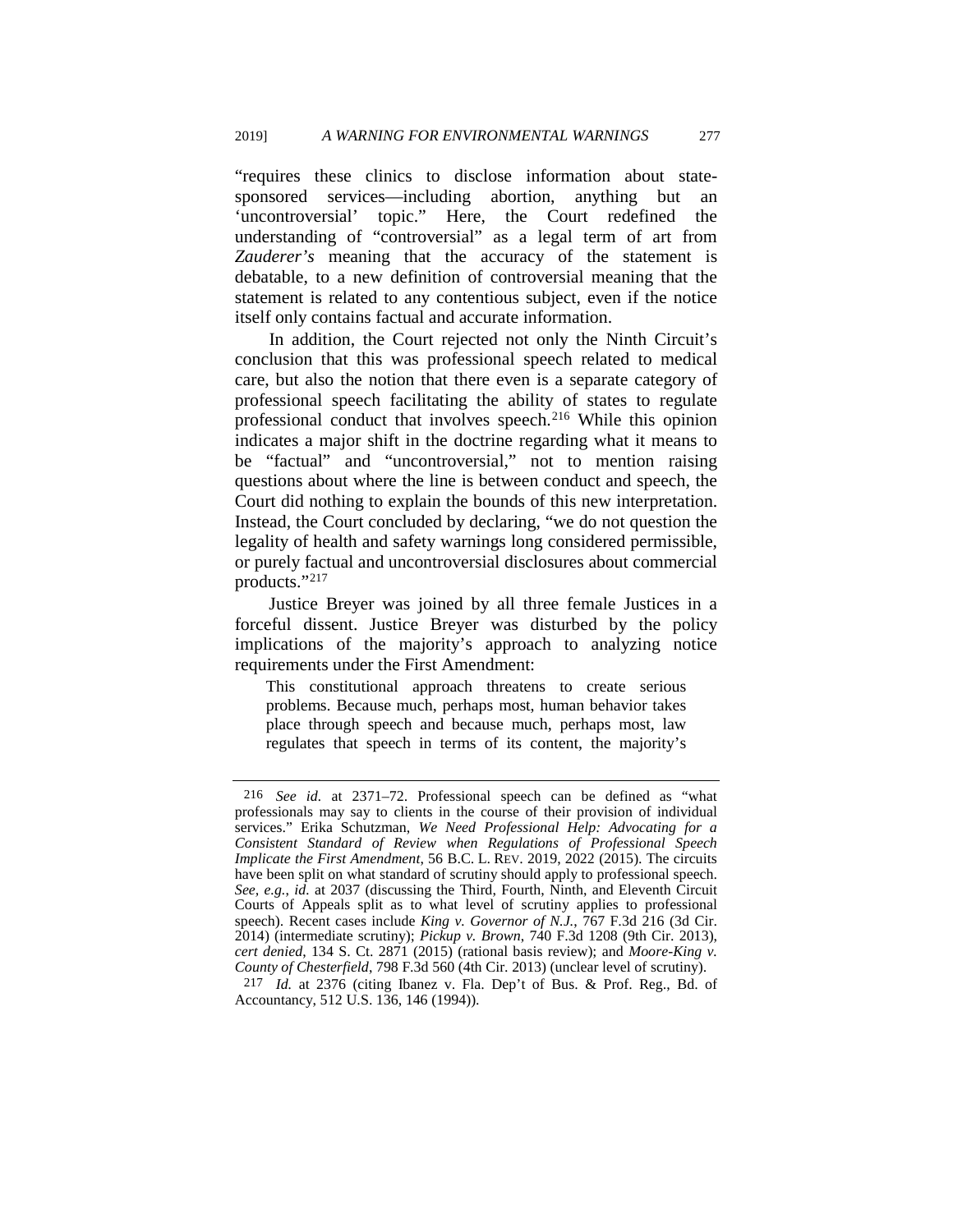approach at the least *threatens considerable litigation over the constitutional validity of much, perhaps most, government regulation.* Virtually every disclosure law could be considered "content based," for virtually every disclosure law requires individuals "to speak a particular message."... Thus, the majority's view, if taken literally, could radically change prior law, perhaps placing much securities law or consumer protection law at constitutional risk, depending on how broadly its exceptions are interpreted.<sup>[218](#page-38-0)</sup>

Breyer discussed how this opinion could call into question "numerous disclosure requirements found in other areas," such as environmental and public health disclosures.<sup>[219](#page-38-1)</sup> As examples, he cited New York City regulations requiring signs be placed by elevators showing the location of stairs<sup>[220](#page-38-2)</sup> and San Francisco regulations requiring property owners to inform their tenants about waste disposal procedures.<sup>[221](#page-38-3)</sup> Based on the majority's opinion, one could imagine First Amendment challenges to such regulations: the City requiring that signs to the stairs be placed by elevators is a state message endorsing the viewpoint that exercise is better than a sedentary lifestyle.<sup>[222](#page-38-4)</sup> Thus, while the sign itself may contain nothing more than directions to the stairs, there is nothing in the majority opinion that forecloses the validity of such a First Amendment challenge. After all, the California notices at issue simply list available services and provide a phone number. And, while a First Amendment challenge to mandated notices about the stairs might seem farfetched, it is easy to imagine such debates over any informational disclosure even tangentially related to climate change. Climate change is certainly a contentious and divisive political issue, with adamant non-believers. Thus, would mandating notices intending to reduce GHG emissions for the purpose of mitigating climate change violate the First Amendment

<sup>218</sup> *Id*. at 2380 (Breyer, J., dissenting) (emphasis added).

<sup>219</sup> *Id.* at 2381.

<span id="page-38-2"></span><span id="page-38-1"></span><span id="page-38-0"></span><sup>220</sup> *See id.* (citing N.Y.C. Rules & Regs., tit. 1, § 27-01 (2018), https://www1.nyc.gov/assets/buildings/rules/1\_RCNY\_27-01.pdf).

<span id="page-38-3"></span><sup>221</sup> *See id.* (citing S.F. Dept. of Health, Director's Rules & Regs., Garbage and Refuse (July 8, 2010), https://www.sfdph.org/dph/files/EHSdocs/ SolidWaste/RefuseService.pdf).

<span id="page-38-4"></span><sup>222</sup> This could also be framed as a message about the virtues of energy conservation, such as the sign contains a value judgment that it is better to save electricity by taking the stairs.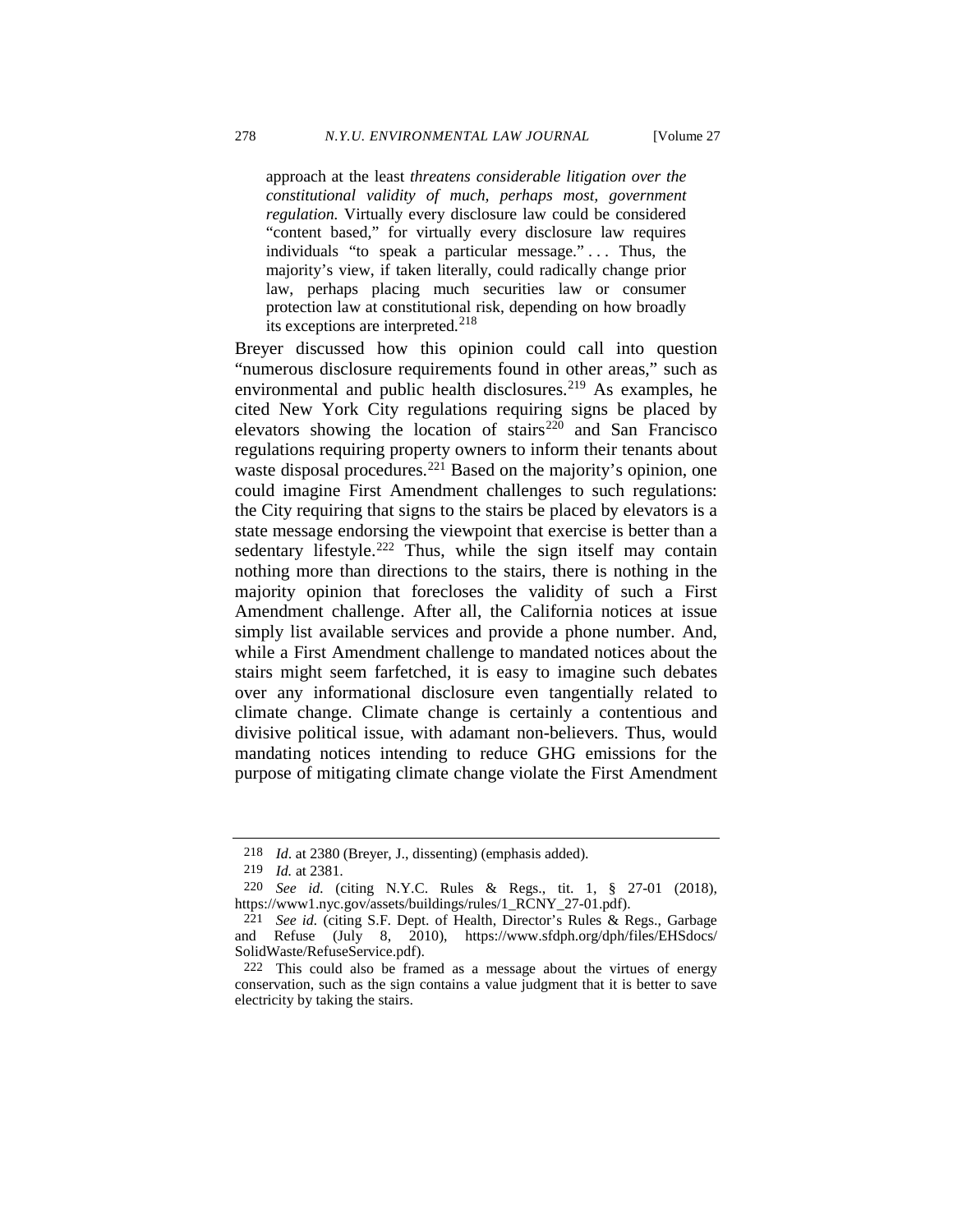rights of individuals, corporations, or fossil fuel advocacy groups with conflicting, deeply held beliefs?<sup>[223](#page-39-0)</sup>

In analyzing the notice required of unlicensed facilities, the Court sidestepped entirely whether the *Zauderer* "factual and uncontroversial standard" was satisfied by jumping straight to the conclusion that this disclosure was "unjustified or unduly burdensome<sup>"[224](#page-39-1)</sup> and that the justification for the notice was to remedy a "purely hypothetical" harm.<sup>[225](#page-39-2)</sup> After providing little guidance about the factors that a court should consider going forward, the Court concluded that "[w]e express no view on the legality of a similar disclosure requirement that is better supported or less burdensome." Once again, regulators are left to puzzle over how supported is "supported enough," or what level of burden would pass muster.

And, Justice Breyer criticized this oversight too: "Nor does the majority opinion offer any reasoned basis that might help apply its disclaimer for distinguishing lawful from unlawful disclosures."[226](#page-39-3) Instead, this decision "invites courts around the Nation to apply an unpredictable *First Amendment* to ordinary social and economic regulation, striking down disclosure laws that judges may disfavor, while upholding others, all without grounding their decisions in reasoned principle.["227](#page-39-4) Of course, as discussed by Justice Breyer, this decision is reminiscent of the *Lochner* era, when courts passed policy judgement on "ordinary economic and social legislation," rather than respectfully deferring to the Legislature.<sup>[228](#page-39-5)</sup> Worse still, this decision treads further than even the *Lochner*-era Court, as this is not just an economic

<span id="page-39-0"></span><sup>223</sup> Additionally, the opinion does not address how to square this opinion with *Rumsfeld v. Forum for Academic & Institutional Rights, Inc.*, 547 U.S. 47 (2006), which held that universities may be required to host military recruiters on campus, as well as to circulate information about the visits to students, regardless of how such messages conflict with their beliefs.

<span id="page-39-1"></span><sup>224</sup> *Nat'l Inst. of Family & Life Advocates*, 138 S. Ct. at 2380 at 2377. This determination seemed to be motivated in part by the argument that "petitioners raise serious concerns that both [notices] discriminate based on viewpoint." *Id.* at 2370 n.2.

<span id="page-39-2"></span><sup>225</sup> *Id.* at 2377–78.

<span id="page-39-3"></span><sup>226</sup> *Id.* at 2381 (Breyer, J., dissenting).

<span id="page-39-4"></span><sup>227</sup> *Id.* (emphasis in original).

<span id="page-39-5"></span><sup>228</sup> *See id.* at 2381–82.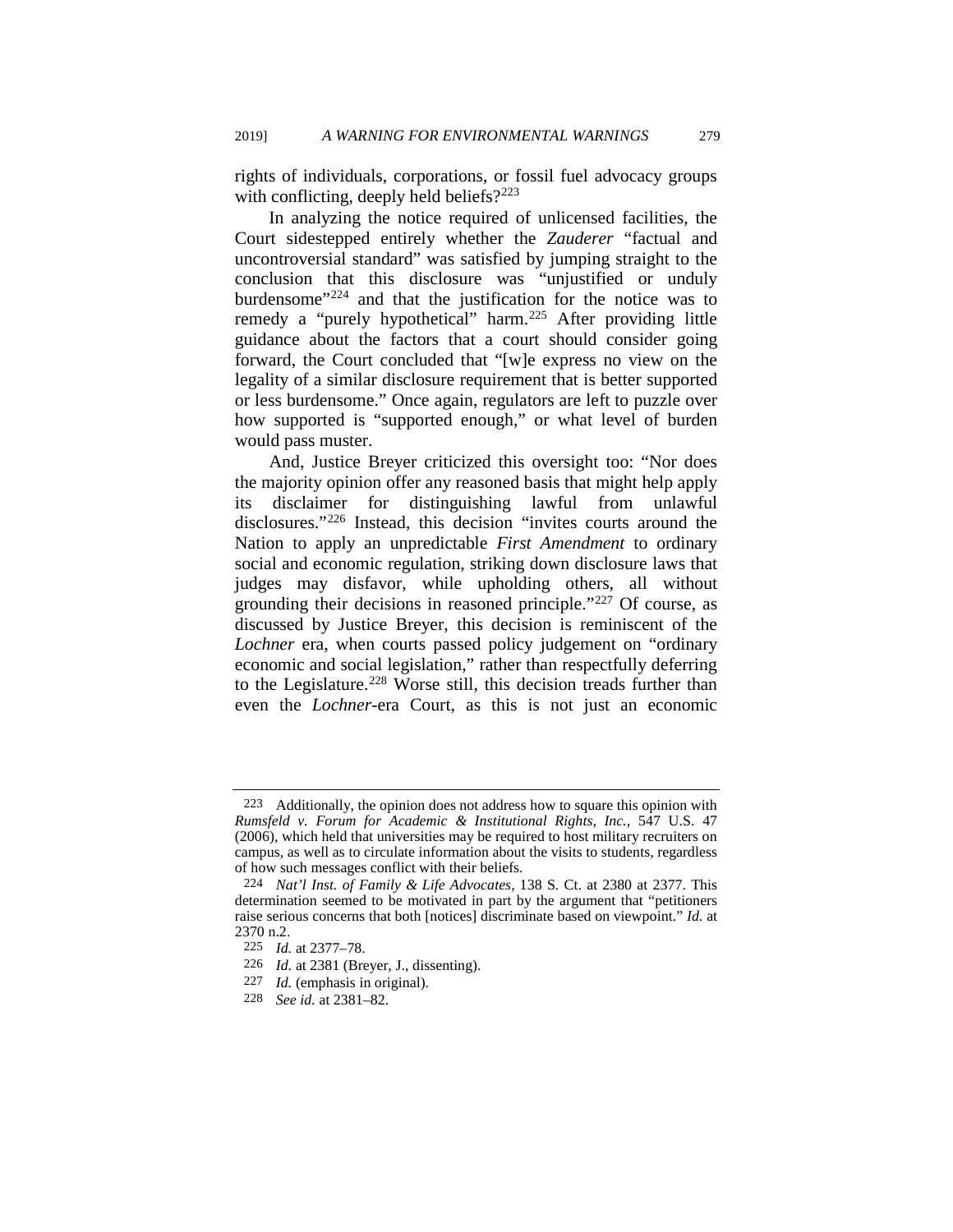regulation of industry, but rather is a state regulation of medical facilities.[229](#page-40-0)

Justice Breyer would have held that *Zauderer* was applicable to this case, as this was a mandatory disclosure, not a restriction, and that under *Zauderer*'s standard, these notices conform with the First Amendment.[230](#page-40-1) As emphasized by Breyer, "*Zauderer* turned on the 'material differences between disclosure requirements and outright prohibitions on speech.<sup>'"[231](#page-40-2)</sup> The regulations at issue did not prevent the clinics from speaking their messages, and they were free to put up anti-abortion signs right next to the required notices. Furthermore, as explained in *Zauderer*, the First Amendment concerns regarding commercial speech are for the value such speech provides the listener.<sup>[232](#page-40-3)</sup> Thus, the focus of the analysis should be on the women entering pregnancy centers and providing them with accurate information about the range of health services available.<sup>[233](#page-40-4)</sup> As argued by Jennifer Keighley, "[f]rom the perspective of the speech's audience, women who are or may be pregnant, these facilities are service-providers competing with other market participants that provide pregnancy-related services."<sup>234</sup> When considering the listener's interests, a more inclusive definition of commercial speech seems appropriate.

As Justice Breyer's concurrence in the judgment in *Expressions Hair Design v. Schneiderman* notes, "virtually all government regulation affects speech.["235](#page-40-6) Thus, Breyer counsels, courts should examine how a "statute, rule, or regulation affects an interest that the First Amendment protects."[236](#page-40-7) Breyer's approach

- <span id="page-40-2"></span><span id="page-40-1"></span>*Id.* (citing a long list of cases from 1898 onwards).
- 230 *See id.* at 2386–87.
- 231 *Id.* (quoting *Zauderer*, 471 U.S. at 650).
- <span id="page-40-3"></span>232 *See id.* (citing *Zauderer*, 471 U.S. at 651).
- 233 *See id.* at 2388.
- 234 Keighley, *supra* not[e 195,](#page-34-5) at 544.
- 235 Expressions Hair Design v. Schneiderman, 137 S. Ct. 1144, 1152 (2017)

<span id="page-40-7"></span><span id="page-40-6"></span><span id="page-40-5"></span><span id="page-40-4"></span>(Breyer, J., concurring in the judgment).

236 *Id.* 

<span id="page-40-0"></span><sup>229</sup> *See id.* at 2382. Breyer explains that the historical view has long been that:

a State may condition the practice of medicine on any number of requirements, and physicians, in exchange for following those reasonable requirements, could receive a license to practice medicine from the State. Medical professionals do not, generally speaking, have a right to use the Constitution as a weapon allowing them rigorously to control the content of those reasonable conditions.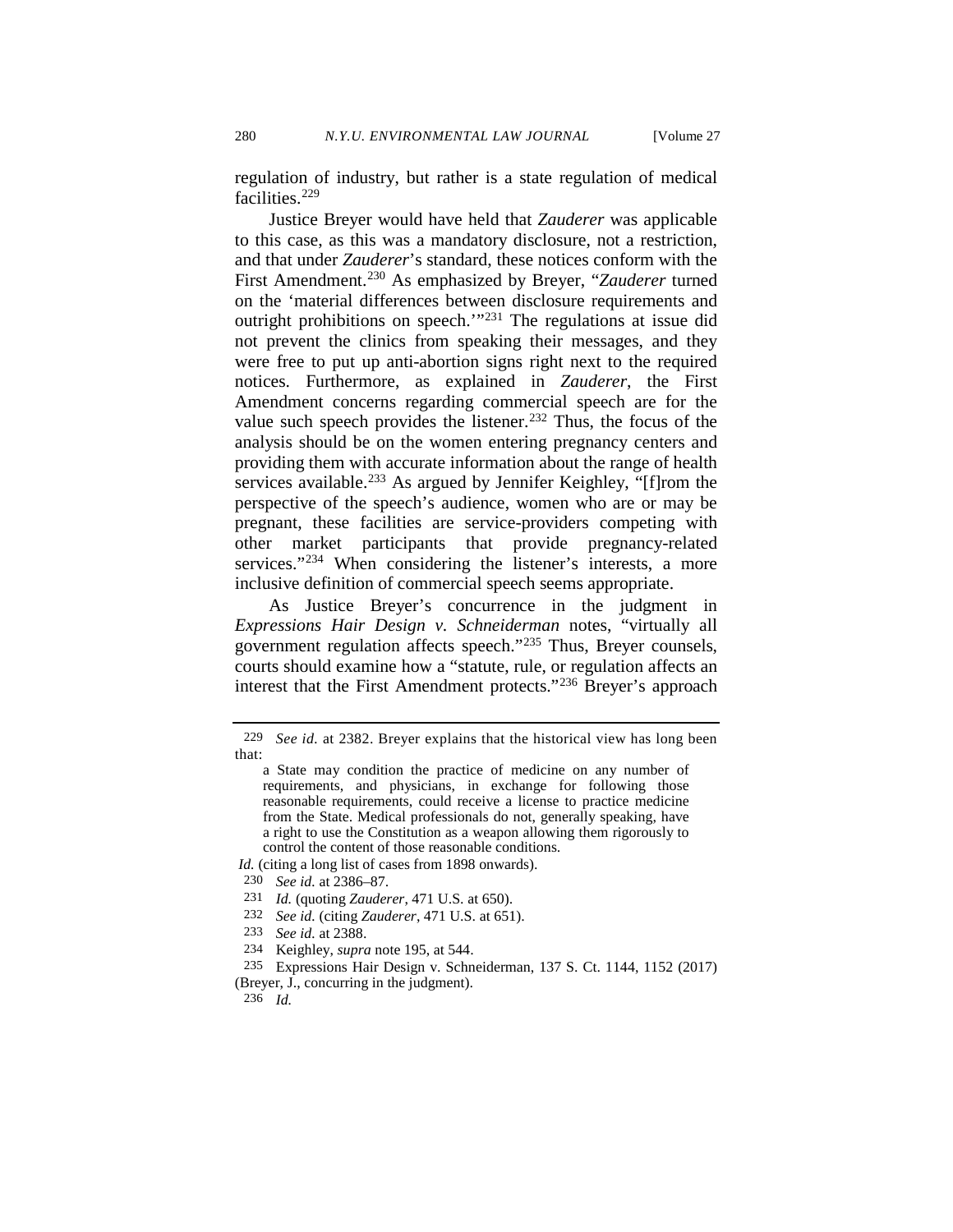remains committed to the traditional three tiers of scrutiny. The first tier is when a government regulation "negatively affects the processes through which political discourse or public opinion is formed or expressed," and courts "normally scrutinize that regulation with great care."<sup>237</sup> The second tier covers a "challenged regulation" that "restricts the 'informational function' provided by truthful commercial speech," when "courts will apply a 'lesser' (but still elevated) form of scrutiny."[238](#page-41-1) The third tier includes "a challenged regulation [that] simply requires a commercial speaker to disclose 'purely factual and uncontroversial information,'" and receives a "more permissive standard of review."[239](#page-41-2) Breyer explains that this "permissive standard" makes sense in the context of the "similarly permissive standard of review [applied] to 'regulatory legislation affecting ordinary commercial transactions'"[240](#page-41-3) in *Carolene Products*. [241](#page-41-4)

Unfortunately, the majority in *National Institute of Family and Life Advocates* ignored Justice Breyer's well-reasoned analysis, instead bumping up the scrutiny on mandatory disclosures, thereby inviting judges to evaluate policy determinations under the amorphous "purely factual" and "uncontroversial" standard.

### III. FIRST AMENDMENT CHALLENGES TO MANDATORY INFORMATIONAL DISCLOSURES

While this Note could discuss many First Amendment challenges to mandatory disclosures from local and state governments[242](#page-41-5) this section will focus on two ongoing cases in California, highlighting how the "factual and uncontroversial"

<sup>237</sup> *Id.* (citing Boos v. Barry*,* 485 U.S. 312, 321(1988)).

<span id="page-41-1"></span><span id="page-41-0"></span><sup>238</sup> *Id.* (citing Central Hudson Gas & Elec. Corp. v. Public Serv. Comm'n of N.Y., 447 U.S. 557, 563–564 (1980).

<span id="page-41-2"></span><sup>239</sup> *Id.* (citing Zauderer v. Office of Disciplinary Counsel of Supreme Court of Ohio*,* 471 U.S. 626, 651 (1985)).

<sup>240</sup> *Id.* at 1152.

<sup>241</sup> United States v. Carolene Products Co., 304 U.S. 144, 152 (1938).

<span id="page-41-5"></span><span id="page-41-4"></span><span id="page-41-3"></span><sup>242</sup> For a local example, in *N.Y. State Restaurant Ass'n v. N.Y.C. Bd. of Health*, 556 F.3d 114 (2nd Cir. 2009), the Second Circuit upheld New York City's calorie labeling as constitutional because it furthered a legitimate interest preventing obesity. For a state example, in *Int'l Dairy Foods v. Boggs*, 622 F.3d 628 (6th Cir. 2010), the Sixth Circuit upheld an Ohio requirement that milk contain a notice stating that according to the FDA there is no difference in the milk between rBGH-treated cows and untreated cows.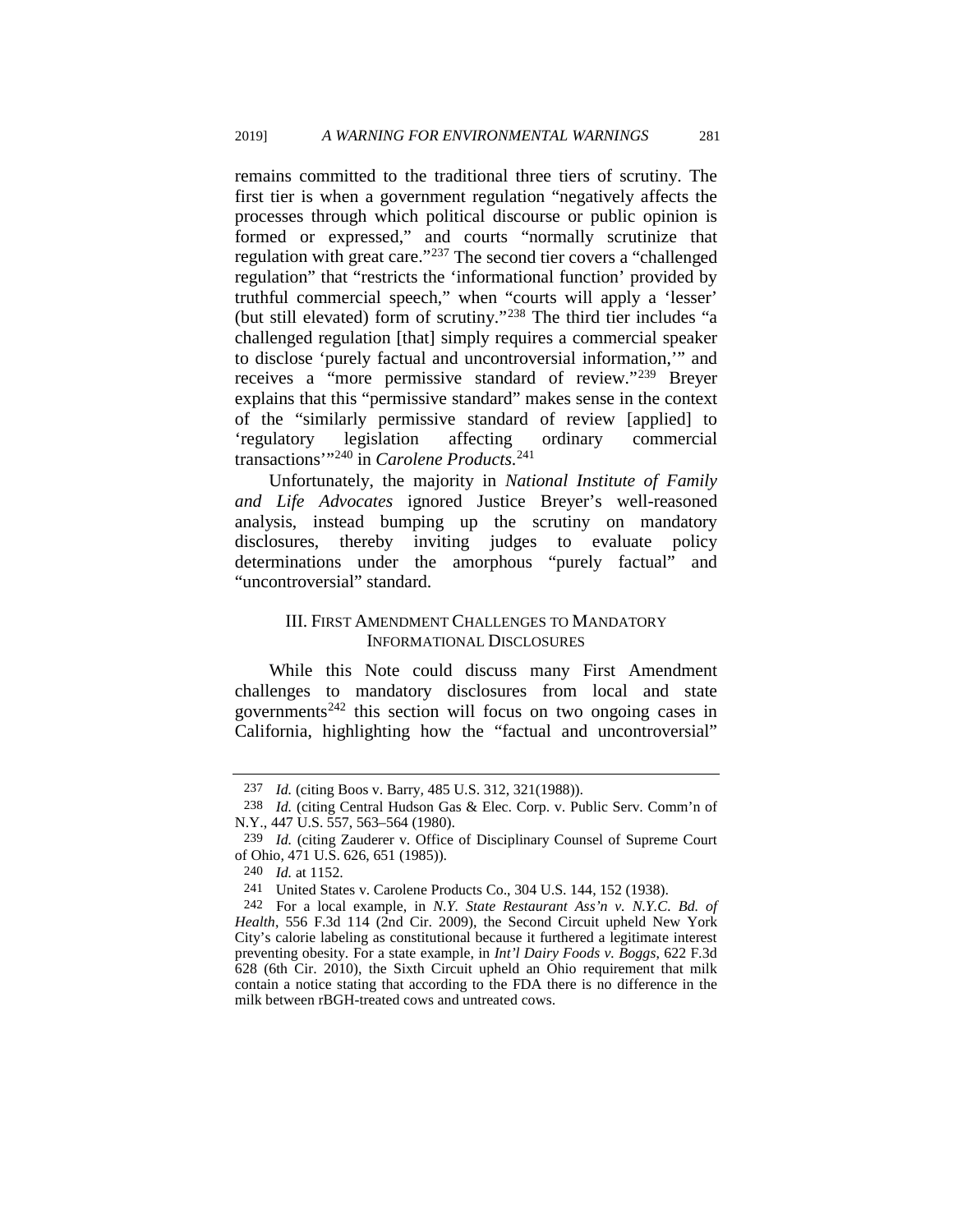282 *N.Y.U. ENVIRONMENTAL LAW JOURNAL* [Volume 27

analysis plays out when there are arguments about scientific uncertainty.

### A. *The Battle Over Warnings on Sugar-Sweetened Beverage Advertisements*

In 2015, San Francisco passed an ordinance modifying the San Francisco Administrative and Health Codes, which mandates billboards, posters, walls, and bus shelters<sup>[243](#page-42-0)</sup> advertising sugarsweetened beverages (SSBs) to include a notice warning of the contribution of SSBs to obesity, diabetes, and tooth decay.<sup>244</sup> Additionally, the SSB warnings could not follow tiny asterisks, but rather must cover 20 percent of the space on the advertisement.<sup>245</sup> The City and supporting amicus briefs, including from the American Heart Association, presented numerous public health findings supporting the ordinance. The City's findings included statistics about how SSB consumption contributes to the overconsumption of sugar across a range of demographics, figures on childhood obesity, links between sugar consumption and cardiovascular disease, as well as the estimated increased healthcare costs in San Francisco due specifically to SSB consumption.[246](#page-42-3) The City's stated purpose in passing the ordinance was to "promote informed consumer choice that may result in reduced caloric intake and improved diet and health" by "inform[ing] the public of the presence of added sugars."<sup>[247](#page-42-4)</sup> There is ample research supporting the use of these warnings as a public health policy tool. For example, studies have indicated that SSB warning labels may reduce consumer likelihood of purchasing such beverages by 6 to 19 percent.<sup>[248](#page-42-5)</sup> And, modeling of the

<sup>243</sup> *See* S.F. Health Code § 4202 (2016).

<span id="page-42-1"></span><span id="page-42-0"></span><sup>244</sup> The exact mandatory language reads: "WARNING: Drinking beverages with added sugar(s) contributes to obesity, diabetes, and tooth decay. This is a message from the City and County of San Francisco." Am. Bev. Ass'n v. City & Cty. of S.F., 187 F. Supp. 3d 1123, 1126 (N.D. Cal 2016); S.F. Health Code § 4203(a) (2016).

<span id="page-42-2"></span><sup>245</sup> *See* S.F. Health Code § 4203(b) (2016) ("The Warning shall occupy at least 20% of the area of each SSB Ad.").

<sup>246</sup> *See Am. Bev. Ass'n,* 187 F. Supp. 3d at 1127–30.

<sup>247</sup> *Id.* at 1130.

<span id="page-42-5"></span><span id="page-42-4"></span><span id="page-42-3"></span><sup>248</sup> *See* Bruce Y. Lee, *Here Is What Sugar-Sweetened Drink Warning Labels May Do to Obesity*, FORBES (Jan. 20, 2018), https://www.forbes.com/ sites/brucelee/2018/01/20/here-is-what-sugar-sweetened-drink-warning-labelscan-do-to-obesity/#41579ffc5199.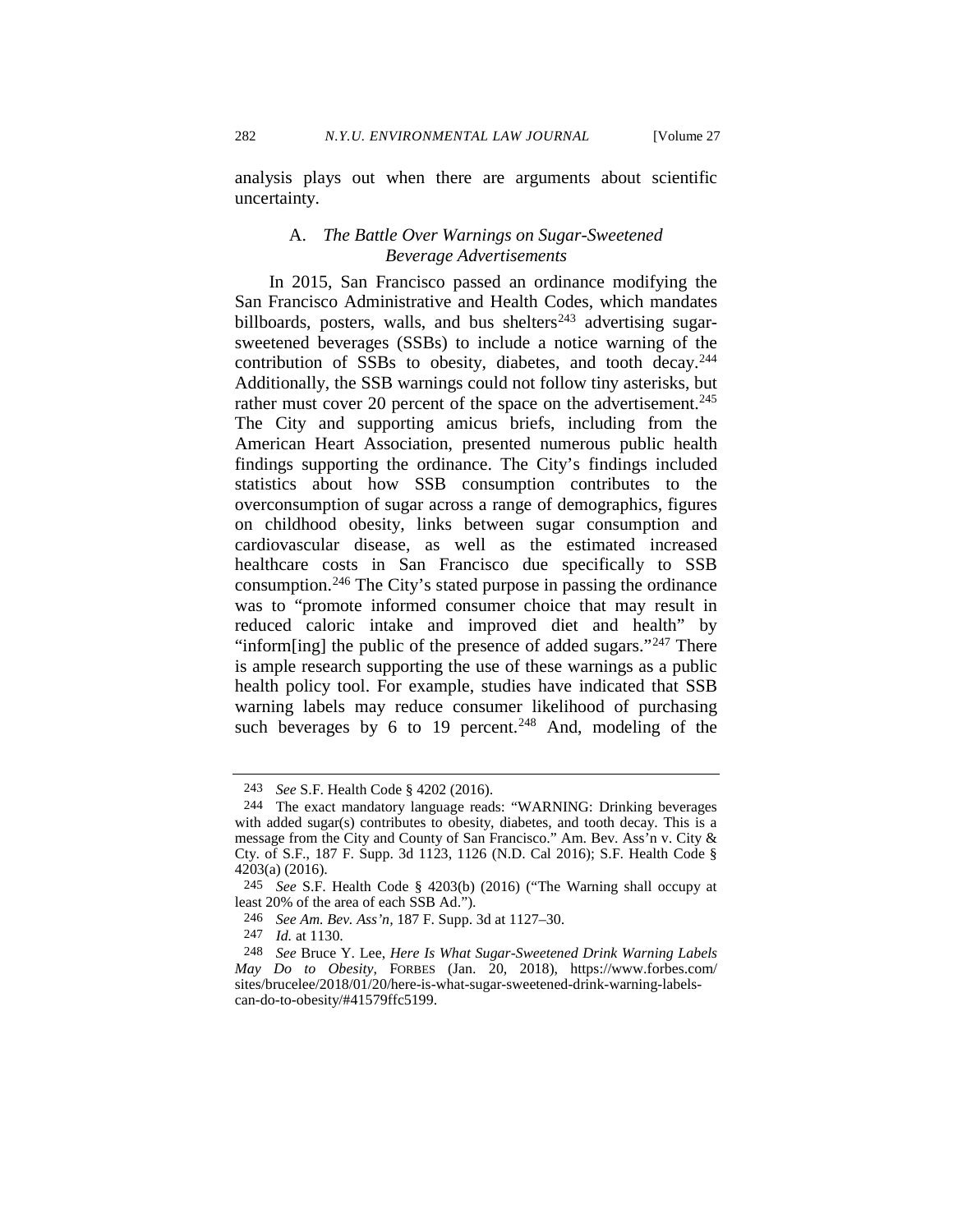impacts of SSB warnings on the prevalence of obesity indicate that they could reduce obesity by about four percent in San Francisco.<sup>[249](#page-43-0)</sup>

The American Beverage Association and other plaintiffs<sup>250</sup> sought an injunction, contending that "the ordinance compels speech unconstitutionally."[251](#page-43-2) Although the plaintiffs attempted to characterize a substantial portion of their advertisements as noncommercial speech, $252$  the Federal District Court for the Northern District of California declined to extend the injunction, finding that this was a commercial disclosure, and the applicable standard of review was whether the disclosure requirement was reasonably related to the state's interest per *Zauderer*. [253](#page-43-4) According to the court's then-established precedent in *CTIA – Wireless Ass'n v. City of Berkeley*, [254](#page-43-5) "the 'factual and uncontroversial' requirement of *Zauderer* means, at most, that the compelled disclosure must convey a fact rather than an opinion and that, generally speaking, it must be accurate."[255](#page-43-6) The district court rejected the industry argument that the ordinance is misleading because it singled out sugary beverages. Instead, the court explained that given the use of the word "contribute" in the warning, "a reasonable consumer would understand that the warning is directed to the general public and that the statement that SSBs are a contributing factor is to be viewed in the larger context of public health."[256](#page-43-7) The warning "does not say that SSBs inevitably result in or will necessarily cause tooth decay."[257](#page-43-8)

The plaintiffs also argued that this ordinance unfairly "singles out one of many cause(s)," but the court quickly disposed of this

<span id="page-43-0"></span><sup>249</sup> *See id.* (modeling assuming labels were present at all locations selling SSBs and such labels reduced the likelihood of purchase by 8 percent).

<span id="page-43-1"></span><sup>250</sup> The other plaintiffs in the case are the California Retailers Association and California State Outdoor Advertising Association.

<sup>251</sup> *See Am. Beverage Ass'n*, 187 F. Supp. 3d at 1126.

<span id="page-43-3"></span><span id="page-43-2"></span><sup>252</sup> For example, "Coke issued advertisements proclaiming 'Love Wins' after the Supreme Court's marriage equality ruling." *Id.* at 1132.

<sup>253</sup> *See id.* at 1134.

<span id="page-43-5"></span><span id="page-43-4"></span><sup>254</sup> *See* CTIA - Wireless Ass'n v. City of Berkeley, 158 F. Supp. 3d 897 (2016). The Supreme Court vacated the judgment and remanded for further consideration in light of Nat'l Inst. of Family and Life Advocates v. Becerra, 138 S. Ct. 2361 (2018). *See* CTIA - The Wireless Ass'n v. City of Berkeley, 138 S. Ct. 2708 (2018).

<span id="page-43-6"></span><sup>255</sup> *Am. Bev. Ass'n*, 187 F. Supp. 3d at 1135.

<sup>256</sup> *Id.* at 1137.

<span id="page-43-8"></span><span id="page-43-7"></span><sup>257</sup> *Id.*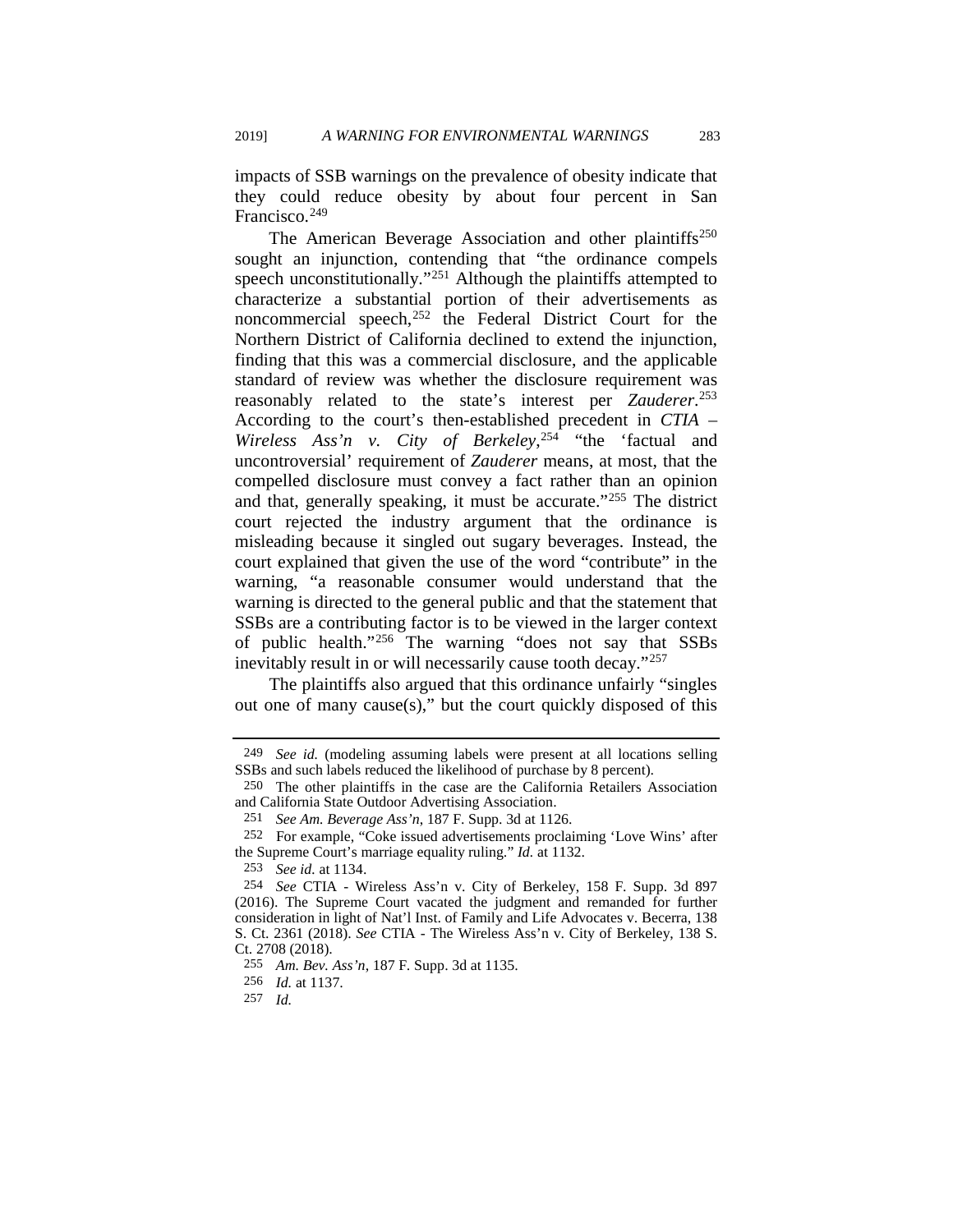under-inclusiveness argument, which was addressed in *Zauderer*  itself: "we are unpersuaded by appellant's argument that a disclosure requirement is subject to attack if it is 'underinclusive'—that is, if it does not get at all facets of the problem it is designed to ameliorate."[258](#page-44-0) The district court approvingly cited the idea that "[a]s a general matter, governments are entitled to attack problems piecemeal."[259](#page-44-1) After going through a similar analysis in regards to obesity and diabetes,  $260$  the court concluded:

The City has a legitimate interest in public health and safety, and the warning that SSBs contribute to obesity and diabetes is reasonably related to the City's interest in public health and safety, particularly in light of the evidence indicating that SSBs are a significant source of calories as well as a significant source of added sugar.<sup>[261](#page-44-3)</sup>

Finally, the district court was not persuaded by plaintiffs' argument that this warning was "unduly burdensome" and would "chill" commercial speech. $262$  The court explained that while this warning imposed a burden, "*Zauderer* simply requires that a disclosure requirement be reasonably related to the government's interest."<sup>263</sup> The court further acknowledged that a line exists when the disclosure requirement would no longer be reasonably related to the government's interest.<sup>264</sup> However, a textual warning covering 20 percent of the advertisement did not cross this threshold, particularly when colors and pictures on the remaining 80 percent still gave advertisers plenty of space to grab consumers' attention.[265](#page-44-7) Although major corporations like PepsiCo provided declarations that such warnings would cause them to withdraw from the covered media entirely, these corporations did not provide any data testing the impacts of the warnings on consumers or estimates of the anticipated lost revenue if they continued to advertise with the warnings.<sup>[266](#page-44-8)</sup> The district court cited to precedent

<span id="page-44-0"></span><sup>258</sup> *Id.* (citing *Zauderer*, 471 U.S. at 651 n.11).

<sup>259</sup> *Id.*

<span id="page-44-3"></span><span id="page-44-2"></span><span id="page-44-1"></span><sup>260</sup> *See id.* at 1139–42.

<sup>261</sup> *Id.* at 1142.

<sup>262</sup> *Id.* 

<sup>263</sup> *Id.* 

<span id="page-44-6"></span><span id="page-44-5"></span><span id="page-44-4"></span><sup>264</sup> *See id.* (providing examples, such as if the warning covered 80 percent of the ad).

<span id="page-44-8"></span><span id="page-44-7"></span><sup>265</sup> *See id.* at 1143 (discussing research on the subject in the *Journal of the American Medical Association*).

<sup>266</sup> *See id.* at 1144–45.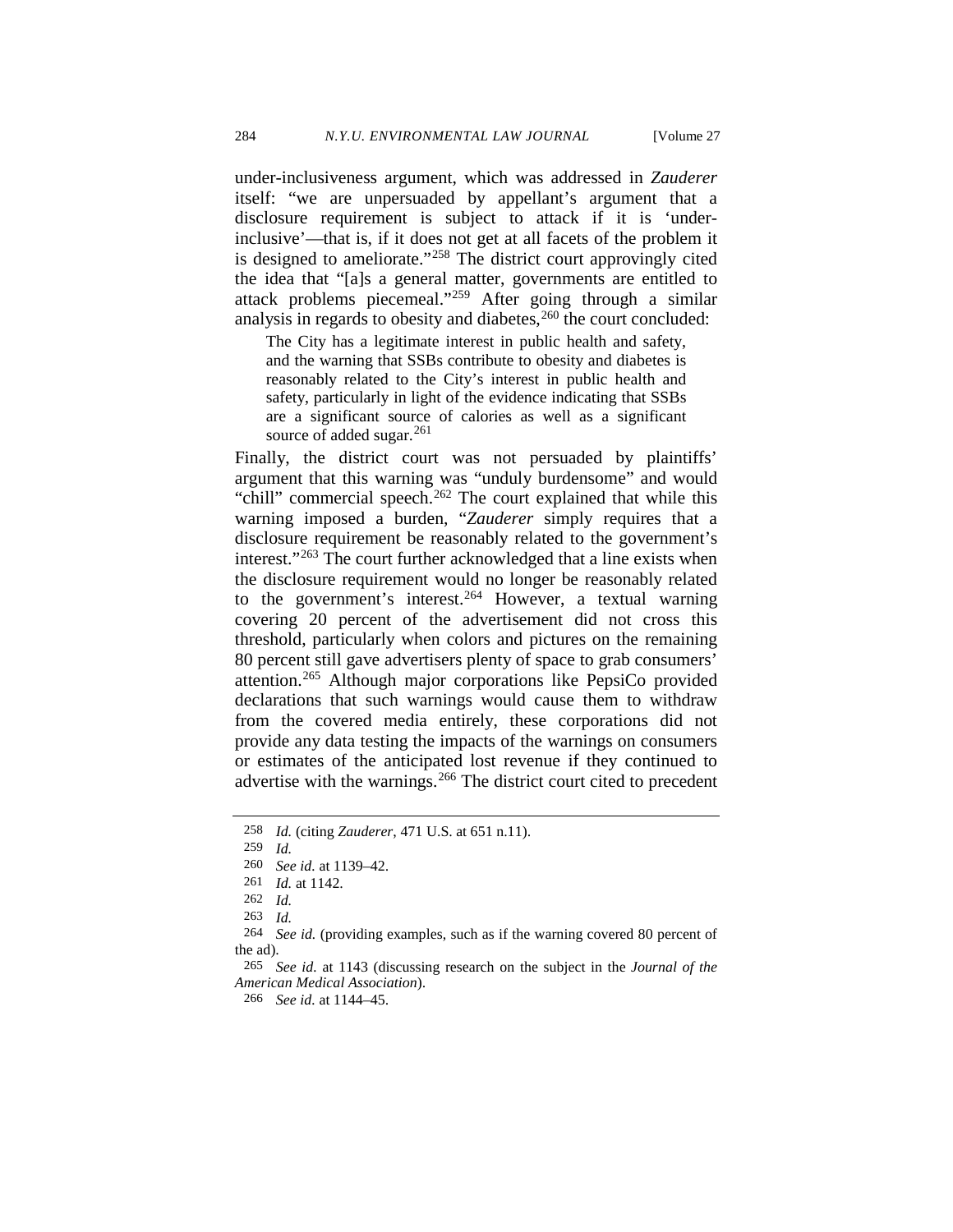rejecting similar self-serving and unsubstantiated arguments in the context of cigar manufacturers, as tobacco companies had continued to profit while incorporating mandated warnings into their advertising schemes. $267$ 

The Ninth Circuit reversed and remanded, "conclud[ing] that the Associations are likely to succeed on the merits of their claim that the ordinance is an 'unjustified or unduly burdensome disclosure requirement[] [that] might offend the First Amendment by chilling protected commercial speech.'"[268](#page-45-1) Additionally, the court found that the warning was "controversial as that term is used in the *Zauderer* framework."[269](#page-45-2) The Ninth Circuit determined that a warning reading "[d]rinking beverages with added sugar(s) contributes to obesity, diabetes, and tooth decay . . . conveys the message that sugar-sweetened beverages contribute to these health conditions regardless of the quantity consumed or other lifestyle choices."[270](#page-45-3) Instead, to be uncontroversial, the Ninth Circuit suggested that the warning should be qualified with terms like "overconsumption" and "may contribute."<sup>[271](#page-45-4)</sup> Furthermore, the court agreed with the advertisers' under-inclusiveness argument, writing that "the warning conveys the message that sugarsweetened beverages are less healthy than other sources of added sugars and calories and are more likely to contribute to obesity, diabetes, and tooth decay than other foods.["272](#page-45-5) However, in a footnote, the court explains that this is problematic not because the government is taking a piecemeal approach, but rather because it is misleading.[273](#page-45-6) The Ninth Circuit characterizes the warning as a "disputed policy view[]," which is "one-sided."[274](#page-45-7) Due to the allegedly misleading nature of the message, the court found that the required warning covering 20 percent of the advertisement "unduly burdens and chills protected commercial speech."<sup>[275](#page-45-8)</sup>

<sup>267</sup> *See id.* at 1144.

<span id="page-45-3"></span><span id="page-45-2"></span><span id="page-45-1"></span><span id="page-45-0"></span><sup>268</sup> Am. Beverage Ass'n v. City & Cty. of San Francisco, 871 F.3d 884, 888 (9th Cir. 2017) (quoting *Zauderer*, 471 U.S. at 651).

<sup>269</sup> *Id.* at 895.

<sup>270</sup> *Id.* 

<span id="page-45-4"></span><sup>271</sup> *Id.* (emphasis omitted).

<span id="page-45-5"></span><sup>272</sup> *Id.* 

<sup>273</sup> *See id.* at 896 n.9.

<span id="page-45-8"></span><span id="page-45-7"></span><span id="page-45-6"></span><sup>274</sup> *Id.* at 896.

<sup>275</sup> *Id.* at 897.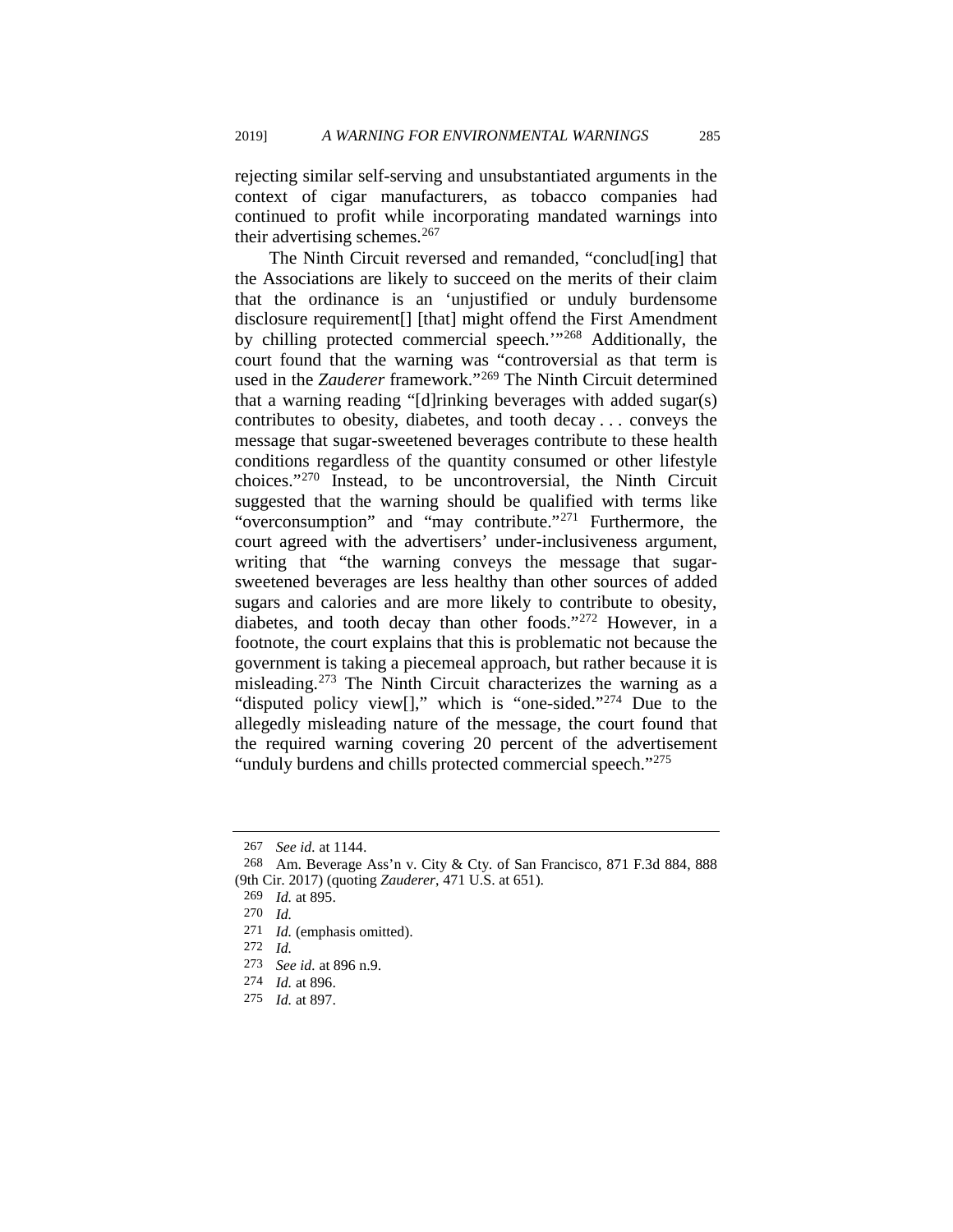Unfortunately, following the Ninth Circuit's opinion, the distinction between being under-inclusive and being misleading seems to collapse if a warning must account for all other contributing factors to avoid being misleading. As noted by commentators, "[s]uch nitpicking is perhaps explained by a failure to understand basic epidemiology;" $^{276}$  $^{276}$  $^{276}$  after all, there are usually numerous contributing factors to public health problems. It also strains common sense to suggest that a reasonable consumer will read a warning label saying SSBs contribute to obesity, diabetes, and tooth decay and jump to the conclusions that (A) sugary beverages are the only diet or lifestyle factor that contributes to diabetes, obesity, or tooth decay; (B) not drinking SSBs will prevent them from developing such health problems; or (C) drinking an occasional soda as part of an otherwise healthy lifestyle and diet will immediately cause health problems. In these interpretations, it seems the word "contribute" is being replaced with "is the sole and immediate cause." Based on the Ninth Circuit's opinion, a reasonable consumer is more akin to a lawyer looking for arguments as to why a warning could be misconstrued to be misleading. Judge Dorothy Nelson wrote a concurrence in the judgment, expressly to explain that the "tenuous conclusion that the warning's language is controversial and misleading" was unnecessary.<sup>[277](#page-46-1)</sup> Instead, Judge Nelson would have remanded on the basis that the government has not demonstrated that the requirement that the warning cover 20 percent of the advertisement would not be unduly burdensome in the covered mediums.<sup>278</sup> Although this opinion was written before *National Institute of Family and Life Advocates*, the heightened analysis is in line with the majority of the Supreme Court's new approach.

This case was reheard en banc,  $279$  but the panel has yet to release an opinion.[280](#page-46-4) Even assuming San Francisco ultimately

<span id="page-46-1"></span><span id="page-46-0"></span><sup>276</sup> Berman, *supra* note [25.](#page-5-3) 277 Am. Beverage Ass'n v. City & Cty. of San Francisco, 871 F.3d 884, 901 (9th Cir. 2017) (Nelson, J., concurring in the judgment).

<span id="page-46-2"></span><sup>278</sup> *See id.* (Agreeing "that the City has not carried its burden in demonstrating that the twenty percent requirement at issue here would not deter certain entities from advertising in their medium of choice.").

<span id="page-46-3"></span><sup>279</sup> *See* Am. Bev. Ass'n v. City & County of San Francisco, 880 F.3d 1019, 1020 (9th Cir. 2018).

<span id="page-46-4"></span><sup>280</sup> For updates on the status, see *Status of Pending En Banc Cases,* U.S. COURTS FOR THE NINTH CIRCUIT, https://www.ca9.uscourts.gov/enbanc/ (last visited Oct. 10, 2018).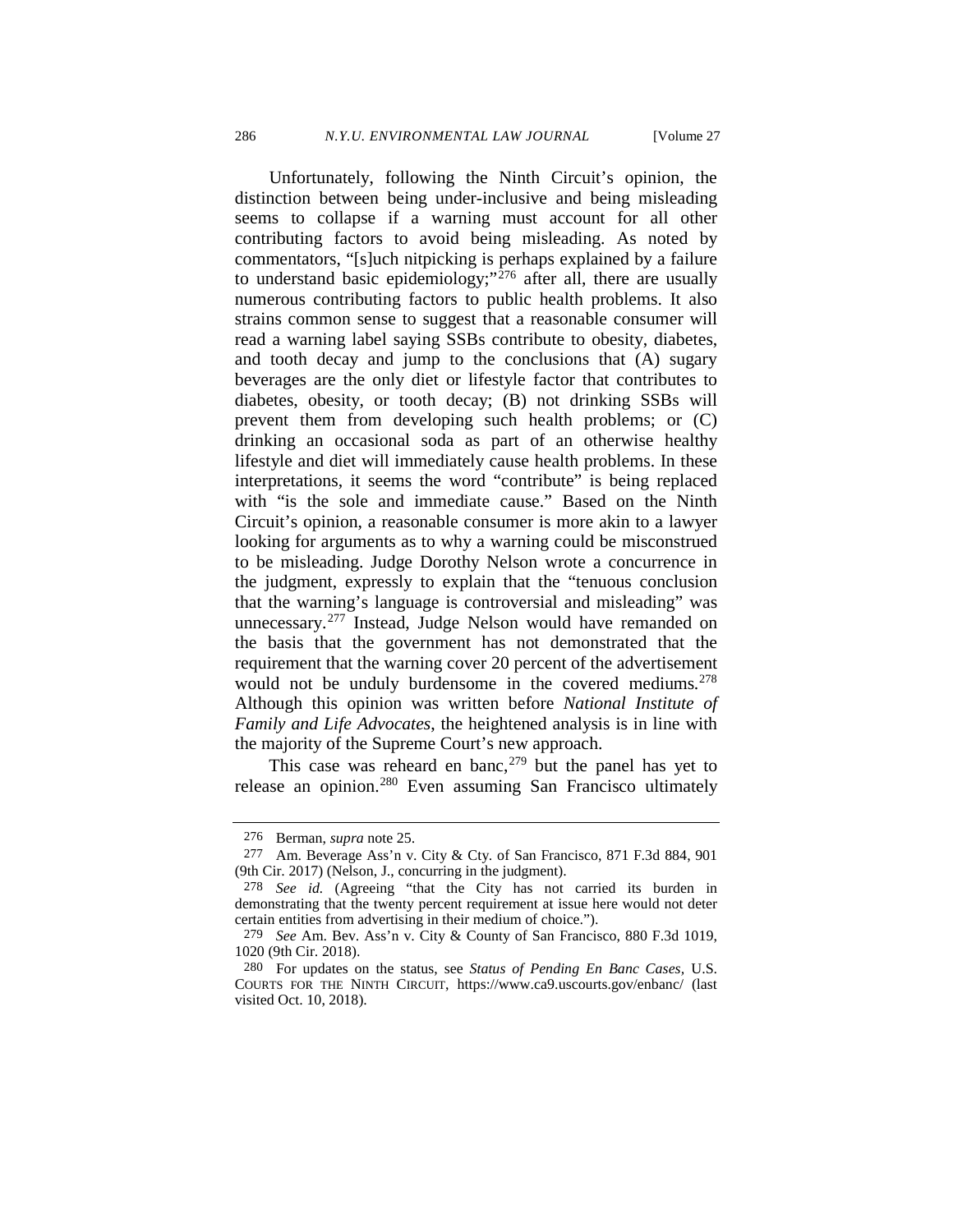wins a favorable outcome in the case, which is even more uncertain after the intervening decision in *National Institute of Family and Life Advocates*, it will have required years of litigation and countless hours of staff resources to finally enforce an ordinance that was passed in 2015. Furthermore, while San Francisco was litigating to defend the regulations, the warnings could not serve their intended purpose of addressing major public health issues. Going forward, much uncertainty remains; it is particularly problematic that the district and circuit court firmly reached opposite conclusions about whether a given warning is misleading supposedly applying the same standard to the same set of facts.

### B. *The Fight for Carcinogenic Warnings on Glyphosate*

The ongoing litigation in the California case *National Ass'n of Wheat Growers v. Zeise*, [281](#page-47-0) highlights the challenges of evaluating scientific claims through a First Amendment lens. In *Wheat Growers*, industry groups sought an injunction on the listing of glyphosate as a chemical known to cause cancer, as well as on the warning requirement that goes into effect twelve months after that listing<sup>[282](#page-47-1)</sup> pursuant to Proposition  $65.^{283}$  $65.^{283}$  $65.^{283}$  The industry groups, including Monsanto, $284$  argued that both the listing and warning requirements violated their First Amendment rights by compelling them to make false, misleading, and controversial statements about their products. The Eastern District of California found that the listing itself was governmental speech, not commercial speech, and so First Amendment protections did not apply.<sup>[285](#page-47-4)</sup> The court also found, as expected, that the warning label compels speech and is subject to Zauderer.<sup>[286](#page-47-5)</sup> However, unexpectedly, the court granted

<span id="page-47-5"></span><span id="page-47-4"></span>286 *See id.* ("It is only the upcoming July 2018 deadline for providing the Proposition 65 warning that compels private speech.").

<sup>281 309</sup> F. Supp. 3d 842 (E.D. Cal. 2018).

<span id="page-47-2"></span><span id="page-47-1"></span><span id="page-47-0"></span><sup>282</sup>*See id*. 283 See discussion of Proposition 65, *supra* note[s 117](#page-21-0)[–121](#page-22-9) and accompanying text.

<span id="page-47-3"></span><sup>284</sup> Glyphosate is found in Roundup, "which is widely used by farmers on genetically engineered crops and by consumers on lawns. The company's agricultural productivity segment, which includes glyphosate, had net sales of \$3.7 billion in fiscal-year 2017." Tom Polansek, *U.S. Judge Halts California Plan to Require Glyphosate Warnings*, REUTERS (Feb. 27, 2018), https://www.reuters.com/article/ususa-pesticides-monsanto/u-s-judge-halts-california-plan-to-require-glyphosatewarnings-idUSKCN1GB2H0.

<sup>285</sup> *See Wheat Growers*, 309 F. Supp. 3d at 850.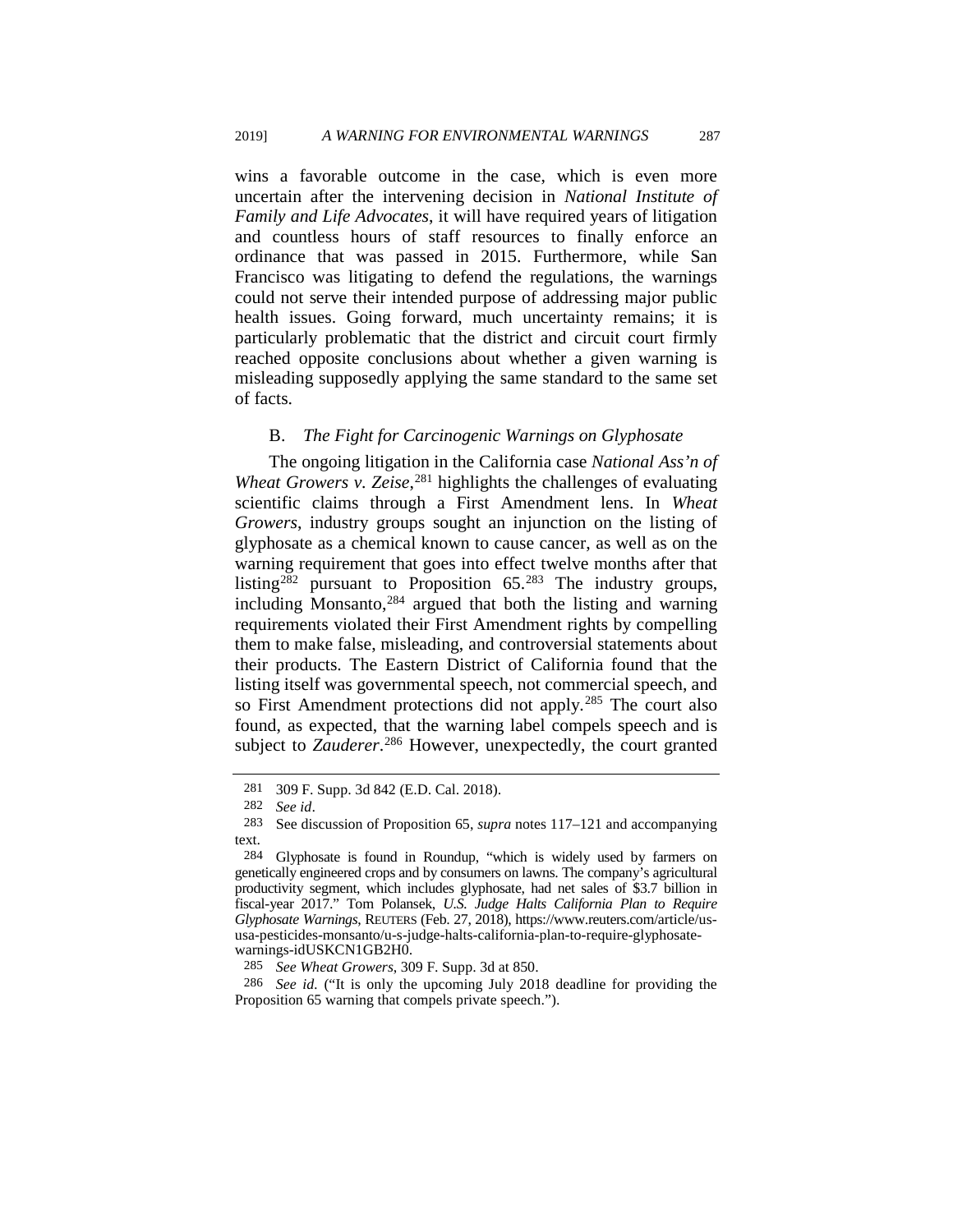the injunction for the warning label, concluding that the industry groups had a likelihood of success on the merits of their First Amendment claims.<sup>[287](#page-48-0)</sup>

The bulk of the court's analysis addressed the question of whether the warning was "purely factual and uncontroversial information."[288](#page-48-1) It is helpful to understand the Proposition 65 listing process in order to fully address how *Zauderer's* "purely factual and uncontroversial" was applied in this case. Under Proposition 65, known carcinogens, which may be identified by any member of a list of organizations, including the EPA, FDA, and International Agency for Research on Cancer (IARC), are listed by the state of California, and a "clear and reasonable" warning must be provided on the products containing those chemicals within one year of the listing.[289](#page-48-2) As noted by the State, at the time litigation ensued in *Wheat Growers*, there had yet to be a determination of exactly what the warning label would have to say for glyphosate.<sup>290</sup> In its briefs, the State did not "provide ... example[s] of a more detailed warning explaining the debate regarding glyphosate's carcinogenicity that would pass muster under Proposition 65 and the applicable regulations," and during oral arguments would not agree to "alternative warnings proposed by the court.["291](#page-48-4) The court broadly declared that "any warning which plaintiffs might be able to devise consistent with defendants' demands under the regulations interpreting Proposition 65 would be inconsistent with plaintiffs' First Amendment rights." $^{292}$  $^{292}$  $^{292}$ 

When requesting reconsideration of the injunction, the state proposed several alternative warning labels that it believed were factually accurate and uncontroversial.<sup>[293](#page-48-6)</sup> However, the court

<sup>287</sup> *See id.* at 853.

<sup>288</sup> *Id.* at 850–53.

<sup>289</sup> Cal. Health & Safety Code § 25249.6.

<span id="page-48-3"></span><span id="page-48-2"></span><span id="page-48-1"></span><span id="page-48-0"></span><sup>290</sup> *See* National Ass'n of Wheat Growers v. Zeise, 309 F. Supp. 3d 842, 852 (E.D. Cal. 2018).

<sup>291</sup> *Id.* 

<sup>292</sup> *Id.* at 850.

<span id="page-48-6"></span><span id="page-48-5"></span><span id="page-48-4"></span><sup>293</sup> One proposed warning reads: "WARNING: This product can expose you to glyphosate, a chemical listed as causing cancer pursuant to the requirements of California law. For more information go to www.P65Warnings.ca.gov." Memorandum and Order RE: Motion to Alter or Amend Preliminary Injunction Order, Nat'l Ass'n of Wheat Growers v. Zeise, 309 F. Supp. 3d 842 (E.D. Cal. 2018) (2:17-cv-02401-WBS-EFB), 5. The second reads: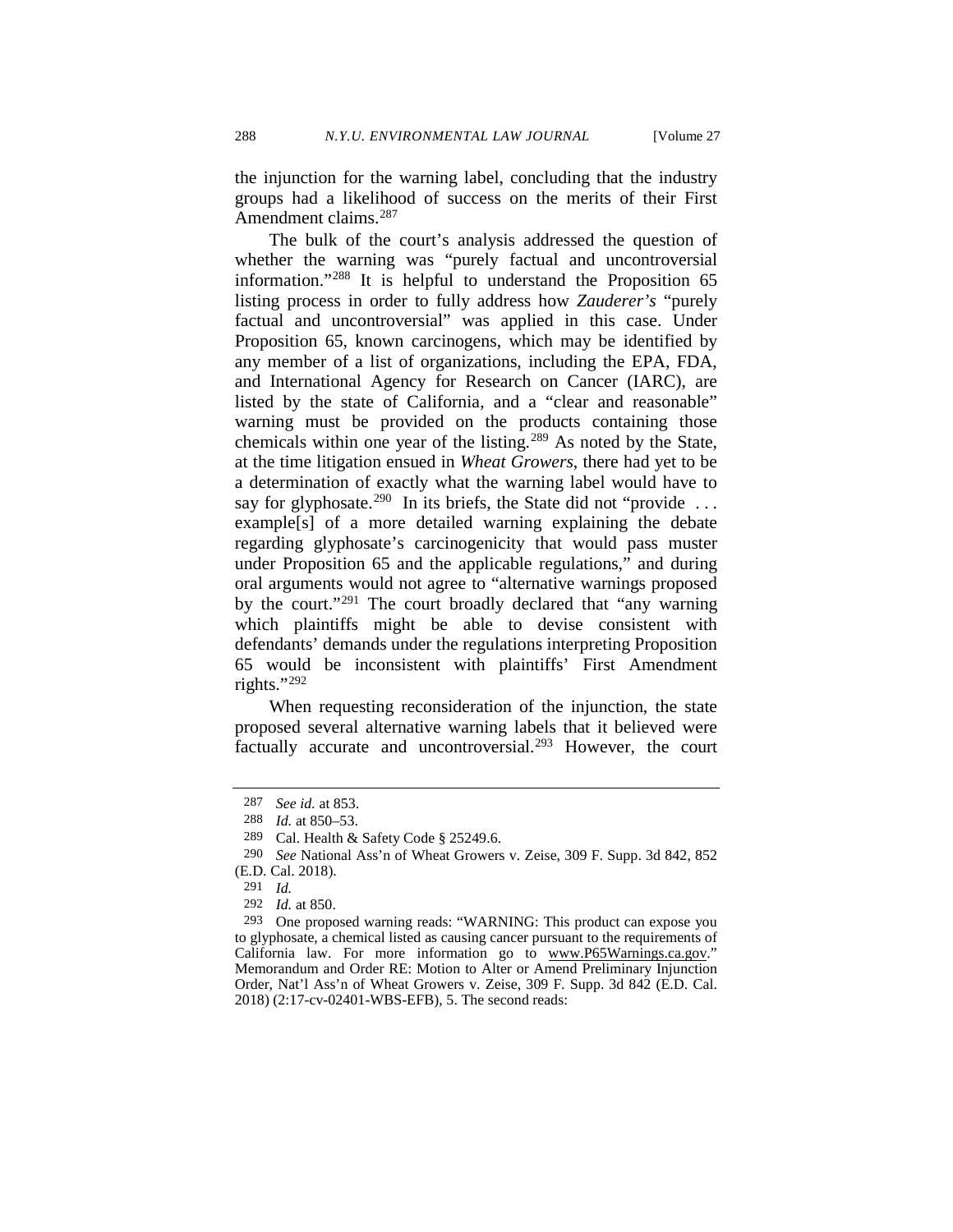found that despite "purportedly committ[ing] clear error by determining there is no possible warning that can comply with Proposition 65 and not violate plaintiffs' First Amendment rights," the "extraordinary remedy of reconsideration" is not warranted.<sup>294</sup> The court determined that the new evidence presented by the State did not change the purely factual and uncontroversial analysis[.295](#page-49-1) According to the court, the "analysis here is not whether the IARC's determination is persuasive or supported by competent evidence, but rather whether a warning conveying the message that glyphosate causes cancer is factual and uncontroversial."[296](#page-49-2) Unfortunately, the opinion does not expand on how one would go about proving a claim is factual and uncontroversial if the credibility of IARC's determination is irrelevant.

### C. *The Imbedded Deference Question*

Although *Wheat Growers* and *American Beverage Ass'n* are ostensibly First Amendment cases, they raise important questions about deference. *Wheat Growers* can be reframed as asking, if voters pass a law requiring warning labels on the basis of a scientific finding from one of more of a list of agencies and organizations, should courts be able to second-guess the sufficiency of the finding that triggered a listing? Rather than deferring to the judgment of the voters who enacted Proposition 65—who specified which findings from which scientific organizations would trigger warning labels—the district court evaluated the scientific certainty of this finding and determined that it did not warrant a warning. By categorizing this determination as falling under the heading of a factual and uncontroversial analysis, the court rewrote the policy embodied in Proposition 65 by favoring findings of a U.S. agency (EPA) over

WARNING: This product can expose you to glyphosate, a chemical listed as causing cancer pursuant to the requirements of California law. The listing is based on a determination by the United Nations International Agency for Research on Cancer that glyphosate presents a cancer hazard. The U.S. Environmental Protection Agency has tentatively concluded in a draft document that glyphosate does not present a cancer hazard. For more information go to www.P65warnings.ca.gov.

<span id="page-49-2"></span><span id="page-49-1"></span><span id="page-49-0"></span>*Id.* at 7.

<sup>294</sup> *Id.* at 4.

<sup>295</sup> *See id.* at 4–5.

<sup>296</sup> *Id.* at 5.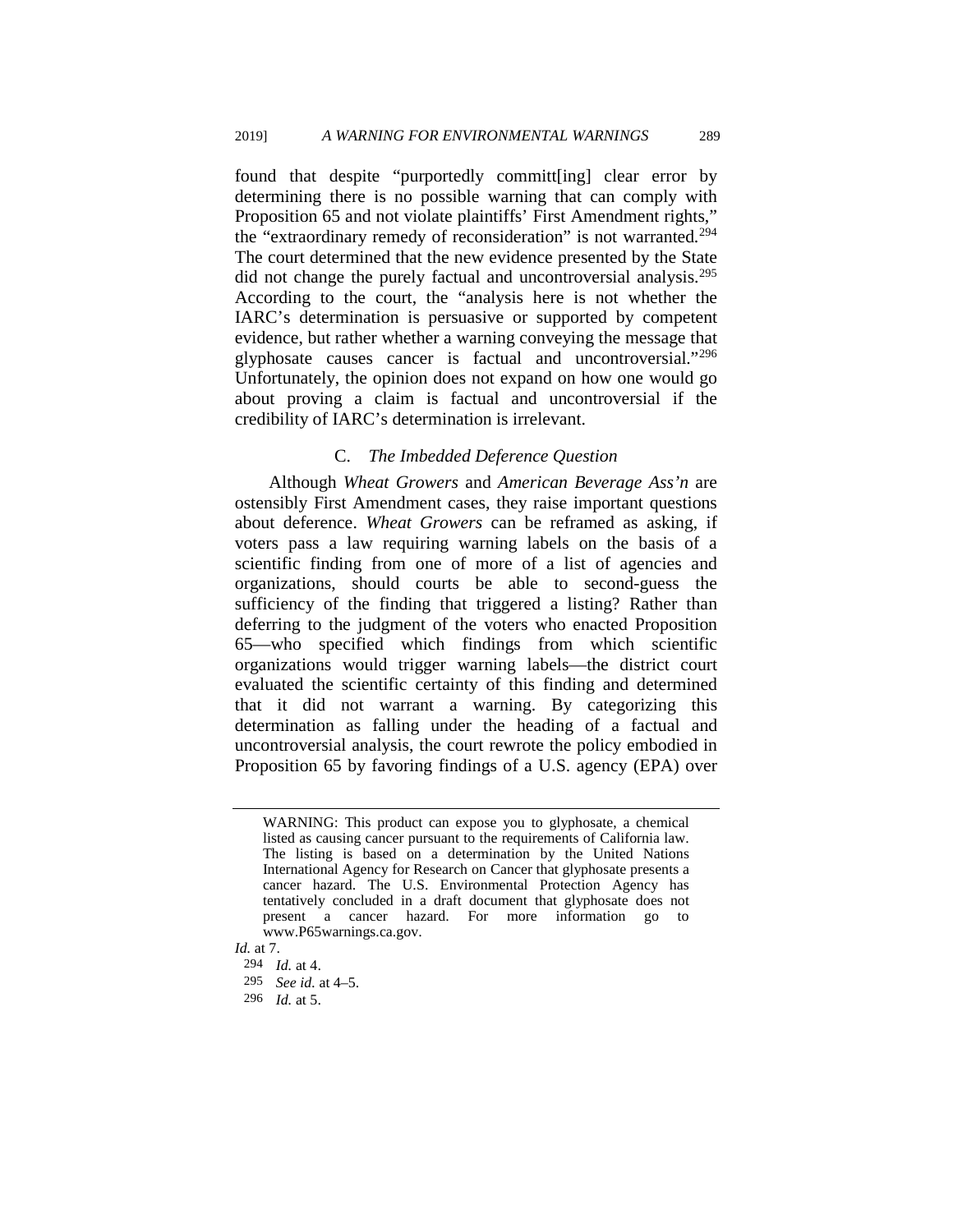those of an international agency (IARC) when the court asserted that the EPA "concluded that there is no evidence that glyphosate causes cancer."[297](#page-50-0)

The court flatly rejected the State's argument "that chemicals are 'known' to the State to cause cancer when, inter alia, they are classified by the IARC as '[p]robably carcinogenic to humans' and there is 'sufficient evidence of carcinogenicity in experimental animals.'"[298](#page-50-1) Instead, the court found that the "required warning would nonetheless be misleading to the ordinary consumer,"<sup>[299](#page-50-2)</sup> as a reasonable consumer would not interpret its assumed warning label of "'known to cause cancer'" as applying when only one organization has found it is a probable carcinogen.<sup>[300](#page-50-3)</sup> Based on this portion of the opinion, it is impossible to know how many organizations would have to agree on a scientific finding before it would not be misleading to a reasonable consumer.

Additionally, *Wheat Growers* ignores qualitative considerations. Perhaps only one agency has made a carcinogenic finding, but the finding is based on a robust examination of years' worth of peer-reviewed studies by a panel of experts. In contrast, maybe other agencies that did not reach the same conclusion did not devote as many resources to examining the issue or relied exclusively on industry-funded studies. State and local regulators may, and should, want to take such methodological factors into consideration, rather than regulating based on how many agencies made a finding. Furthermore, this decision raises questions about whether agency findings in the United States should be given more weight than those of international bodies. What if only the EPA had found glyphosate was a probable carcinogen, but no other listed organizations had? Perhaps the finding of a U.S. agency would be sufficient to trigger a warning label. Then again, maybe this would be insufficient if the majority of international agencies determined that there was not enough information to decide either way.[301](#page-50-4)

<span id="page-50-1"></span><span id="page-50-0"></span><sup>297</sup> National Ass'n of Wheat Growers v. Zeise, 309 F. Supp. 3d 842, 847 (E.D. Cal. 2018).

<sup>298</sup> *Id.* at 851. (citing Cal. Code Regs. tit. 27 § 25904(b)).

<sup>299</sup> *Id.*

<sup>300</sup> *Id.* 

<span id="page-50-4"></span><span id="page-50-3"></span><span id="page-50-2"></span><sup>301</sup> Part of the opinion suggests that one agency finding is never enough: "However, a reasonable consumer would not understand that a substance is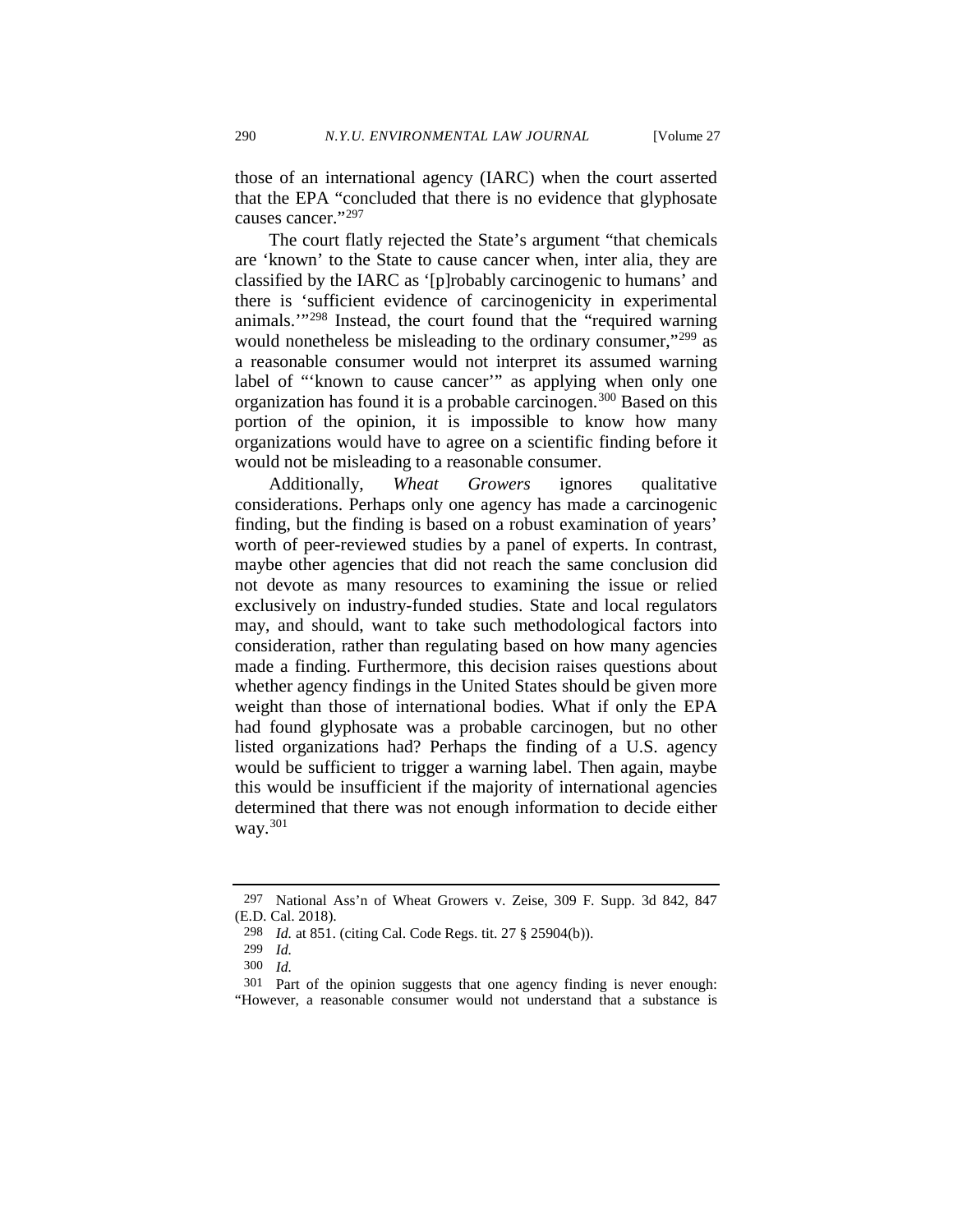The court seemed aware that this opinion may raise more questions than it answers. In fact, in the final footnote of the opinion denying California's motion to alter or amend the preliminary injunction, the court explicitly declines to provide further guidance: "Once again, the court expresses no opinion as to whether a statement that a chemical causes cancer is factual and uncontroversial where there is stronger evidence in support of the chemical's carcinogenicity."[302](#page-51-0) Thus, pre-litigation, regulators have no guideposts for determining whether their evidence in support of a mandatory disclosure is strong enough to survive a First Amendment challenge.

Additionally, this case raises challenging questions of risk assessment, risk tolerance, and risk allocation. While we may be able to measure and quantify risks using scientific methods, there is no scientific basis for determining an acceptable level of risk— that is a policy judgment dependent upon values.<sup>[303](#page-51-1)</sup> To complicate matters further, even when there is a scientific consensus on the level of risk, people may not perceive that consensus. Research into the cultural cognition of scientific consensus supports the notion that people "form risk perceptions that are congenial to their values."[304](#page-51-2) For example, researchers have found:

Persons whose values are relatively hierarchical and individualistic will thus be skeptical of environmental risks, the widespread acceptance of which would justify restricting commerce and industry, activities that people with these values prize; persons with more egalitarian and communitarian values, in contrast, resent commerce and industry as forms of noxious self-seeking productive of unjust disparity, and thus readily

<sup>&#</sup>x27;known to cause cancer' where only one health organization had found that the substance in question causes cancer." *Id.* 

<span id="page-51-0"></span><sup>302</sup> Memorandum and Order RE: Motion to Alter or Amend Preliminary Injunction Order, Nat'l Ass'n of Wheat Growers v. Zeise, 309 F. Supp. 3d 842 (E.D. Cal. 2018) (2:17-cv-02401-WBS-EFB), 9 n.8.

<span id="page-51-1"></span><sup>303</sup> *See* RICHARD L. REVESZ, ENVIRONMENTAL LAW & POLICY 51 (3d ed. 2012). Risk assessment is a process to "analyze the magnitude of an environmental risk," and risk management is "decid[ing] whether and how much risk should be regulated." *Id.* No scientific process can determine how much we should regulate risk; that involves a policy judgment based on values.

<span id="page-51-2"></span><sup>304</sup> Dan M. Kahan et al., *Cultural Cognition of Scientific Consensus*, 14 J. RISK RESEARCH 147 (2011). The theory of the cultural cognition of risk "posits a collection of psychological mechanisms that dispose individuals selectively to credit or dismiss evidence of risk in patterns that fit values they share with others." *Id.* at 148.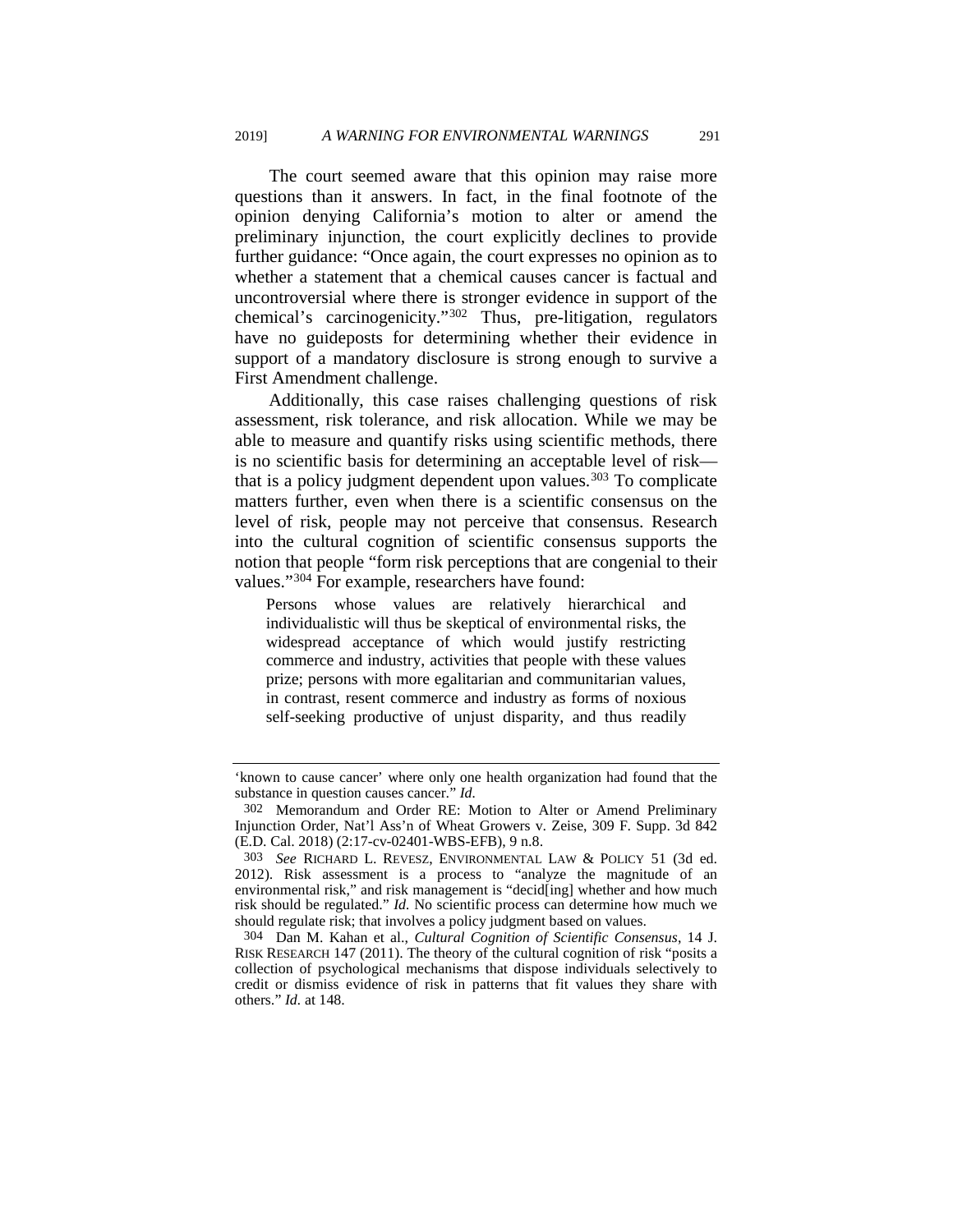accept that such activities are dangerous and worthy of regulation.  $305$ 

Additionally, studies in psychology and behavioral economics indicate that numerous cognitive factors warp an individual's risk assessment[.306](#page-52-1) For example, people generally struggle with understanding risk as statistical probabilities,  $307$  and might resort to black-and-white categories such as dangerous and safe.

These factors become crucial when making factual and uncontroversial determinations under *Zauderer*. While judges may make every effort to be neutral arbiters, these studies suggest that, like all other people, judges have values which will influence their perception of scientific certainty. Yet, the values of judges might not be the same as those of a regulatory agency, the members of a legislature, or the majority of voters in a given community. Perhaps voters would rather err on the side of caution,<sup>[308](#page-52-3)</sup> instead of labeling products as carcinogenic only after there is widespread scientific consensus, which may only be reached after millions of people have been exposed to the chemicals at issue and face an elevated risk of cancer. Evaluating scientific certainty as a First Amendment issue creates situations where a judge may supersede policy determinations with his or her own view of the acceptable allocation of risks in regulation.

Law firms representing clients who are regulated under Proposition 65 have followed *Wheat Growers* closely. Beveridge & Diamond P.C. has explained that this "glyphosate case[] exemplifies the regulatory uncertainty that arises when the complex scientific findings behind laws and regulations are challenged in courts."[309](#page-52-4) Other firms are more cautious about the impacts of this Proposition 65 case, noting that "[n]ot all Prop 65 chemicals have the same issues that exist with Glyphosate and the

<sup>305</sup> *Id.* at 148.

<span id="page-52-1"></span><span id="page-52-0"></span><sup>306</sup> *See* Roesler, *supra* note [29,](#page-6-3) at 494 (citing sources); STEPHEN BREYER, BREAKING THE VICIOUS CIRCLE: TOWARD EFFECTIVE RISK REGULATION 33-39 (1993).

<sup>307</sup> *See id.* 

<span id="page-52-3"></span><span id="page-52-2"></span><sup>308</sup> *See id.* (explaining that some people "view chemical substances as either safe or dangerous in absolute terms," and "believe risk can and should be completely minimized.").

<span id="page-52-4"></span><sup>309</sup> Gary Smith, *California Appeals Court Upholds State's Reliance on Conclusion by a Foreign Agency to Classify Glyphosate as "Cancer-Causing"*, BEVERIDGE & DIAMOND P.C. (May 23, 2018), https://web.archive.org/web/ 20180527195220/http://www.bdlaw.com/news-2238.html.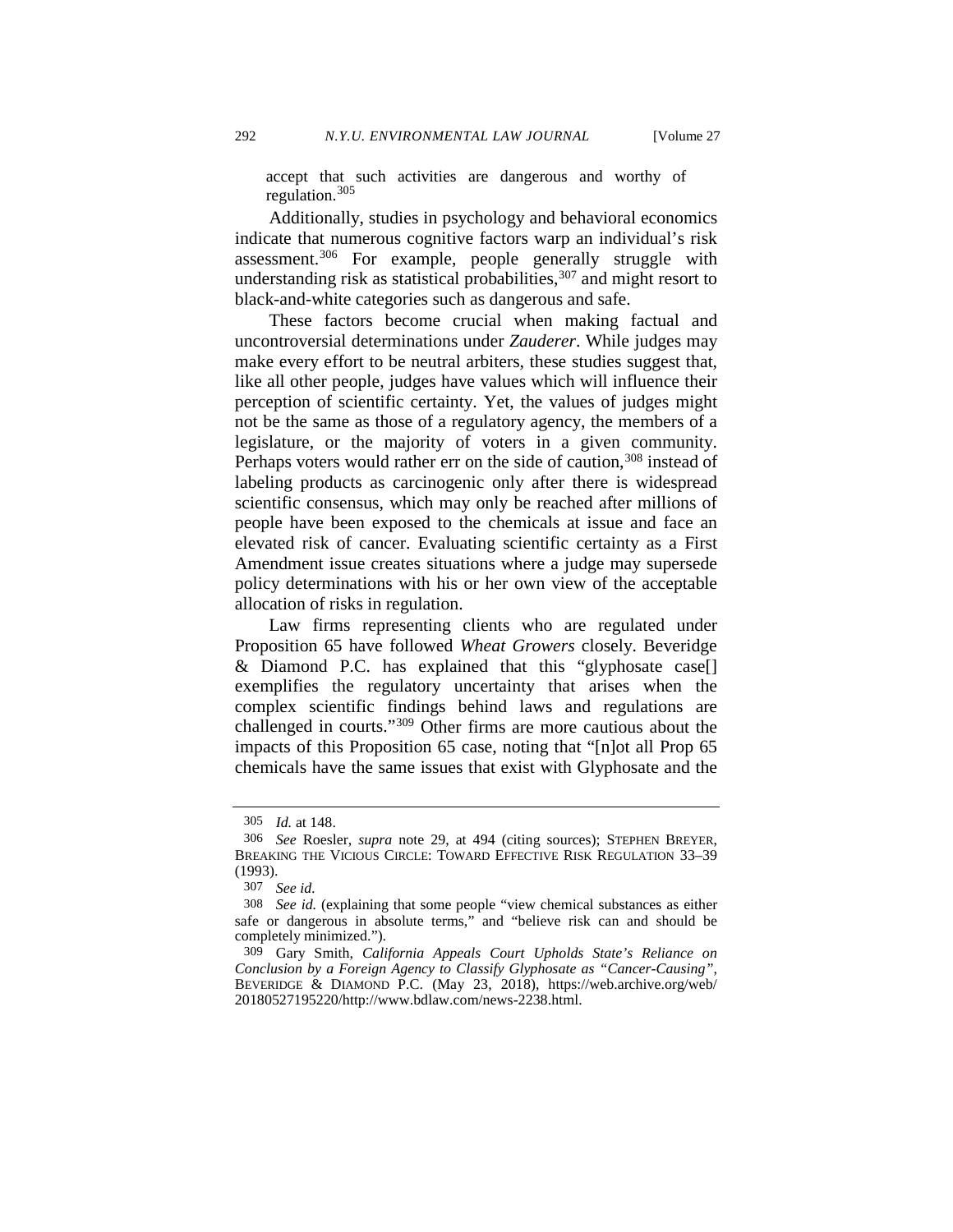axiom that 'bad facts make bad law' may come into play here, such that any ruling by the Federal court may be narrow and will certainly be appealed."[310](#page-53-0)

These questions about assessment of scientific certainty become all the more pertinent in our current political climate, where federal agencies, like EPA, have removed any mention of climate change—and decades' worth of data—from their websites entirely.[311](#page-53-1) When read alongside the ongoing *American Beverage Ass'n* case, even when there is a broad basis of scientific support, labels may nonetheless be misleading to consumers.<sup>[312](#page-53-2)</sup> This instability leaves policymakers in a tricky spot.

### IV. THE SIGNIFICANCE OF FIRST AMENDMENT CHALLENGES FOR ENVIRONMENTAL POLICYMAKERS

Although *Wheat Growers* is currently on appeal, it should be of concern to policymakers, as it is the result of a judge reweighing the scientific evidence for himself and disregarding the policy determination made through the democratic process in Proposition 65. Similarly, while *American Beverage Ass'n* is superficially a debate about whether a warning label is factual or misleading, it demonstrates conflicting views about the appropriate reach of local governments in addressing complicated public health concerns, such as obesity. Furthermore, both of these cases demonstrate that every single word of a warning may be turned over and debated, with even small differences in phrasing, that may not make a difference to ordinary consumers, playing a large role in the

<span id="page-53-0"></span><sup>310</sup> Daniel J. Herling, *A Federal Court Gets Opportunity to Weigh in on Prop 65 with a Little Help from Some Friends*, MINTZ VIEWPOINTS (Jan. 11, 2018), https://www.mintz.com/insights-center/viewpoints/2171/2018-01-federal-courtgets-opportunity-weigh-prop-65-little-help.

<span id="page-53-1"></span><sup>311</sup> *See, e.g.*, Chris Mooney, *EPA's Climate Change Website Went Down a Year Ago for 'Updating.' It's Still Not Back*., WASH. POST (May 4, 2017), https://www.washingtonpost.com/news/energy-environment/wp/2018/05/04/ithas-been-more-than-a-year-since-epa-took-down-its-climate-website-forupdating/ ("The U.S. Environmental Protection Agency had removed an informational website about climate change, taking down a page that had been up, in some form, for nearly two decades and under three presidents.").

<span id="page-53-2"></span><sup>312</sup> Finding the warning false or misleading even in the face of government arguments that the warnings reflected "a clear scientific consensus." Am. Beverage Ass'n v. City & Cty. of San Francisco, 871 F.3d 884, 895 (9th Cir. 2017).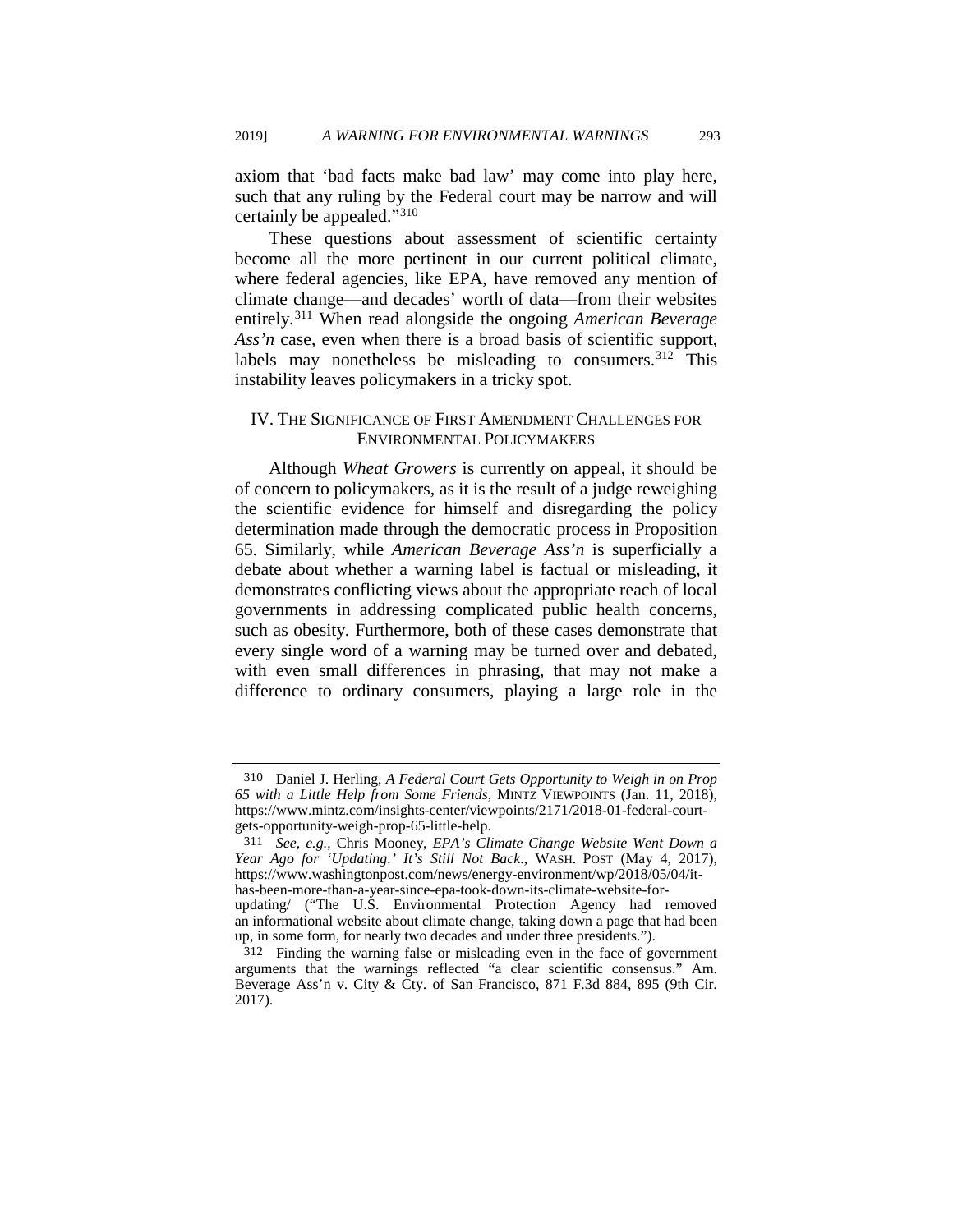court's analysis.[313](#page-54-0) The Supreme Court's opinion in *National Institute of Family and Life Advocates* confuses matters further by suggesting that there are "facts," and then there are facts connected to politically controversial subjects, which may be treated as "non-facts" in the First Amendment analysis.<sup>[314](#page-54-1)</sup> A lack of consensus about how to even define the word "fact" does not bode well for environmental disclosure regulations. Under the Trump Administration, many previously established scientific findings are now up for debate. The country is deeply divided,<sup>[315](#page-54-2)</sup> and, regardless of the voluminous record of data and scientific research, many environmental and public health issues are contentious.

Even when regulators present what has long been seen as a legitimate state interest, such as public health, and spend years developing a factual record and carefully crafting regulations, courts may find that mandatory informational disclosures fail to meet the purely factual and uncontroversial standard from *Zauderer*. As explained by John Coates, many of these First Amendment decisions ignore the practical realities of regulatory work, and seem to be based on some alternate reality where,

agencies or legislatures can simply rewrite their regulations or statutes with minimal effort and delay, to bring them into line with the court's view of what is "necessary" to achieve the valid purposes of the regulation or statute. Such naiveté is hard

<span id="page-54-0"></span><sup>313</sup> *See, e.g.*, *id.* ("Because San Francisco's warning does not state that *overconsumption* of sugar-sweetened beverages contributes to obesity, diabetes, and tooth decay, or that consumption of sugar-sweetened beverages *may* contribute to obesity, diabetes, and tooth decay, the accuracy of the warning is in reasonable dispute.") (emphasis in original).

<span id="page-54-1"></span><sup>314</sup> *See* Nat'l Inst. of Family & Life Advocates v. Becerra, 138 S. Ct. 2361, 2372 (2018) (the notice "requires these clinics to disclose information about *state*-sponsored services—including abortion, anything but an 'uncontroversial' topic. Accordingly, *Zauderer* has no application here.").

<span id="page-54-2"></span><sup>315</sup> *See* Monica Anderson, *For Earth Day, Here's How Americans View Environmental Issues*, PEW RESEARCH CTR. (Apr. 20, 2017), http:// www.pewresearch.org/fact-tank/2017/04/20/for-earth-day-heres-how-americansview-environmental-issues/ (noting that environmental protection is an increasingly partisan issue: in 1994, 85 percent of Democratic voters and 71 percent of Republican voters supporting doing whatever it takes to protect the environment, in 2016 those figures were 90 percent and 52 percent, respectively). There is also a divide on the issue of the extraction and use of fossil fuels, from coal to fracking. *See* Brian Kennedy, *Clinton, Trump Supporters Deeply Divided Over Use of Fossil Fuel Energy Sources*, PEW RESEARCH CTR. (Oct. 31, 2016), http://www.pewresearch.org/fact-tank/2016/ 10/31/clinton-trump-supporters-deeply-divided-over-use-of-fossil-fuel-energysources/.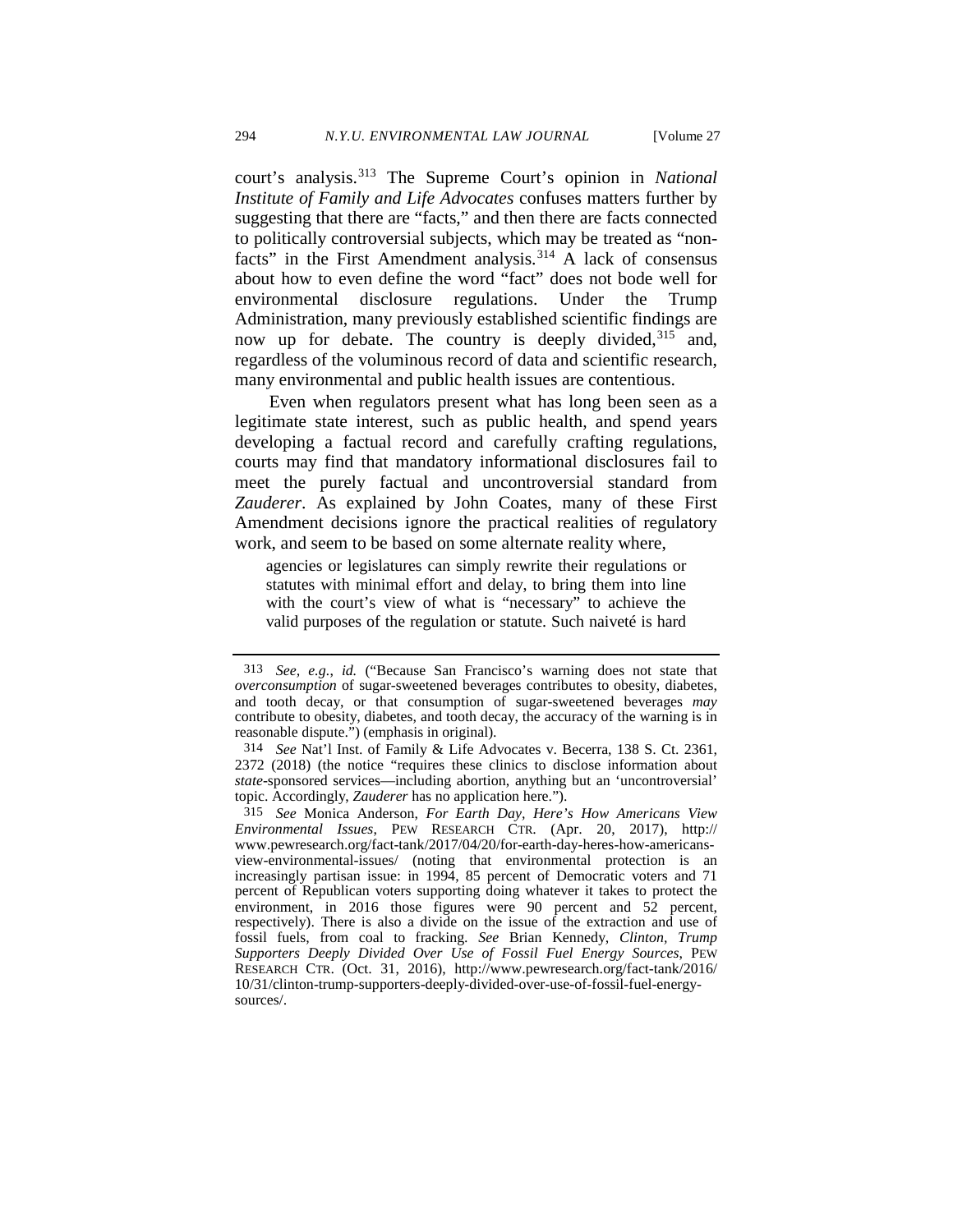to understand in an era of political logjams, "do-nothing" Congresses, and increasingly bitter and polarized politics, which make it more likely that the result of a court striking down a law is that it will stay struck.<sup>[316](#page-55-1)</sup>

<span id="page-55-0"></span>Of course, another explanation is that judges are aware of the political capital required to prepare and pass new regulations, and these First Amendment decisions are just part of a larger deregulatory strategy.<sup>[317](#page-55-2)</sup> After all, framing the striking down of these disclosures as an issue of free speech makes it sound like a more righteous cause than judicial activism—the overturning regulations on the basis of ideological differences.<sup>[318](#page-55-3)</sup>

From the perspective of policymakers, mandating even a simple informational disclosure may be such a litigation gamble that they are deterred from attempting an informational approach. When facing years of First Amendment litigation, "[a]gencies risk resources, demoralization, and loss of reputation and status when they lose these battles.["319](#page-55-4) Perhaps agencies will avoid litigation by collecting information from regulated entities and publishing it themselves, such as on a website.<sup>[320](#page-55-5)</sup> However, as discussed above in the context of benchmarking, there are no guarantees that such information will ever reach the intended audience.  $321$ 

Agencies could also try to avoid protracted litigation by being extremely cautious with the language used in warning labels. For instance, San Francisco's SSB warning could read:

<sup>316</sup> Coates, *supra* not[e 18,](#page-3-7) at 247.

<span id="page-55-2"></span><span id="page-55-1"></span><sup>317</sup> *See* Haley Sweetland Edwards, *How the First Amendment Became a Tool for Deregulation*, TIME (July 19, 2018), http://time.com/5342749/firstamendment-deregulation/ (discussing the Supreme Court's "conservative majority ... redefine l the First Amendment, making it a powerful deregulatory tool"); *see generally* Coates, *supra* not[e 18,](#page-3-7) at 247.

<span id="page-55-3"></span><sup>318</sup> Ilya Shapiro at the Cato Institute advises lawyers to employ free speech arguments whenever possible because "it's easier for people to accept" decisions protecting speech. Edwards, *supra* note [317.](#page-55-0) 319 Coates, *supra* note 18, at 270.

<span id="page-55-5"></span><span id="page-55-4"></span><sup>320</sup> This aspect of Proposition 65 easily survived judicial review even in *Wheat Growers*. *See* Nat'l Ass'n of Wheat Growers v. Zeise, 309 F. Supp. 3d 842, 850 (E.D. Cal. 2018) ("California's listing of chemicals it purportedly knows to cause cancer is neither a restriction of private speech nor governmentcompelled private speech.").

<span id="page-55-6"></span><sup>321</sup> *See supra* notes [105](#page-19-0)[–116](#page-21-1) and accompanying text on New York City Benchmarking and the addition of a mandatory disclosure requirement for information to be posted in the building itself, as opposed to only on an online portal.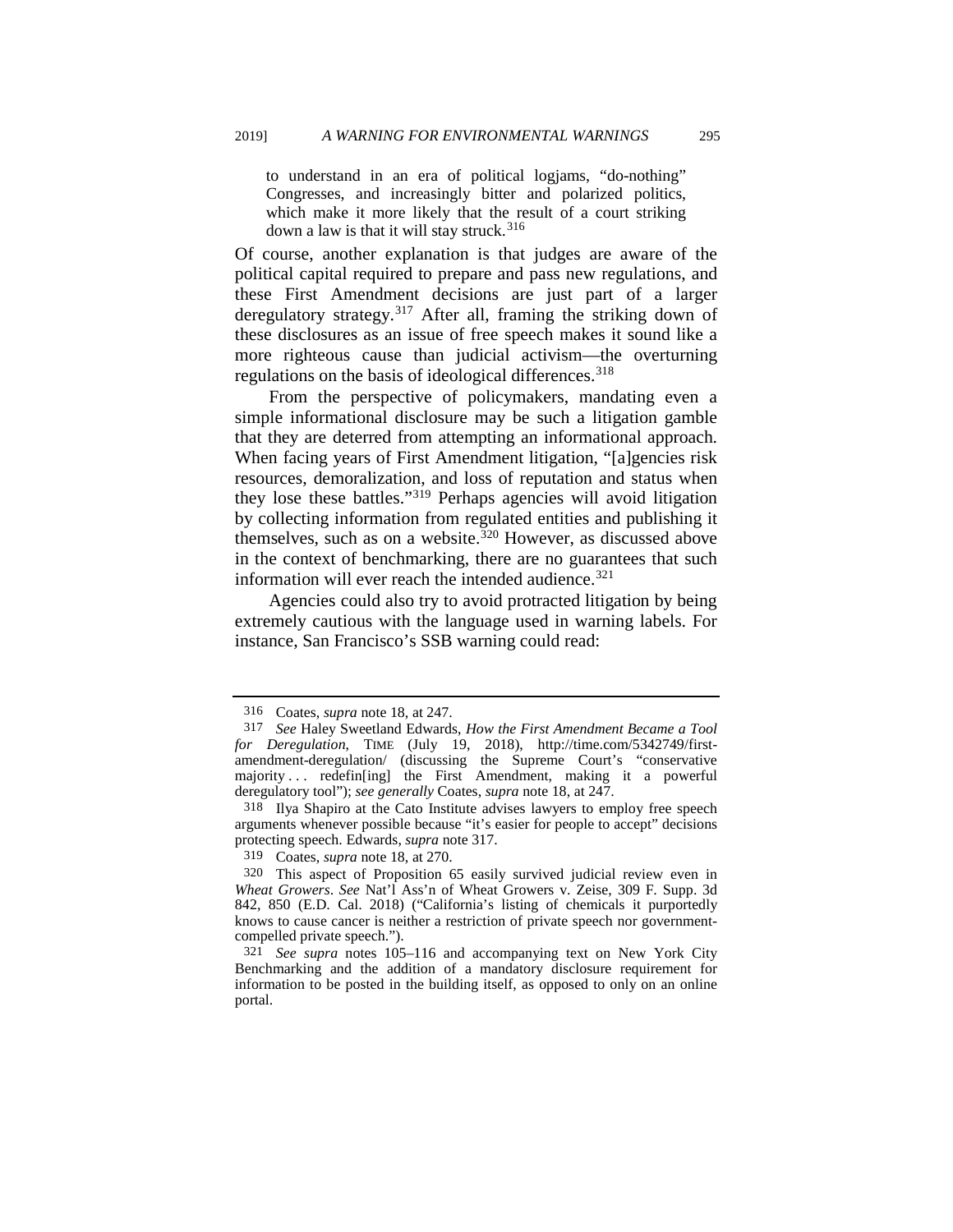WARNING: Drinking sugar-sweetened beverages may be one of many dietary factors that can contribute to the future development of Type II diabetes, obesity, and tooth decay. High calorie foods and beverages, in general, contribute to obesity. Lifestyle factors, like exercise, also play a role in reducing risks of obesity and Type II diabetes. This is a message from the City and County of San Francisco.

There are tradeoffs involved here too, because, at a certain point, having longer disclosures with a more diluted message may defeat the purpose of the disclosure entirely, which is to quickly give consumers the facts that they need to make informed decisions. Instead, if you throw in too many clauses and hedges, consumers may no longer be able to discern a clear message, or may be deterred from reading the warning in the first place. $322$ 

Furthermore, although governments are supposed to face less demanding legal standards when implementing mandatory informational disclosures than when implementing restrictions on speech, the line between these two categories was blurred in *National Institute of Family & Life Advocates*. It seems that disclosures are more secure from First Amendment challenges when presenting a numerical measurement, such as the number of calories, $323$  the miles-per-gallon, or the kilowatt hours of energy consumed. The real rub comes when governments attempt to connect an action or product with the risk or policy issue that they are trying to address. For example, while San Francisco might be able to have a label reading "WARNING: A 12 Oz Coke contains 39 grams of Sugar," the label becomes controversial when linked to a public health problem, like obesity.<sup>[324](#page-56-2)</sup> However, reminders about the health impacts of actions are the point these public health disclosures. So, if disclosures cannot connect information with consequences, it thwarts the entire purpose of the regulatory approach.

Most, if not all, public health and environmental issues have numerous causes, thus local and state policymakers may—quite

<sup>322</sup> *See, e.g.*, Sunstein, *supra* note [102,](#page-18-7) at 668–69 (explaining consumers may "treat a large amount of information as equivalent to no information at all").

<span id="page-56-1"></span><span id="page-56-0"></span><sup>323</sup> *See, e.g.*, N.Y. State Rest. Ass'n v. N.Y.C. Bd. of Health, 556 F.3d 114 (2d Cir. 2009).

<span id="page-56-2"></span><sup>324</sup> Companies would still likely challenge such a warning as misleading by claiming that it suggests sugar is worse than other forms of calories. However, this seems to be more in line with widely accepted disclosures, like calorie counts on menus.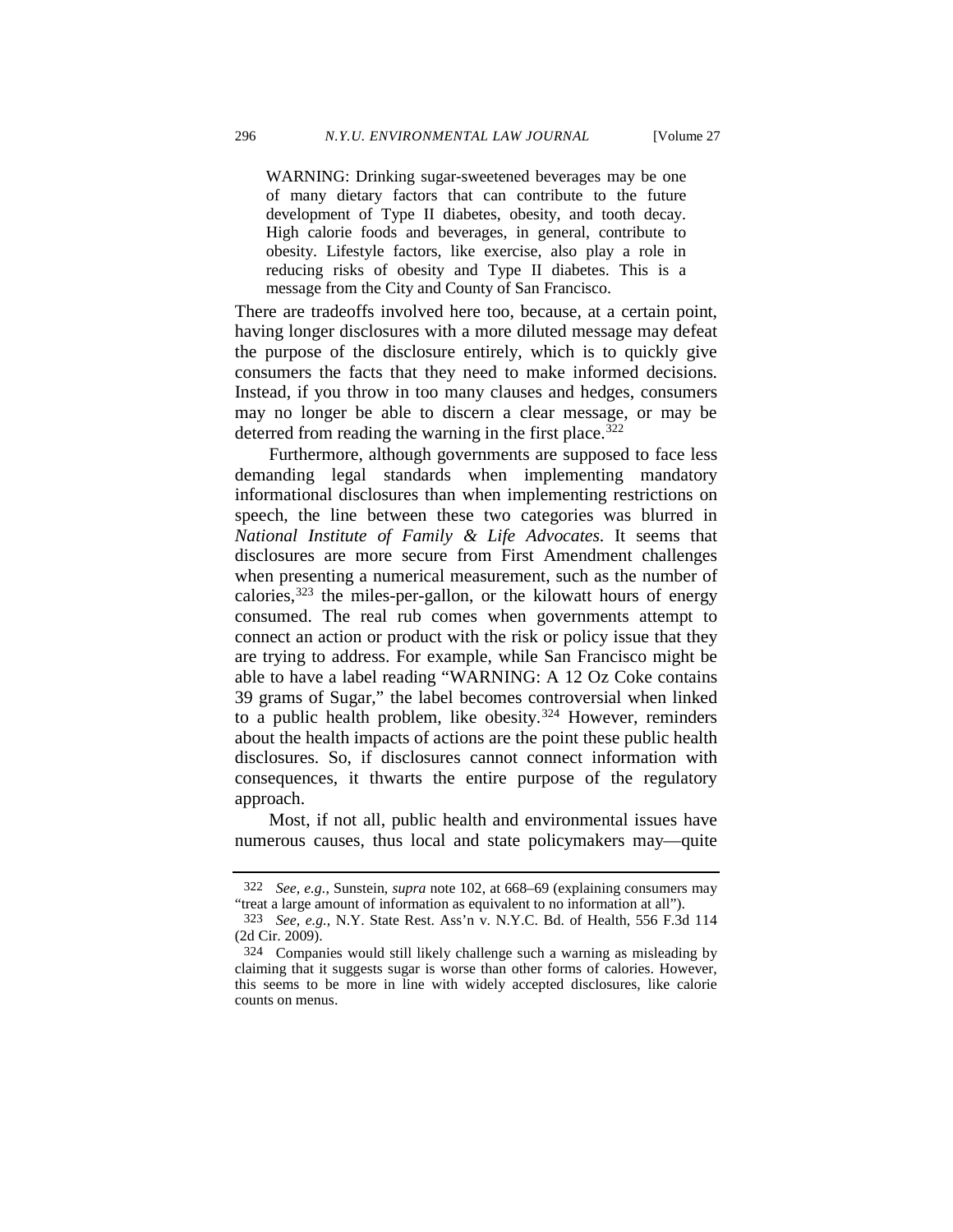reasonably—want to address the low-hanging fruit first. They may also want to innovate by trying new regulatory approaches that represent the values of their constituents. The ability of policymakers to tailor regulations to their community's priorities is seriously undermined if they cannot address any politically controversial subjects, such as climate change, directly. Unfortunately, under the First Amendment analysis, industry groups can prey upon the complexity of causation to cast basic environmental or public health disclosures as misleading. By analyzing these issues through a First Amendment lens, rather than deferring to reasonable attempts by policymakers to address public health and environmental threats, courts take policy judgments away from voters, legislators, and expert agencies, instead imposing their own views of what makes good policy from the bench.

#### **CONCLUSION**

Given the current inconsistency in the First Amendment doctrine regarding what is factual and uncontroversial, prior to litigation, the level of scrutiny that a court will apply to a disclosure regulation and how stringently that particular standard will be applied is unpredictable. For regulators, this instability can undermine confidence that a new disclosure requirement will survive judicial review, and lead to uncertainty about what evidence is required to support the regulation. For the regulated community, this is an inviting atmosphere to make First Amendment challenges against informational disclosure regulations, as there are unsettled standards. Unfortunately, the regulated community has discovered that if they do not get their desired result during the regulatory process, they have a second chance to persuade judges sympathetic to their views of economic and regulatory policy<sup>[325](#page-57-0)</sup> by bringing a First Amendment challenge.

Unlike public discourse, which is crucial for the functioning of a democratic society, commercial speech "is constitutionally valued merely for the information it disseminates."[326](#page-57-1) Thus, the First Amendment analysis of mandatory informational disclosures should be focused on the interests of the public. However, the First Amendment doctrine is being used as a backdoor for judges to

<span id="page-57-1"></span><span id="page-57-0"></span><sup>325</sup>*See* Wu, *supra* [note](#page-27-8) [19.](#page-4-7) 326 Post, *supra* note 151, at 4.